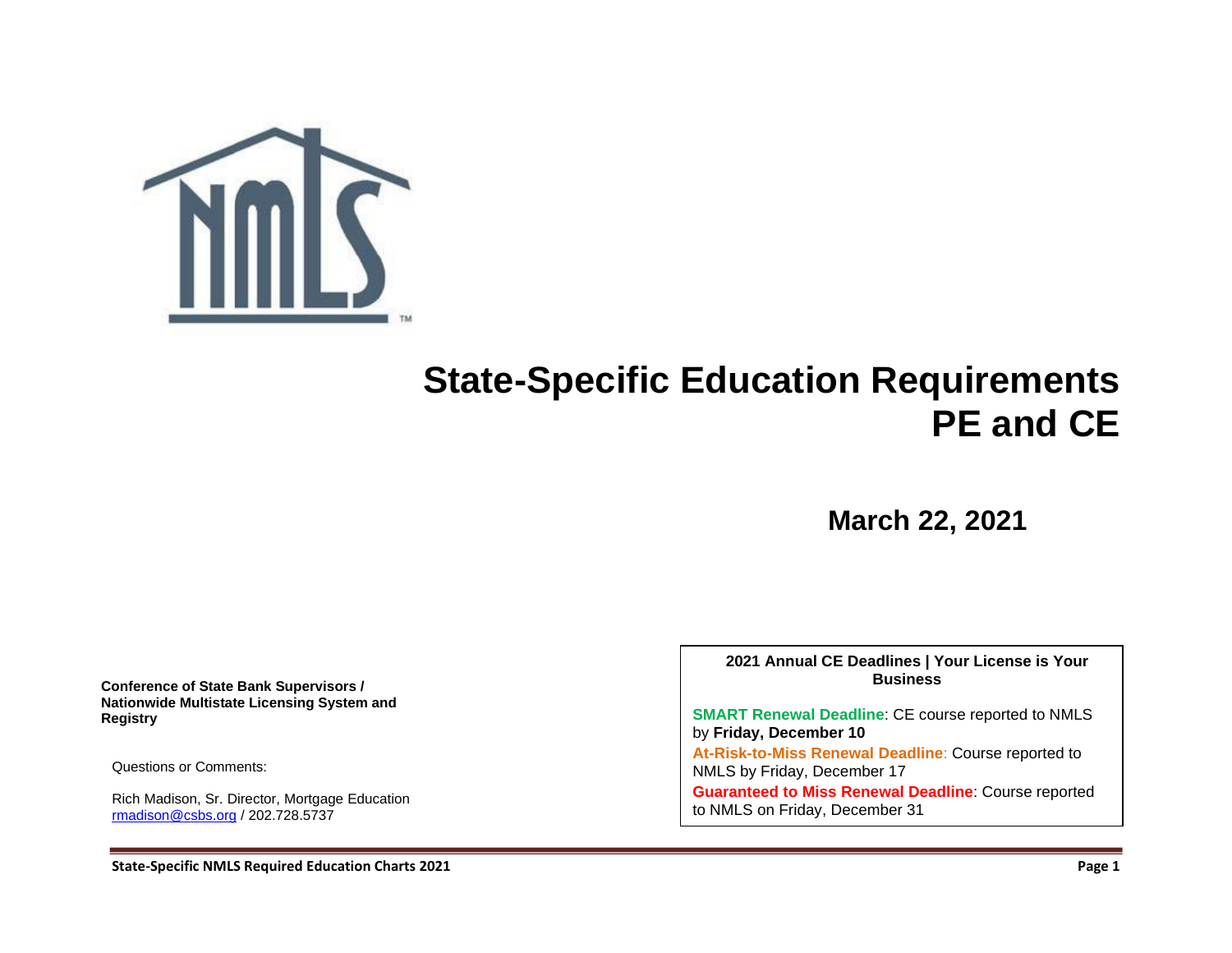## **PE Expiration Policy**

In 2016, the NMLS Policy Committee approved a policy that addresses situations in which an individual either 1) completes the Federal PE requirement and does not acquire a license within a reasonable amount of time, or 2) acquires a license, but then leaves the industry and returns after a long period and does required to become current on education.

The policy is as follows:

An individual who completed 20 hours Pre-Licensure education pursuant to 12 U.S.C. 5104(c) must retake 20 hours of pre-licensure education in order to be eligible for state mortgage loan originator licensure if he or she:

- (1) fails to acquire a valid state license or federal registration as a mortgage loan originator within three years from the date of federal compliance with 12 U.S.C. 5104(c); or
- (2) fails to acquire a valid state license or federal registration as a mortgage loan originator within three years from the last date of licensure or registration as a mortgage loan originator.

The policy has been enacted by many states as indicated on the following State-Specific Education Charts. No date has been set yet for nationwide compliance within NMLS.

## **Uniform CE Policy**

In August 2012, the NMLS Policy Committee (NMLSPC) passed the following CE policy. This policy is intended to promote greater uniformity among all mortgage state-licensing agencies. The education charts reflect this policy.

**Annual CE as a Condition of Renewal:** As a condition for license renewal, an MLO is required to complete at least eight (8) hours of CE in the same year in which he/she is placed in an approved license status by a state agency, with the following exception:

- An MLO who has completed his/her pre-licensure education (PE) course requirements in the same year in which the license was approved, is not required to complete CE.

In the event an MLO had a requirement to complete CE and failed to do so, and as a condition for renewal or reinstatement, "Late CE" is required to be completed to satisfy CE for the last year in which the MLO was in a renewable status. "Late CE" courses are those courses which have been specifically approved and configured, so that upon completion, course credit will be retroactively applied to the appropriate previous year.

Additionally, and in accordance with the Model State Law (MSL), an MLO who subsequently becomes unlicensed must complete the CE requirements for the last year in which a license was held prior to the issuance of a new or renewed license.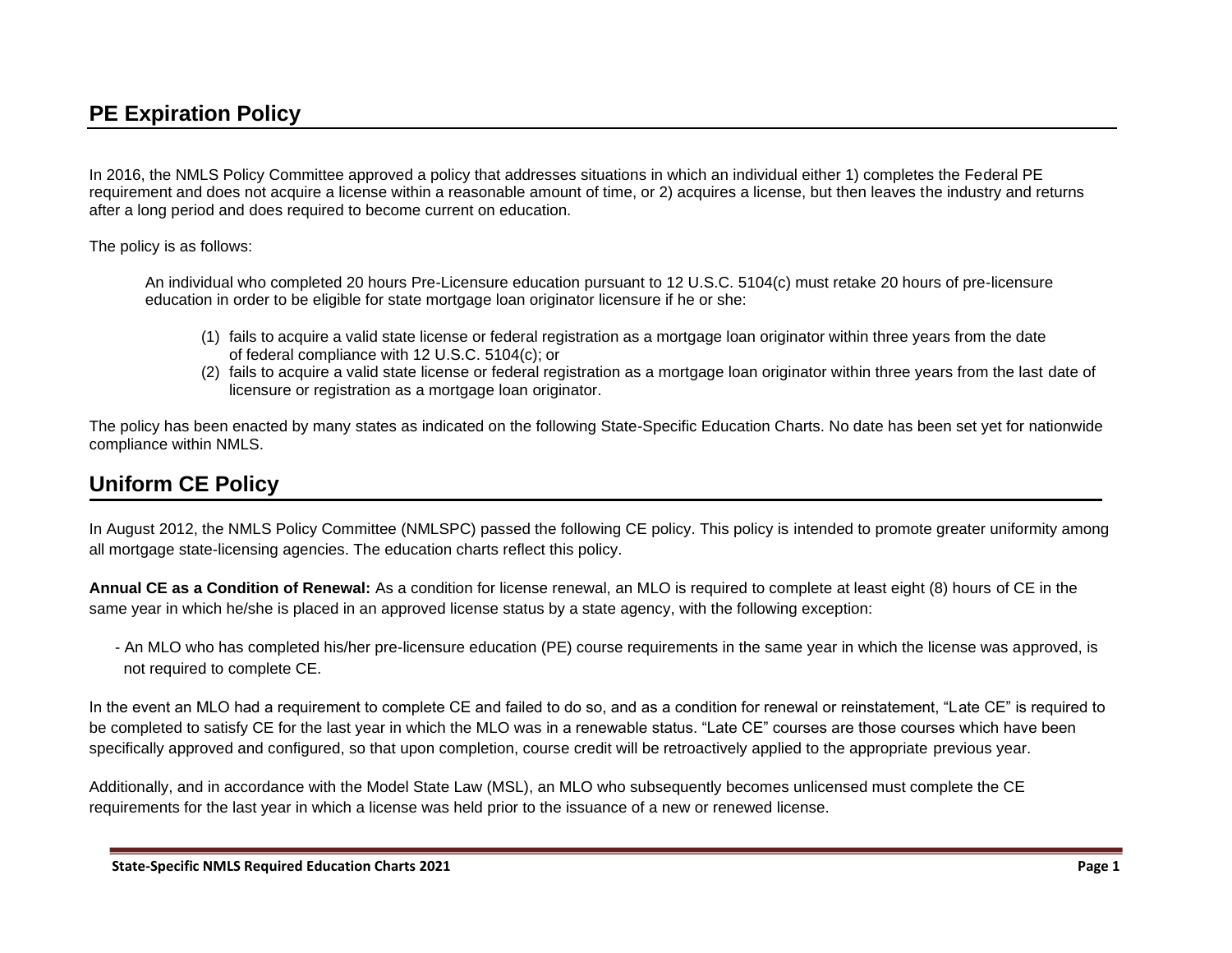## **Online Self-Study Courses Require an Authentication Password Through BioSig-ID.**

All online self-study courses require a biometric authentication. This is in addition to a user ID and password. The biometric signature is used to monitor student activity and to detect and prevent fraud. Signing into another person's course is a violation of the MLO Rules of Conduct. Information about BioSig-ID may be found on the [Student](https://mortgage.nationwidelicensingsystem.org/profreq/education/Pages/default.aspx)  [Authentication Support Page](https://mortgage.nationwidelicensingsystem.org/profreq/education/Pages/default.aspx)

## **Education and Temporary Authority to Operate**

On March 15, 2018, Congress passed the [Economic Growth, Regulatory Relief and Consumer Protection Act \(S. 2155\), w](https://mortgage.nationwidelicensingsystem.org/slr/common/Documents/BILLS-115s2155es.pdf)hich included a new provision under the [SAFE Act of 2008. T](https://mortgage.nationwidelicensingsystem.org/SAFE/Pages/default.aspx)his new provision, known as Temporary Authority to Operate, streamlines the license application process for federally registered mortgage loan originators (MLOs) seeking state licensure, and state-licensed MLOs seeking licensure in another state.

The Economic Growth, Regulatory Relief and Consumer Protection Act was signed into law May 24, 2018 and takes effect November 24, 2019.

A qualified MLO does not need to pass the SAFE MLO test or meet pre-licensure education requirements to obtain Temporary Authority. However, MLOs need to complete federal and state education requirements within 120 days of their Temporary Authority start date. During the 120-day Temporary Authority period MLOs are permitted to originate loans.

**SMART Temporary Authority Deadlines:** The following deadlines take into consideration the time required to complete education, for information to be reported, and for the education record to be updated in NMLS.

**SMART TA:** Requirements and Education Record is Updated within 90 Days of Temporary Authority **TA At Risk:** Requirements and Education Record is Not Updated at 100 Days of Temporary Authority **PROBABLY GUARANTEED LOSS OF TA**: Requirements and Education Record Not Updated at 100 Days of Temporary Authority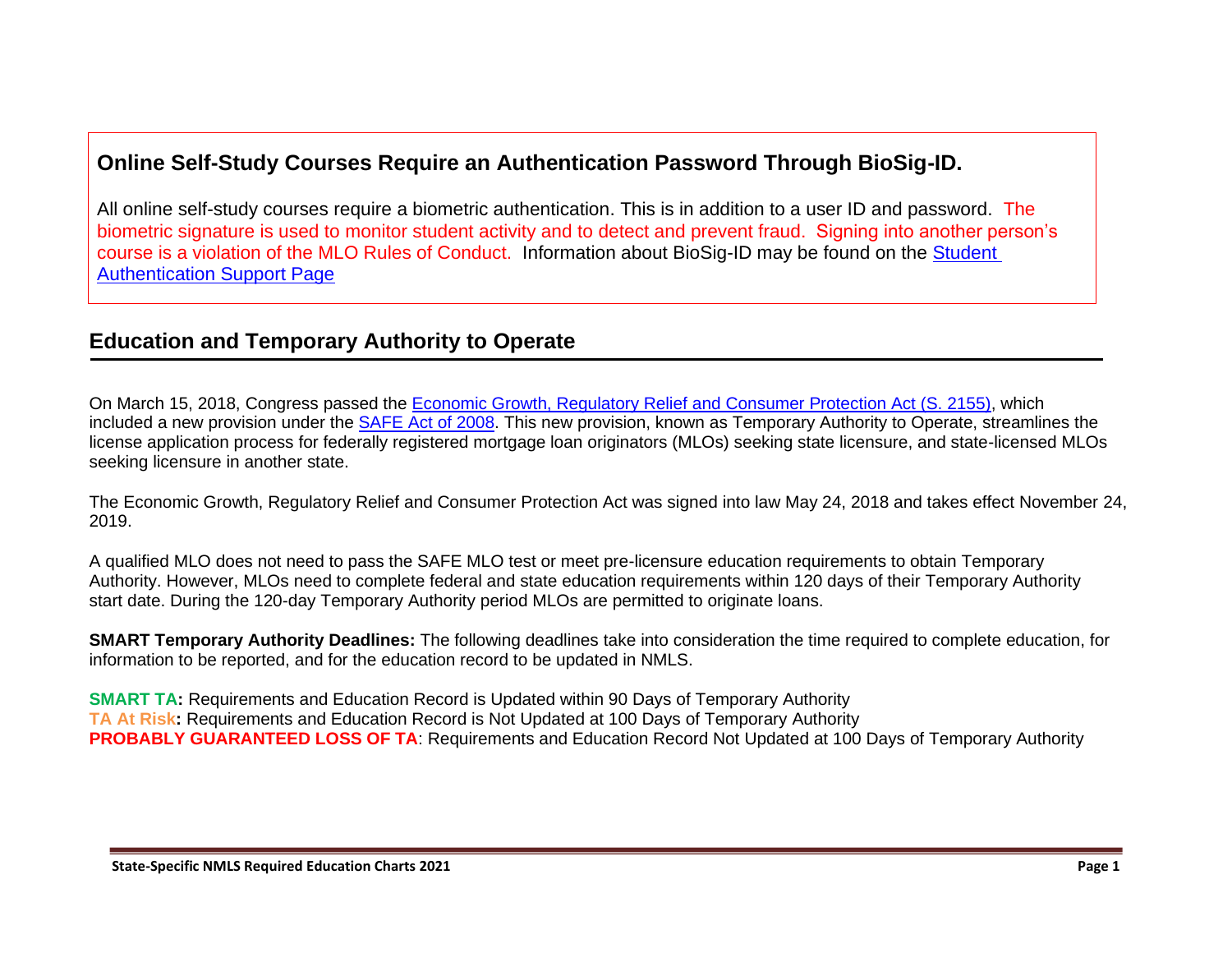|                | <b>State</b><br><b>PE Hours</b> | <b>Total</b><br><b>PE Hours</b> | <b>State</b><br><b>CE Hours</b> | <b>Total</b><br><b>CE Hours</b> |                  | <b>State</b><br><b>PE Hours</b>           | <b>Total</b><br><b>PE Hours</b>                                                                                                                                           | <b>State</b><br><b>CE Hours</b> | Tot<br>CE Ho |
|----------------|---------------------------------|---------------------------------|---------------------------------|---------------------------------|------------------|-------------------------------------------|---------------------------------------------------------------------------------------------------------------------------------------------------------------------------|---------------------------------|--------------|
| <b>AZ</b>      | 4                               | 20                              | $\mathbf{1}$                    | 8                               | <b>NH</b>        | 2                                         | 20                                                                                                                                                                        | $\mathbf 0$                     | 8            |
| <b>CA-DFPI</b> | $\overline{2}$                  | 20                              | $\mathbf{1}$                    | 8                               | OH*              | 4                                         | 24                                                                                                                                                                        | 0                               | 8            |
| CO             | $\overline{2}$                  | 20                              | $\mathbf 0$                     | $\bf 8$                         | OK               | $\mathbf{1}$                              | 20                                                                                                                                                                        | $\mathbf{0}$                    | 8            |
| <b>CT</b>      | 1                               | 21                              | $\mathbf{1}$                    | 8                               | OR*              | 4                                         | 20                                                                                                                                                                        | 2                               | 10           |
| <b>DC</b>      | 3                               | 20                              | $\mathbf{1}$                    | $\bf 8$                         | PA               | 3                                         | 20                                                                                                                                                                        | $\mathbf{1}$                    | 8            |
| FL.            | $\overline{2}$                  | 20                              | $\mathbf{1}$                    | 8                               | <b>RI</b>        | 3                                         | 20                                                                                                                                                                        | $\mathbf{1}$                    | 8            |
| <b>GA</b>      | $\Omega$                        | 20                              | $\mathbf{1}$                    | 8                               | <b>SC-BFI</b>    | 3                                         | 20                                                                                                                                                                        | $\mathbf{1}$                    | 8            |
| HI             | 3                               | 20                              | $\mathbf{1}$                    | 8                               | <b>SC-DCA</b>    | 3                                         | 20                                                                                                                                                                        | 1                               | 8            |
| ID             | $\overline{2}$                  | 20                              | $\mathbf{1}$                    | 8                               | <b>TN</b>        | $\overline{2}$                            | 20                                                                                                                                                                        | $\Omega$                        | 8            |
| <b>IN-SOS</b>  | $\overline{2}$                  | 20                              | 0                               | 8                               | <b>TX-SML</b>    | 3                                         | 23                                                                                                                                                                        | 0                               | 8            |
| KY*            | 0                               | 20                              | $\mathbf{1}$                    | 8                               | UT-DRE*          | 15                                        | 35                                                                                                                                                                        | $\overline{2}$                  | 10           |
| <b>MD</b>      | 5                               | 20                              | $\mathbf{1}$                    | 8                               | VT               | 2                                         | 20                                                                                                                                                                        | 0                               | 8            |
| <b>MA</b>      | 3                               | 20                              | $\mathbf{1}$                    | 8                               | <b>WA</b>        | 4                                         | 22                                                                                                                                                                        | $\mathbf{1}$                    | 9            |
| MI             | 2                               | 20                              | 0                               | 8                               | $WV^*$           | 4                                         | 24                                                                                                                                                                        | 2                               | 9            |
| $MN^*$         | $\Omega$                        | 20                              | $\mathbf{1}$                    | 8                               |                  | Total Agencies with State-Specific PE: 33 |                                                                                                                                                                           |                                 |              |
| <b>MS</b>      | 4                               | 20                              | 0                               | 8                               |                  | Total Agencies with State-Specific CE: 25 |                                                                                                                                                                           |                                 |              |
| <b>MO</b>      | 0                               | 20                              | $\mathbf{1}$                    | 8                               |                  |                                           | *MN requires 1 hour of State specific CE even for those that completed CE prior to Aug. 1, i                                                                              |                                 |              |
| <b>MT</b>      | 2                               | 20                              | 0                               | 8                               |                  |                                           | *NV requires 10 hours (3 State Specific) for Late CE completed for 2010-2017.<br>*MLOs licensed by UT-DRE on or after May 8, 2017, shall, beginning January 1, 2020, comp |                                 |              |
| <b>NE</b>      | $\overline{2}$                  | 22                              | $\mathbf{0}$                    | 8                               |                  |                                           | 5hr post-licensure continuing education course prior to first renewal. This is in addition to t                                                                           |                                 |              |
| $NV^*$         | 4                               | 30                              | 0                               | 8                               |                  |                                           | hours of annual CE already required for MLOs (8hrs + 2hrs of UT-specific).<br>*UT-DRE has an additional requirement of 15 hours of UT-DRE approved instruction for PE.    |                                 |              |
| <b>NJ</b>      | 4                               | 20                              | $\overline{2}$                  | 12                              |                  |                                           | *OH requires 4hrs of OH specific law for the ORMLA license only.                                                                                                          |                                 |              |
| <b>NM</b>      | 3                               | 20                              | $\mathbf{1}$                    | 8                               |                  |                                           | *OR Per OAR 441-880-0310(1)(b), PE is valid 3yrs from date ed was completed or last day h<br>MLO license/registration in any jurisdiction, whichever is later.            |                                 |              |
| <b>NY</b>      | 3                               | 20                              | 3                               | 11                              |                  |                                           | *NC PE must be completed within 3 years of new or subsequent license application.                                                                                         |                                 |              |
| $NC*$          | 4                               | 24                              | 1                               | 8                               | *WV see page 62. |                                           |                                                                                                                                                                           |                                 |              |

## **Agencies Requiring State-Specific Education (see specific agency pages for key details)**

|               | <b>State</b><br><b>PE Hours</b> | <b>Total</b><br><b>PE Hours</b> | <b>State</b><br><b>CE Hours</b> | <b>Total</b><br><b>CE Hours</b> |
|---------------|---------------------------------|---------------------------------|---------------------------------|---------------------------------|
| <b>NH</b>     | $\overline{2}$                  | 20                              | 0                               | 8                               |
| OH*           | 4                               | 24                              | 0                               | 8                               |
| OK            | $\mathbf{1}$                    | 20                              | 0                               | 8                               |
| OR*           | 4                               | 20                              | $\overline{2}$                  | 10                              |
| PA            | 3                               | 20                              | $\mathbf{1}$                    | 8                               |
| <b>RI</b>     | 3                               | 20                              | $\mathbf{1}$                    | 8                               |
| <b>SC-BFI</b> | 3                               | 20                              | $\mathbf{1}$                    | 8                               |
| <b>SC-DCA</b> | 3                               | 20                              | $\mathbf{1}$                    | 8                               |
| <b>TN</b>     | $\overline{2}$                  | 20                              | $\Omega$                        | 8                               |
| <b>TX-SML</b> | 3                               | 23                              | 0                               | 8                               |
| UT-DRE*       | 15                              | 35                              | $\overline{2}$                  | 10                              |
| VT            | 2                               | 20                              | 0                               | 8                               |
| <b>WA</b>     | $\overline{4}$                  | 22                              | $\mathbf{1}$                    | 9                               |
| $WV^*$        | 4                               | 24                              | $\overline{2}$                  | 9                               |

\*MN requires 1 hour of State specific CE even for those that completed CE prior to Aug. 1, 2018. \*NV requires 10 hours (3 State Specific) for Late CE completed for 2010-2017.

\*MLOs licensed by UT-DRE on or after May 8, 2017, shall, beginning January 1, 2020, complete a 5hr post-licensure continuing education course prior to first renewal. This is in addition to the 10 hours of annual CE already required for MLOs (8hrs + 2hrs of UT-specific).

\*OR Per OAR 441-880-0310(1)(b), PE is valid 3yrs from date ed was completed or last day held a MLO license/registration in any jurisdiction, whichever is later.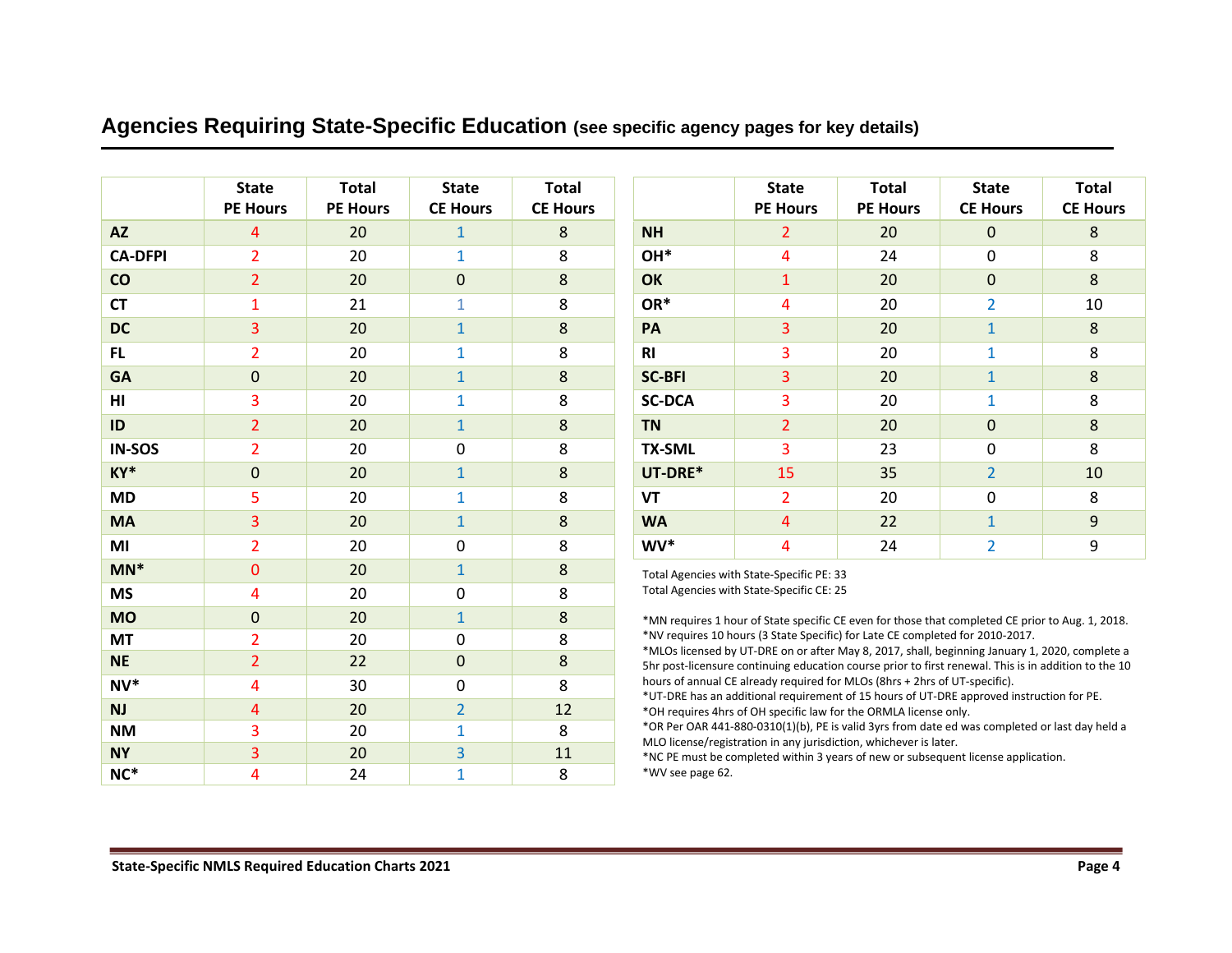## **General "Rules" for Setting and Tracking PE and CE Requirements**

#### **Q. What is PE Expiration?**

*A. In 2016, the NMLS Policy Committee approved a policy that addresses situations in which an individual either 1) completes the Federal PE requirement and does not acquire a license within a reasonable amount of time, or 2) acquires a license, but then leaves the industry and returns after a long period and does required to become current on education. The policy reads as follows:*

*"An individual who completed 20 hours Pre-Licensure education pursuant to 12 U.S.C. 5104(c) must retake 20 hours of pre-licensure education in order to be eligible for state mortgage loan originator licensure if he or she:*

- *(3) fails to acquire a valid state license or federal registration as a mortgage loan originator within three years from the date of federal compliance with 12 U.S.C. 5104(c); or*
- *(4) fails to acquire a valid state license or federal registration as a mortgage loan originator within three years from the last date of licensure or registration as a mortgage loan originator."*

#### **Q. When is the PE Expiration policy enforced?**

*A. Several states have already or are in the process of enacting the PE Expiration policy.*

#### **Q. Is NMLS tracking both Federal and State PE and CE requirements?**

*A. Yes, effective 6/24/2013 NMLS will track compliance for both Federal and State PE and CE requirements. Education records will reflect state PE and CE compliance status for past years. Compliance with 2017 continuing education requirements will be tracked using course completions on or after Jan 1, 2017.*

#### **Q. Will NMLS block application for a license if the MLO is not PE compliant?**

*A. Yes, if the agency has set the license setting to require PE compliance at the time of application, NMLS will validate that the MLO is compliant with BOTH Federal and State agency requirements prior to submission. NMLS will also require completion of pending CE requirements for the last year the MLO held the license if the MLO is applying for a previously held license.*

#### **Q. Will NMLS block renewal for a license if the MLO is not CE compliant?**

*A. Yes, if the agency has set the license setting to require CE compliance at renewal, NMLS will validate that the MLO is compliant with BOTH Federal and State annual CE requirements.*

#### **Q. When is CE required?**

*A. Per the new uniform CE policy approved last year, CE is required in the same year as licensure unless Federal PE was also completed that year. (See page 2)*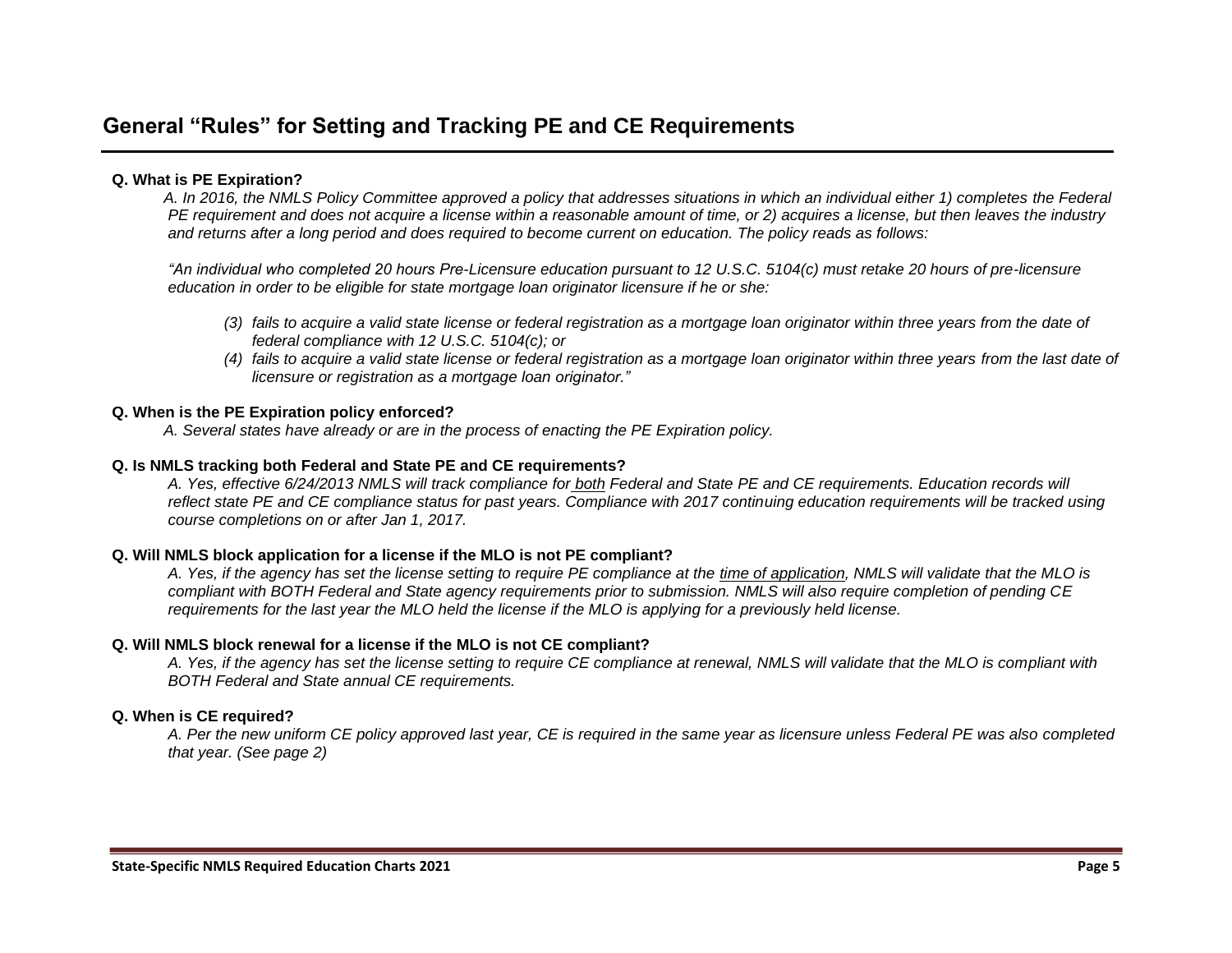#### **Q. When is Late CE required?**

*A. Late CE is required during the annual reinstatement period. Late CE is also required if an MLO left and is returning to the industry and is used to satisfy CE requirements that were not completed in the last year the MLO held the license. (See page 2)*

#### **Q. Will NMLS track state-specific Late CE?**

*A. Yes. Course providers will report state-specific Late CE just like they do other courses and the system will automatically apply the Late CE to the appropriate year. In the event of an exception, the reported Late CE will be processed and manually applied to the correct year by SRR staff.*

#### **Q. What if an MLO completed state-specific PE this year, are they still required to complete CE?**

*A. Yes, if an MLO is already licensed with Federal PE compliance in a previous year and completes state-specific PE for another license, the MLO is still required to complete CE for that agency for that year. For example: An MLO is licensed in OR in 2016; in 2018, they complete 4 hours of WA state-specific PE and are granted a WA license on 6/12/16. The MLO is still required to complete CE in 2018 (including the 1hour of WA CE state-specific) as condition for renewal in both OR and WA. This also applies if an agency like AZ or NC requires an MLO to re-take 20hrs of PE and the MLO is licensed with multiple agencies. The MLO will still be required to complete CE for the other agencies he/she is licensed with.*

#### **Q. How does NMLS know what the education requirements are for each agency?**

*A. NMLS is programmed with Federal PE and CE requirements as required by the SAFE Act. State-specific PE and CE requirements are set by each state agency through a license setting interface based on requirements set forth in state statute or regulation. Every agency can set their own state-specific requirements for each of their license types. NMLS performs compliance checks at the time of application for PE, and sets the CE requirement when the license is approved.*

#### **Q. What if an agency wants to change its state-specific education requirements?**

*A. State agencies can modify their state-specific education requirements at any time with advance notice. The advance notice is required to ensure industry is aware of the new requirement and so course providers can modify courses.*

#### **Q. What happens if an agency changes its PE or CE hour requirements?**

*A. If there is a change to PE requirements any applicant will be required to meet the new requirements on or after the effective date of the new requirement. For example, if an agency changes their PE requirement from 2 hours to 4 hours of state-specific education effective July 1, any application filed and in a pending status as of June 30th, will remain compliant for having met the 2 hour requirement. Any application submitted on or after July 1 will not be accepted if the individual has not completed the 4 hours of state-specific education.*

*If a state agency changes its CE requirements at any time during the calendar year, all MLO's licensed with that agency will be required to meet the new hour requirement even if they were already CE compliant. For example, if an agency had a requirement for 8 hours of CE on 1/1/2017, and then the agency changes their requirement to include 1 hour of state-specific CE effective July 1, 2017, any MLO that*  was already CE compliant as of 6/30/2017 will now have to complete the 1 hour of state-specific education.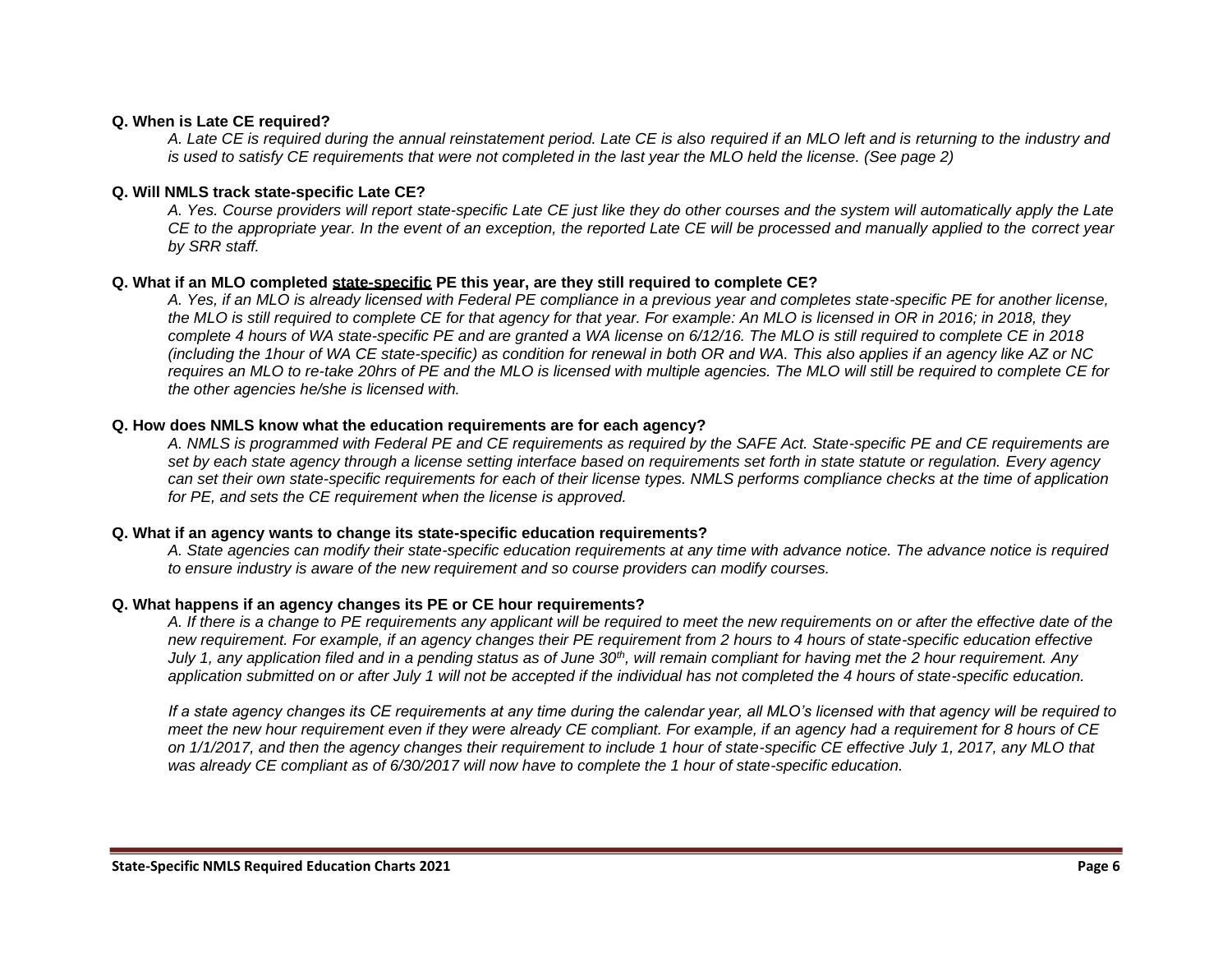#### **Q. Will the system be placing a license item for CE?**

*A. The system will automatically place a license item on each MLO license if the MLO is not yet CE compliant for the license on July 15 of that year. The license setting will be cleared by the system once the MLO has become compliant for CE (both federal and any state requirement).*

#### **Q. What if an MLO is licensed on November 15?**

*A. If an MLO is licensed between November 1 and December 31 of any year, they will not be required to complete CE for that year. On Jan 1, YYYY, NMLS will automatically set the CE requirement for the next year. However, if the license status date is entered with a date prior to November 1 during the renewal period, the MLO will be required to complete CE for that year.*

#### **Q. What about CE compliance for MU2 individuals?**

*A. NMLS is not currently tracking CE compliance for MU2 individuals. However, requirements for MU2 individuals are listed on the charts and the requirements are being manually reviewed by relevant state agencies.*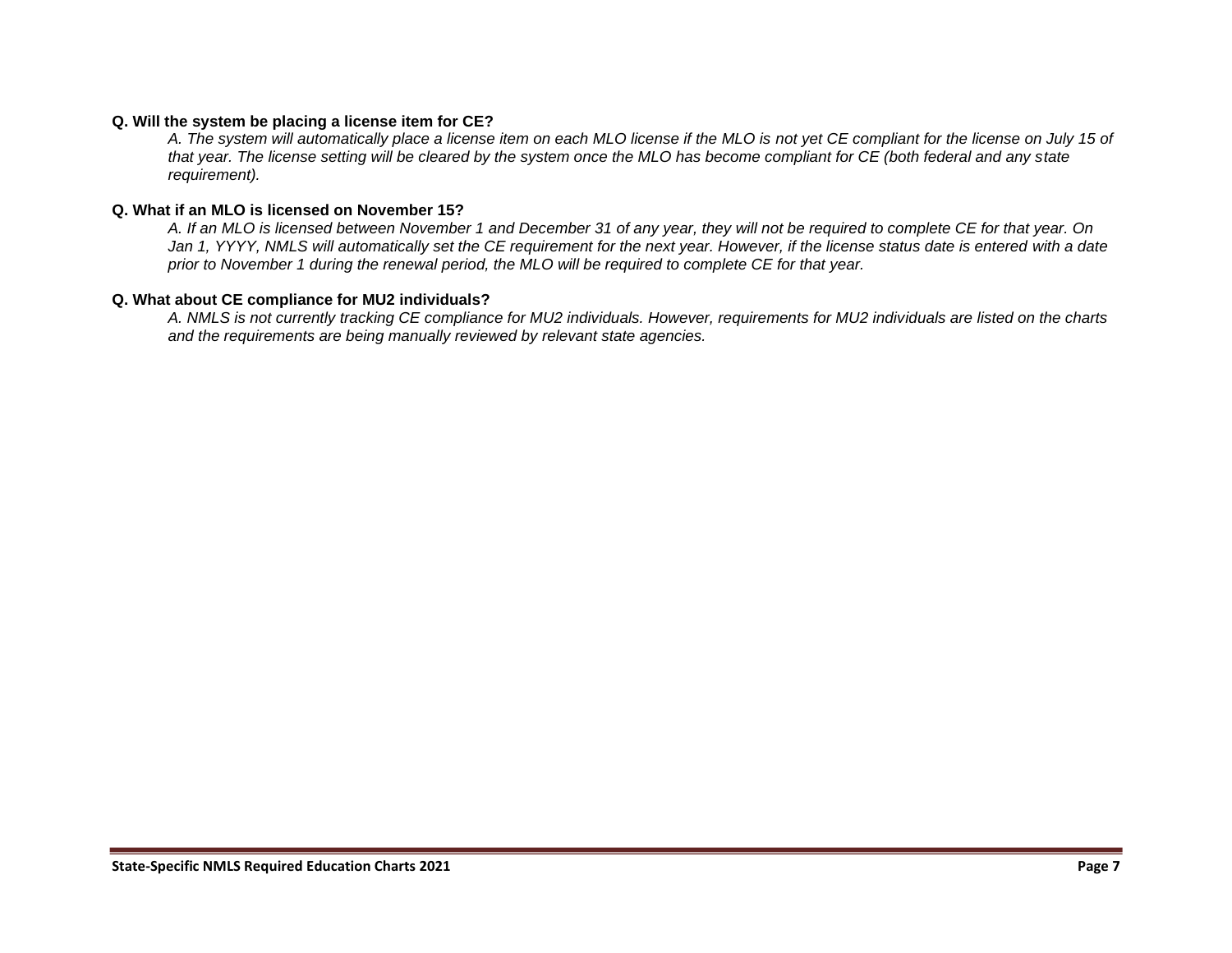### **Alabama**

### **Pre-Licensure Education Requirements**

New state-licensed MLOs are required to complete 20 hours of NMLS-approved education. This education must include 3 hours of Federal law, 3 hours of ethics (which shall include fraud, consumer protection, and fair lending issues), 2 hours of non-traditional mortgage lending, plus 12 hours of undefined education (referred to as electives). AL does not have a requirement for instruction on state-specific law. Number of hours is  $3/3/2/12 = 20$ 

**PE Expiration: Pending Enactment** See the [AL Requirements Checklist](https://mortgage.nationwidelicensingsystem.org/slr/Pages/DynamicLicenses.aspx?StateID=AL) for details.

### **Continuing Education Requirements**

**MLO**: Every state licensed MLO (in any approved status) is required to complete at least 8 hours of NMLS approved education annually beginning the year they are licensed (unless PE was completed in the same year). Annual CE education must include 3 hours of Federal law, 2 hours of ethics (which shall include fraud, consumer protection, and fair lending issues), and 2 hours of non-traditional mortgage lending, plus one additional hour of undefined education (referred to as an elective). Number of hours is  $3/2/2/1 = 8$ 

### **Additional Persons**: N/A

| Am I required to take Continuing Education this year?       |                                                      |                                      |            |  |
|-------------------------------------------------------------|------------------------------------------------------|--------------------------------------|------------|--|
| If I became federal compliant for PE<br>between 2009 - 2020 | and was licensed between 2009 - 2020                 | am I required to complete CE in 2021 | <b>YES</b> |  |
| If I became compliant for PE in 2021                        | and I was approved for an initial license<br>in 2021 | am I required to complete CE in 2021 | <b>No</b>  |  |

### **Deadline**

**The deadline to complete CE is December 31**. However, MLOs in Alabama are prevented from applying to renew their license if they have not completed CE. Since it may take as long as seven (7) days for a course provider to report a course completion into NMLS, MLOs are strongly encouraged not to wait until the last minute to try to complete CE or they may be prevented from submitting for renewal on time.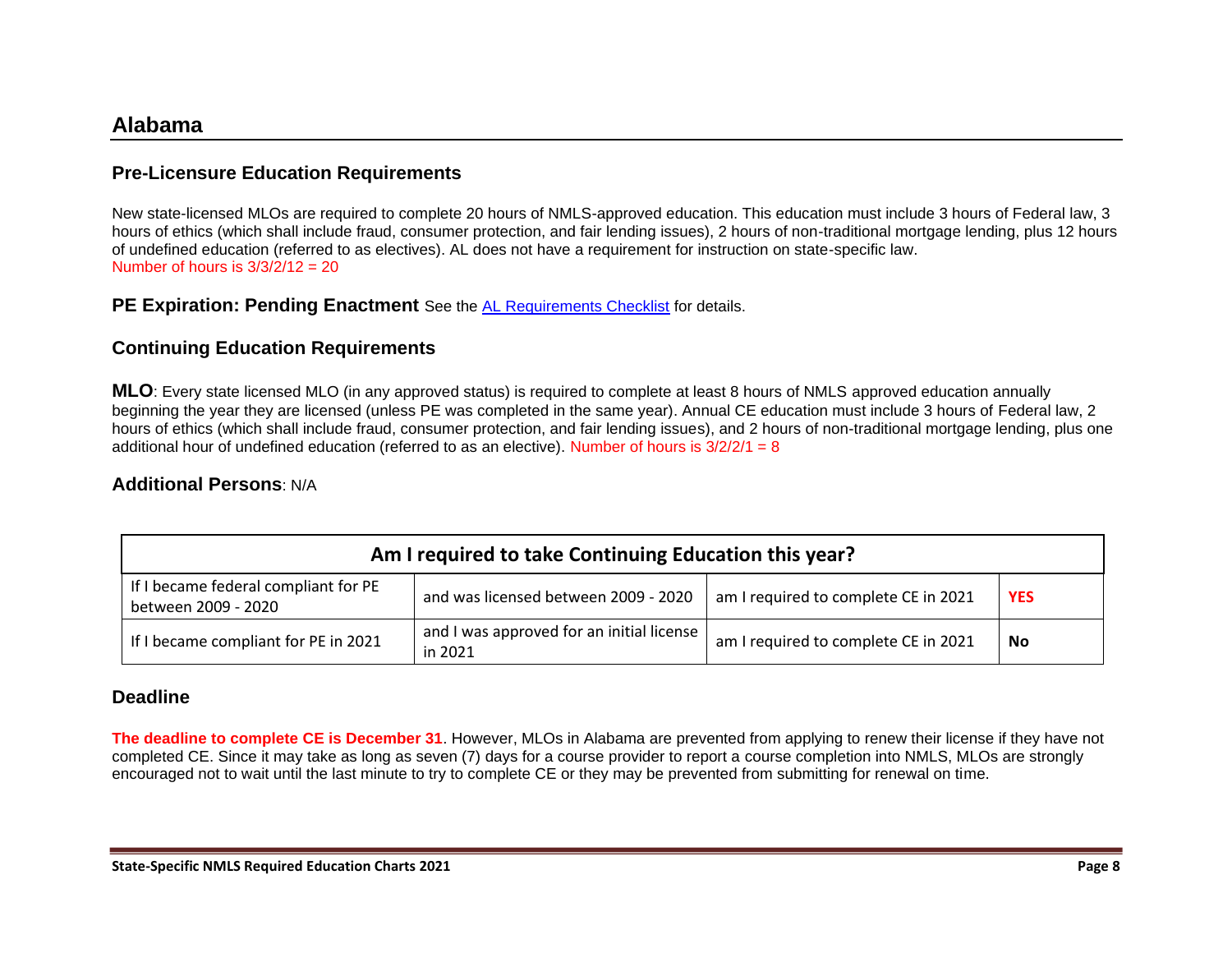New state-licensed MLOs are required to complete 20 hours of NMLS-approved education. This education must include 3 hours of Federal law, 3 hours of ethics (which shall include fraud, consumer protection, and fair lending issues), 2 hours of non-traditional mortgage lending, plus 12 hours of undefined education (referred to as electives). AK does not have a requirement for instruction on state-specific law. Number of hours is  $3/3/2/12 = 20$ 

**PE Expiration: Pending Enactment** See the **AK Requirements Checklist** for details.

### **Continuing Education Requirements**

**MLO**: Every state licensed MLO (in any approved status) is required to complete at least 8 hours of NMLS approved education annually beginning the year they are licensed (unless PE was completed in the same year). Annual CE education must include 3 hours of Federal law, 2 hours of ethics (which shall include fraud, consumer protection, and fair lending issues), and 2 hours of non-traditional mortgage lending, plus one additional hour of undefined education (referred to as an elective). Number of hours is 3/2/2/1 = 8

### **Additional Persons**: N/A

| Am I required to take Continuing Education this year?       |                                                      |                                      |            |  |
|-------------------------------------------------------------|------------------------------------------------------|--------------------------------------|------------|--|
| If I became federal compliant for PE<br>between 2009 - 2020 | and was licensed between 2009 - 2020                 | am I required to complete CE in 2021 | <b>YES</b> |  |
| If I became compliant for PE in 2021                        | and I was approved for an initial license<br>in 2021 | am I required to complete CE in 2021 | No         |  |

### **Deadline**

**The deadline to complete CE is December 31**. However, MLOs in Alaska are prevented from applying to renew their license if they have not completed CE. Since it may take as long as seven (7) days for a course provider to report a course completion into NMLS, MLOs are strongly encouraged not to wait until the last minute to try to complete CE or they may be prevented from submitting for renewal on time.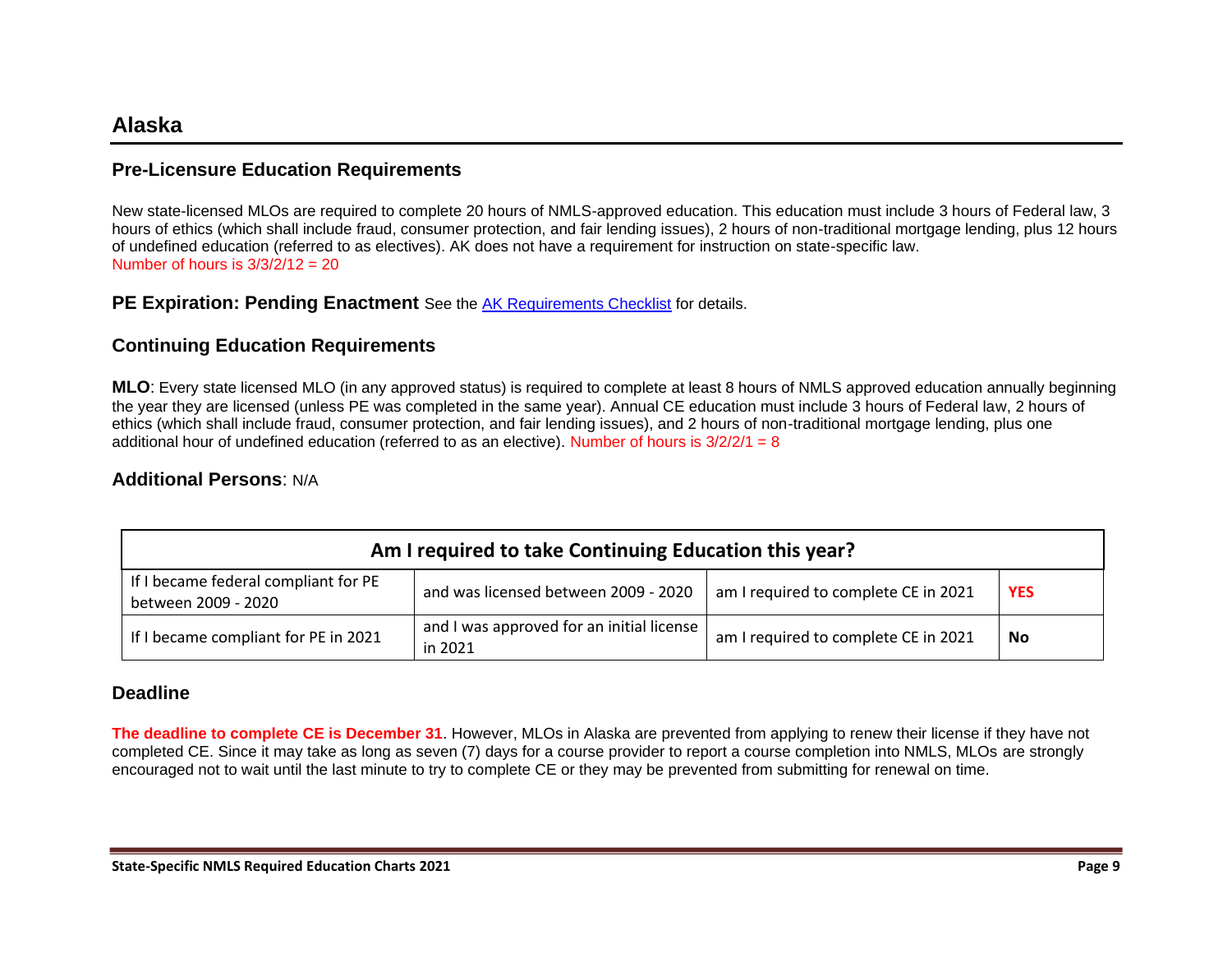New state-licensed MLOs are required to complete 20 hours of NMLS-approved education. This education must include 3 hours of Federal law,3 hours of ethics (which shall include fraud, consumer protection, and fair lending issues), 2 hours of non-traditional mortgage lending, plus 8 hours of undefined education (referred to as electives) + 4 hours of AZ law. *AZ has a requirement for 4 hours of instruction on state-specific laws which may be satisfied by either taking an AZ comprehensive course or a state-specific elective course*. Number of hours is  $3/3/2/8/4$  4hrs of AZ law = 20

**PE Expiration: Enacted** See the [AZ Requirements Checklist](https://mortgage.nationwidelicensingsystem.org/slr/Pages/DynamicLicenses.aspx?StateID=AZ) for details.

### **Continuing Education Requirements**

**MLO**: Every state licensed MLO (in any approved status) is required to complete at least 8 hours of NMLS approved education annually beginning the year they are licensed (unless PE was completed in the same year). Annual CE education must include 3 hours of Federal law, 2 hours of ethics (which shall include fraud, consumer protection, and fair lending issues), and 2 hours of non-traditional mortgage lending, *plusone (1) additional hour of AZ state-specific education* (referred to as an elective). Number of hours is 3/2/2/+ 1hr of AZ law = 8

Additional Persons: Responsible Individuals. See the [AZ Renewal Requirements Checklist for details.](https://mortgage.nationwidelicensingsystem.org/slr/PublishedStateDocuments/Arizona-DfiRenewalChecklist.pdf)

| Am I required to take Continuing Education this year?       |                                                      |                                      |            |  |
|-------------------------------------------------------------|------------------------------------------------------|--------------------------------------|------------|--|
| If I became federal compliant for PE<br>between 2009 - 2020 | and was licensed between 2009 - 2020                 | am I required to complete CE in 2021 | <b>YES</b> |  |
| If I became compliant for PE in 2021                        | and I was approved for an initial license<br>in 2021 | am I required to complete CE in 2021 | <b>No</b>  |  |

### **Deadline**

**The deadline to complete CE is December 31**. However, MLOs in Arizona are prevented from applying to renew their license if they have not completed CE. Since it may take as long as seven (7) days for a course provider to report a course completion into NMLS, MLOs are strongly encouraged not to wait until the last minute to try to complete CE or they may be prevented from submitting for renewal on time.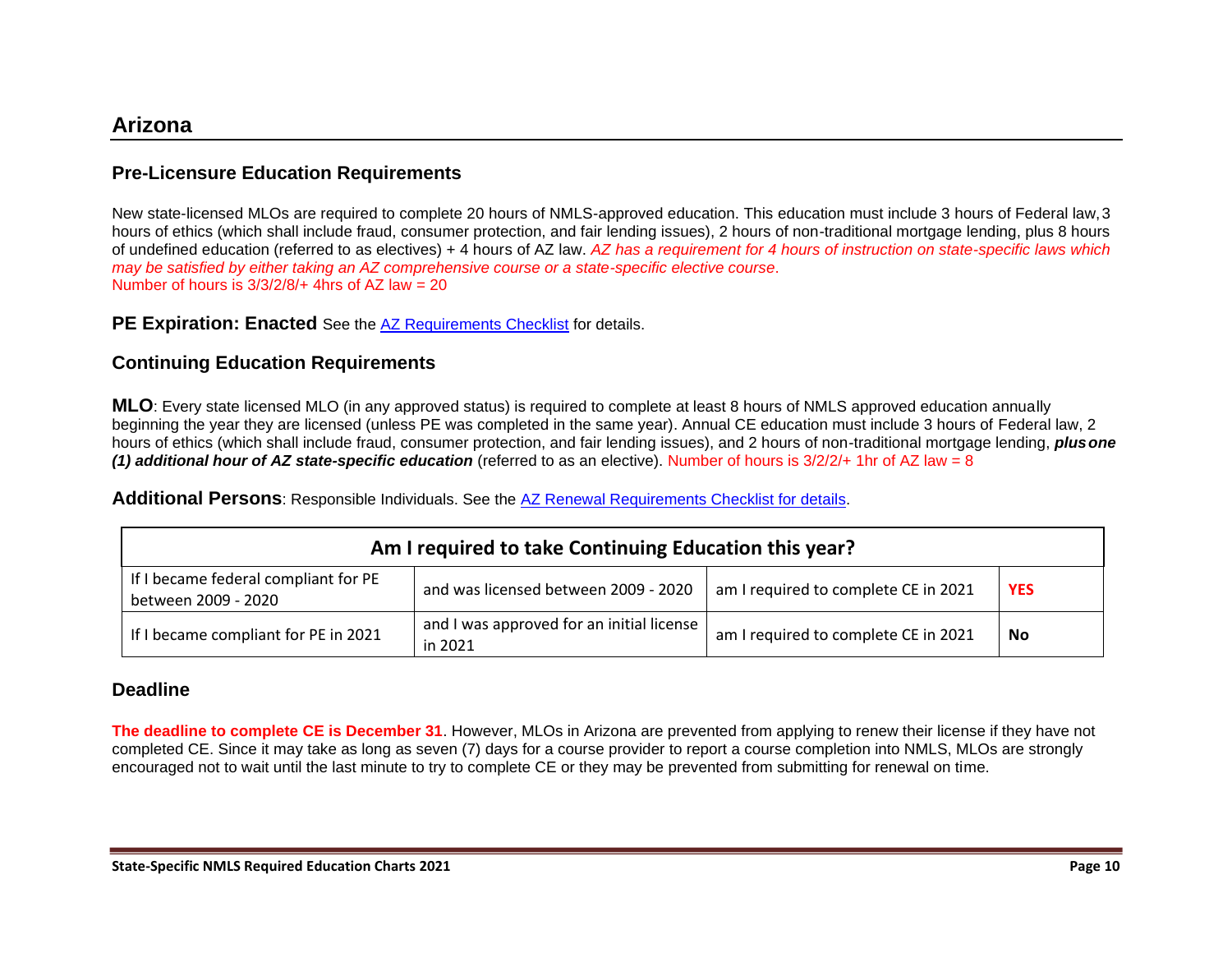New state-licensed MLOs are required to complete 20 hours of NMLS-approved education. This education must include 3 hours of Federal law, 3 hours of ethics (which shall include fraud, consumer protection, and fair lending issues), 2 hours of non-traditional mortgage lending, plus 12 hours of undefined education (referred to as electives). AR does not have a requirement for instruction on state-specific law. Number of hours is  $3/3/2/12 = 20$ 

#### **PE Expiration: Pending Enactment** See the [AR Requirements Checklist](https://mortgage.nationwidelicensingsystem.org/slr/Pages/DynamicLicenses.aspx?StateID=AR) for details.

### **Continuing Education Requirements**

**MLO**: Every state licensed MLO (in any approved status) is required to complete at least 8 hours of NMLS approved education annually beginning the year they are licensed (unless PE was completed in the same year). Annual CE education must include 3 hours of Federal law, 2 hours of ethics (which shall include fraud, consumer protection, and fair lending issues), and 2 hours of non-traditional mortgage lending, plus one (1) additional hour of undefined education (referred to as an elective). Number of hours is  $3/2/2/1 = 8$ 

#### **Additional Persons:** N/A

| Am I required to take Continuing Education this year?       |                                                      |                                      |            |  |
|-------------------------------------------------------------|------------------------------------------------------|--------------------------------------|------------|--|
| If I became federal compliant for PE<br>between 2009 - 2020 | and was licensed between 2009 - 2020                 | am I required to complete CE in 2021 | <b>YES</b> |  |
| If I became compliant for PE in 2021                        | and I was approved for an initial license<br>in 2021 | am I required to complete CE in 2021 | No         |  |

### **Deadline**

**The deadline to complete CE is December 31**. However, MLOs in AR are prevented from applying to renew their license if they have not completed CE. Since it may take as long as seven (7) days for a course provider to report a course completion into NMLS, MLOs are strongly encouraged not to wait until the last minute to try to complete CE or they may be prevented from submitting for renewal on time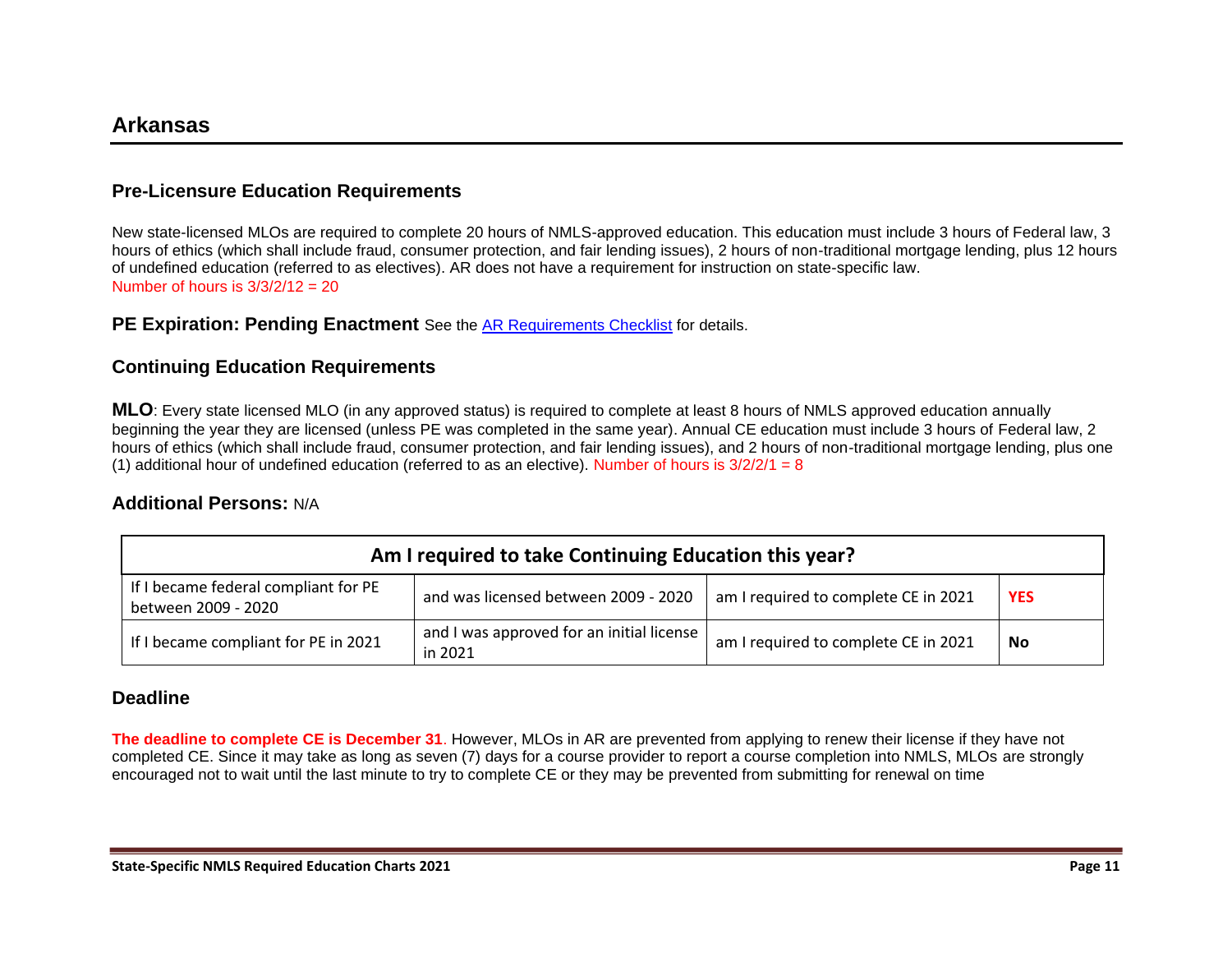### **California – Department of Financial Protection and Innovation (DFPI ) Pre-Licensure Education Requirements**

New state-licensed MLOs are required to complete 20 hours of NMLS-approved education. This education must include 3 hours of Federal law, 3 hours of ethics (which shall include fraud, consumer protection, and fair lending issues), 2 hours of non-traditional mortgage lending, plus 10 hours of undefined education (referred to as electives) + 2 hours of CA-DFPI law. *CA-DFPI has a requirement for 2 hours of instruction on statespecific laws which may be satisfied by either taking a CA-DFPI comprehensive course or a state-specific elective course*. Number of hours is  $3/3/2/10/ + 2$ hrs of CA-DFPI law = 20

**PE Expiration: Pending Enactment** See the [CA-DFPI Requirements Checklist](https://mortgage.nationwidelicensingsystem.org/slr/Pages/DynamicLicenses.aspx?StateID=CADOC) for details.

### **Continuing Education Requirements**

**MLO:** Every state licensed MLO (in any approved status) is required to complete at least 8 hours of NMLS approved education annually beginning the year they are licensed (unless PE was completed in the same year). Annual CE education must include 3 hours of Federal law, 2 hours of ethics (which shall include fraud, consumer protection, and fair lending issues), 2 hours of non-traditional mortgage lending, *plus one (1) additional hour of CA-DFPI specific education* (referred to as an elective). Number of hours is 3/2/2/ + 1hr of agency law = 8

### **Additional Persons:** N/A

| Am I required to take Continuing Education this year?       |                                                      |                                      |            |  |
|-------------------------------------------------------------|------------------------------------------------------|--------------------------------------|------------|--|
| If I became federal compliant for PE<br>between 2009 - 2020 | and was licensed between 2009 - 2020                 | am I required to complete CE in 2021 | <b>YES</b> |  |
| If I became compliant for PE in 2021                        | and I was approved for an initial license<br>in 2021 | am I required to complete CE in 2021 | No         |  |

### **Deadline**

**The deadline to complete CE is December 31**. However, MLOs with CA-DFPI are prevented from applying to renew their license if they have not completed CE. Since it may take as long as seven (7) days for a course provider to report a course completion into NMLS, MLOs are strongly encouraged not to wait until the last minute to try to complete CE or they may be prevented from submitting for renewal on time.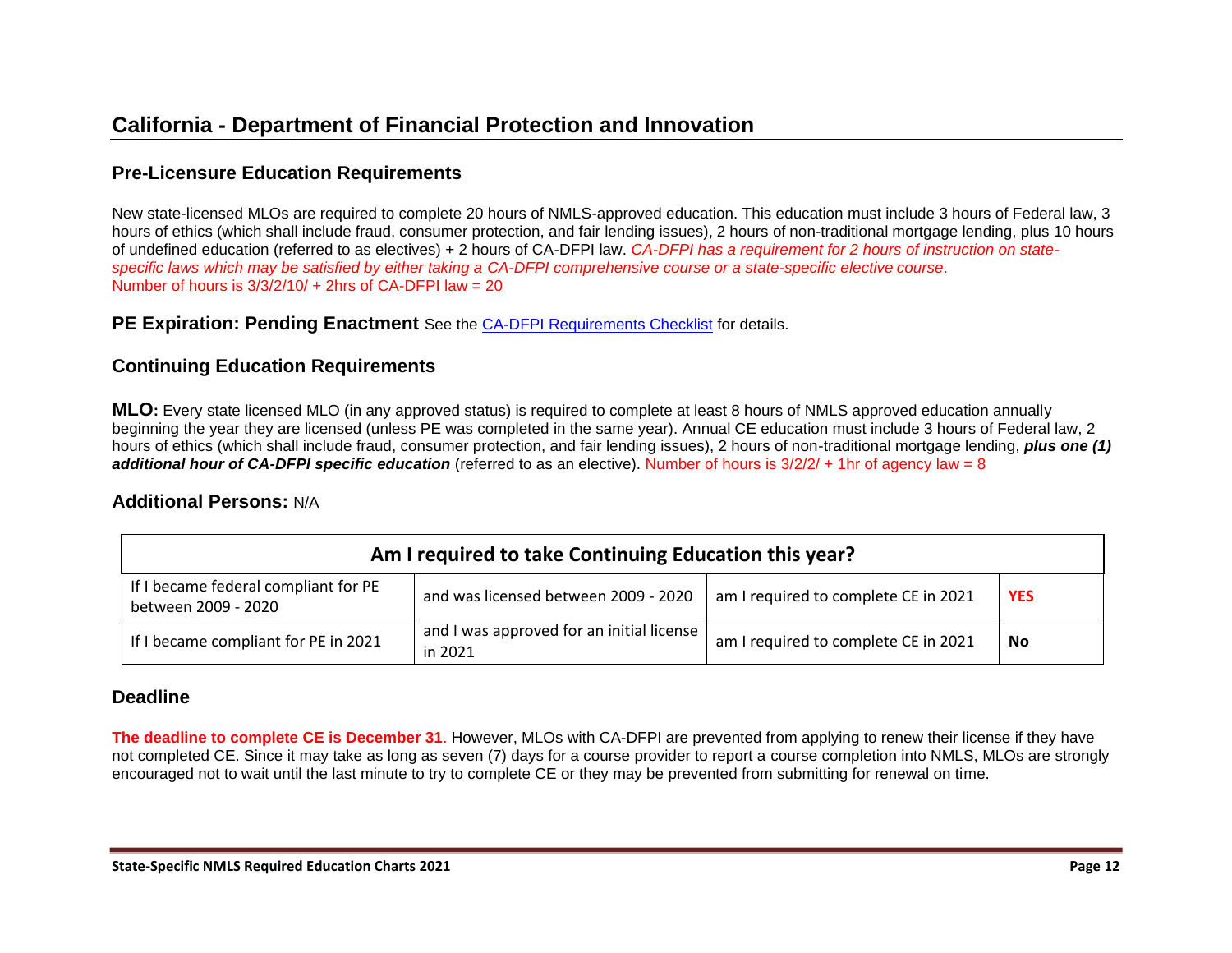New state-licensed MLOs are required to complete 20 hours of NMLS-approved education. This education must include 3 hours of Federal law, 3 hours of ethics (which shall include fraud, consumer protection, and fair lending issues), 2 hours of non-traditional mortgage lending, plus 12 hours of undefined education (referred to as electives). CA-DRE does not have a requirement for instruction on state-specific law. Number of hours is  $3/3/2/12 = 20$ 

**PE Expiration: Pending Enactment** See the **CA-DRE Requirements Checklist** for details.

### **Continuing Education Requirements**

**MLO:** Every state licensed MLO (in any approved status) is required to complete at least 8 hours of NMLS approved education annually beginning the year they are licensed (unless PE was completed in the same year). Annual CE education must include 3 hours of Federal law, 2 hours of ethics (which shall include fraud, consumer protection, and fair lending issues), 2 hours of non-traditional mortgage lending, plus one (1) additional hour of undefined (referred to as an elective). Number of hours is  $3/2/2/1 = 8$ 

#### **Additional Persons:** N/A

| Am I required to take Continuing Education this year?       |                                                      |                                      |            |  |
|-------------------------------------------------------------|------------------------------------------------------|--------------------------------------|------------|--|
| If I became federal compliant for PE<br>between 2009 - 2020 | and was licensed between 2009 - 2020                 | am I required to complete CE in 2021 | <b>YES</b> |  |
| If I became compliant for PE in 2021                        | and I was approved for an initial license<br>in 2021 | am I required to complete CE in 2021 | No         |  |

### **Deadline**

**The deadline to complete CE is December 31**. However, MLOs with CA-DRE are prevented from applying to renew their license if they have not completed CE. Since it may take as long as seven (7) days for a course provider to report a course completion into NMLS, MLOs are strongly encouraged not to wait until the last minute to try to complete CE or they may be prevented from submitting for renewal on time.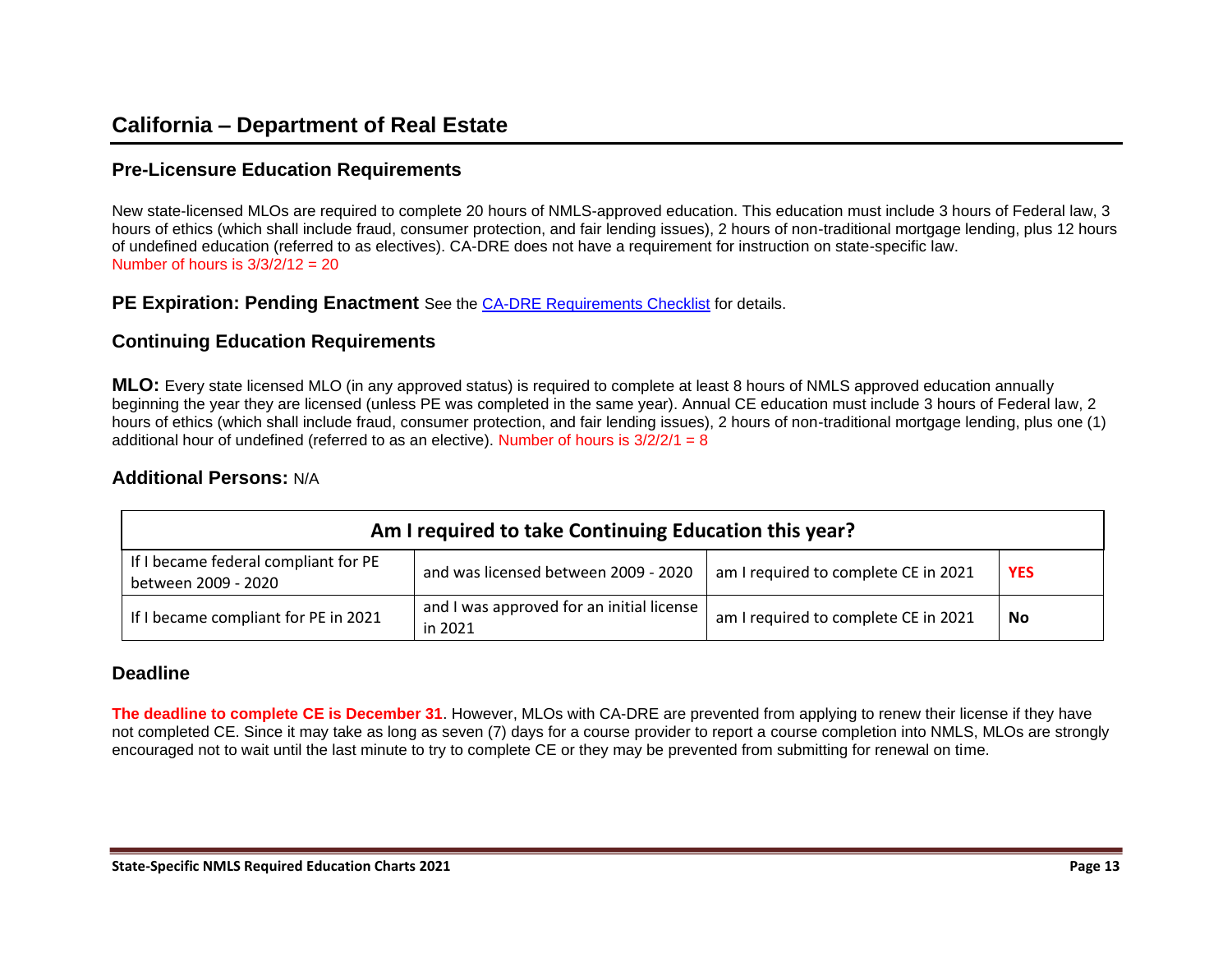## **Colorado**

### **Pre-Licensure Education Requirements**

New state-licensed MLOs are required to complete 20 hours of NMLS-approved education. This education must include 3 hours of Federal law, 3 hours of ethics (which shall include fraud, consumer protection, and fair lending issues), 2 hours of non-traditional mortgage lending, plus 10 hours of undefined education (referred to as electives) + 2 hours of CO law. *CO has a requirement for 2 hours of instruction on state-specific laws which may be satisfied by either taking a CO comprehensive course or a state-specific elective course*. Number of hours is  $3/3/2/10/ + 2$ hrs of CO law = 20

#### **PE Expiration: Enacted** See the [CO Requirements Checklist](https://mortgage.nationwidelicensingsystem.org/slr/Pages/DynamicLicenses.aspx?StateID=co) for details.

### **Continuing Education Requirements**

**MLO:** Every state licensed MLO (in any approved status) is required to complete at least 8 hours of NMLS approved education annually beginning the year they are licensed (unless PE was completed in the same year). Annual CE education must include 3 hours of Federal law, 2 hours of ethics (which shall include fraud, consumer protection, and fair lending issues), 2 hours of non-traditional mortgage lending, plus one (1) additional hour of undefined (referred to as an elective). Number of hours is  $3/2/2/1 = 8$ 

#### **Additional Persons:** N/A

| Am I required to take Continuing Education this year?       |                                                        |                                      |            |  |
|-------------------------------------------------------------|--------------------------------------------------------|--------------------------------------|------------|--|
| If I became federal compliant for PE<br>between 2009 - 2020 | and was licensed between 2009 - 2020                   | am I required to complete CE in 2021 | <b>YES</b> |  |
| If I became compliant for PE in 2021                        | and I was approved for an initial license  <br>in 2021 | am I required to complete CE in 2021 | No         |  |

#### **Deadline**

**The deadline to complete CE is December 31**. However, MLOs in Colorado are prevented from applying to renew their license if they have not completed CE. Since it may take as long as seven (7) days for a course provider to report a course completion into NMLS, MLOs are strongly encouraged not to wait until the last minute to try to complete CE or they may be prevented from submitting for renewal on time.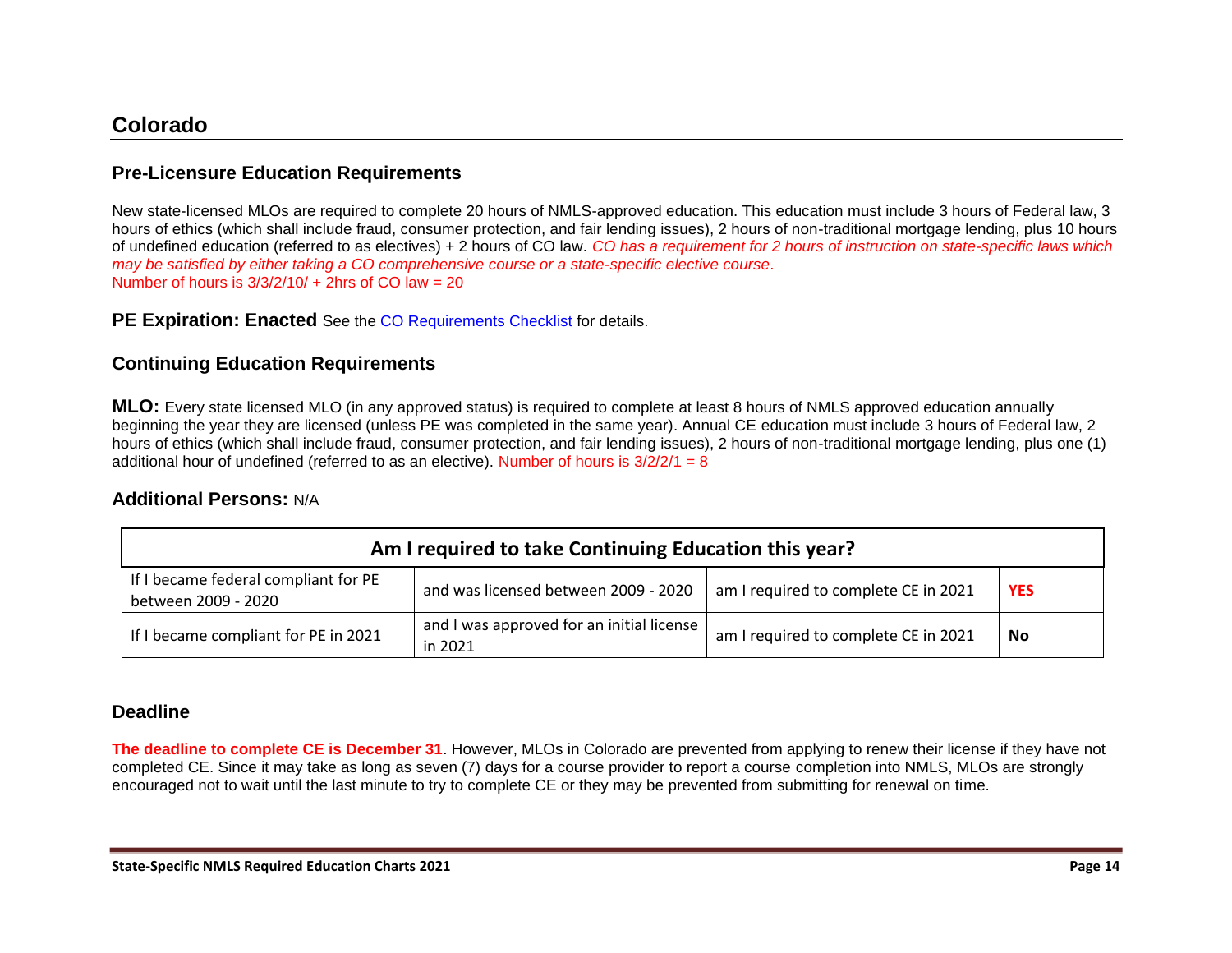## **Connecticut**

### **Pre-Licensure Education Requirements**

New state-licensed MLOs are required to complete 20 hours of NMLS-approved education. This education must include 3 hours of Federal law, 3 hours of ethics (which shall include fraud, consumer protection, and fair lending issues), 2 hours of non-traditional mortgage lending, plus 12 hours of undefined education (referred to as electives) + 1 hour of CT law. *Connecticut has a requirement for 1 hour of instruction on state-specific laws which may be satisfied by either taking a CT comprehensive course or a state-specific elective course*. Number of hours is  $3/3/2/12/ + 1$ hr of CT law = 21

**PE Expiration: Enacted** See the [CT Requirements Checklist](https://mortgage.nationwidelicensingsystem.org/slr/Pages/DynamicLicenses.aspx?StateID=CT) for details.

### **Continuing Education Requirements**

**MLO:** Every state licensed MLO (in any approved status) is required to complete at least 8 hours of NMLS approved education annually beginning the year they are licensed (unless PE was completed in the same year). Annual CE education must include 3 hours of Federal law, 2 hours of ethics (which shall include fraud, consumer protection, and fair lending issues), and 2 hours of non-traditional mortgage lending, *plusone* (1) additional hour of CT education. Number of hours is  $3/2/2$  + 1hr of CT law = 8

**Additional Persons:** Mortgage Loan Process and Under Writer Licenses. See the [CT Renewal Requirements Checklist](https://mortgage.nationwidelicensingsystem.org/slr/PublishedStateDocuments/Connecticut-DOBRenewalChecklist.pdf) for details.

| Am I required to take Continuing Education this year?       |                                                      |                                      |            |  |
|-------------------------------------------------------------|------------------------------------------------------|--------------------------------------|------------|--|
| If I became federal compliant for PE<br>between 2009 - 2020 | and was licensed between 2009 - 2020                 | am I required to complete CE in 2021 | <b>YES</b> |  |
| If I became compliant for PE in 2021                        | and I was approved for an initial license<br>in 2021 | am I required to complete CE in 2021 | No         |  |

### **Deadline**

**The deadline to complete CE is December 31**. However, MLOs in Connecticut are prohibited from applying to renew their license if they have not completed CE. Since it may take as long as seven (7) days for a course provider to report a course completion into NMLS, MLOs are strongly encouraged not to wait until the last minute to try to complete CE or they may be prevented from submitting for renewal on time.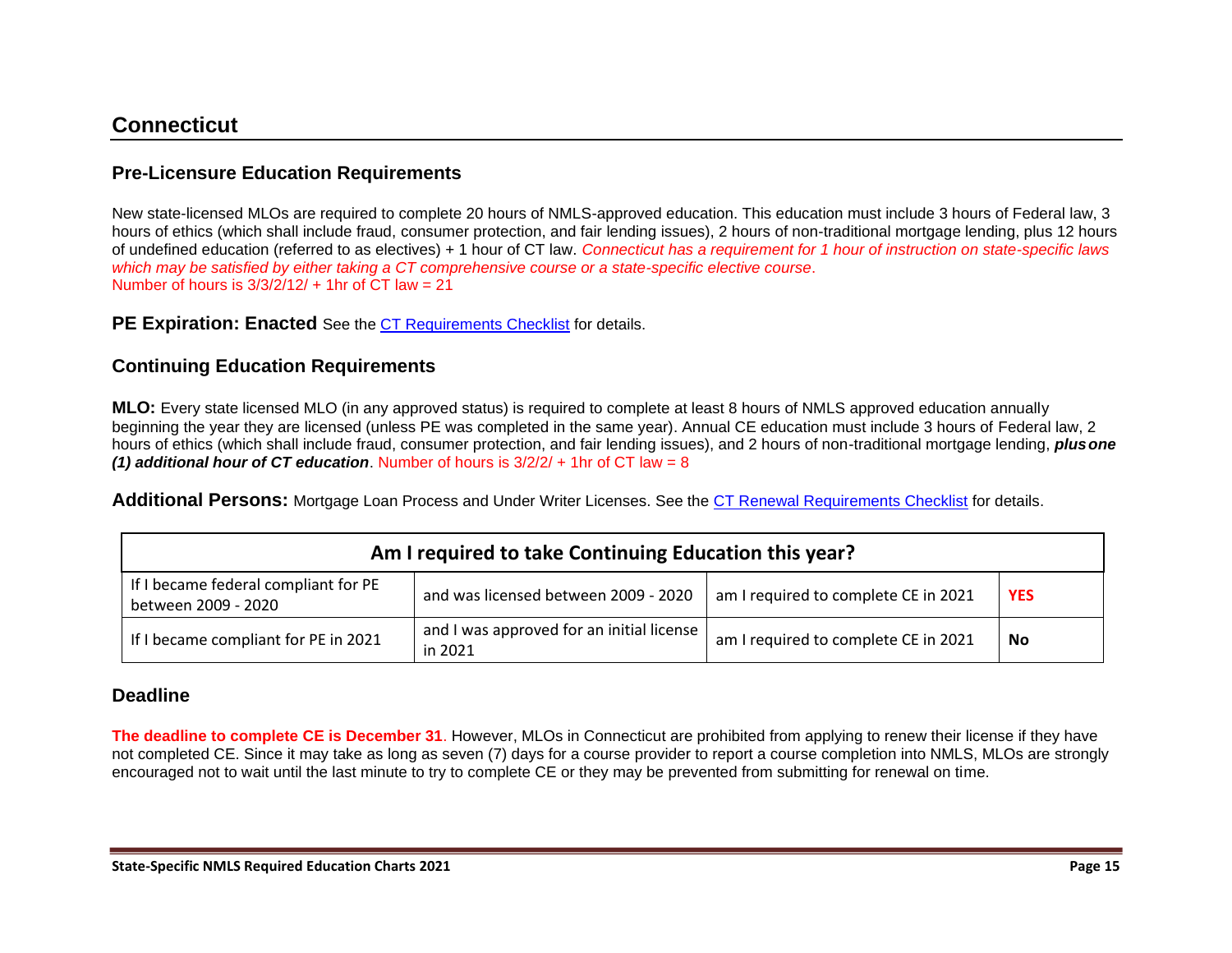### **Delaware**

### **Pre-Licensure Education Requirements**

New state-licensed MLOs are required to complete 20 hours of NMLS-approved education. This education must include 3 hours of Federal law, 3 hours of ethics (which shall include fraud, consumer protection, and fair lending issues), 2 hours of non-traditional mortgage lending, plus 12 hours of undefined education (referred to as electives). Number of hours is 3/3/2/12 = 20

Delaware does not have a requirement for instruction on state-specific law.

### **PE Expiration: Pending Enactment** See the [DE Requirements Checklist](https://mortgage.nationwidelicensingsystem.org/slr/Pages/DynamicLicenses.aspx?StateID=DE) for details

#### **Continuing Education Requirements**

**MLO:** Every state licensed MLO (in any approved status) is required to complete at least 8 hours of NMLS approved education annually beginning the year they are licensed (unless PE was completed in the same year). Annual CE education must include 3 hours of Federal law, 2 hours of ethics (which shall include fraud, consumer protection, and fair lending issues), and 2 hours of non-traditional mortgage lending, plus one (1) additional hour of education (referred to as an elective). Number of hours is  $3/2/2/1 = 8$ 

#### **Additional Persons:** N/A

| Am I required to take Continuing Education this year?       |                                                      |                                      |            |  |
|-------------------------------------------------------------|------------------------------------------------------|--------------------------------------|------------|--|
| If I became federal compliant for PE<br>between 2009 - 2020 | and was licensed between 2009 - 2020                 | am I required to complete CE in 2021 | <b>YES</b> |  |
| If I became compliant for PE in 2021                        | and I was approved for an initial license<br>in 2021 | am I required to complete CE in 2021 | No         |  |

#### **Deadline**

**The deadline to complete CE is December 1**. However, MLOs in Delaware are prohibited from applying to renew their license if they have not completed CE. Since it may take as long as seven (7) days for a course provider to report a course completion into NMLS, MLOs are strongly encouraged not to wait until the last minute to try to complete CE or they may be prevented from submitting for renewal on time.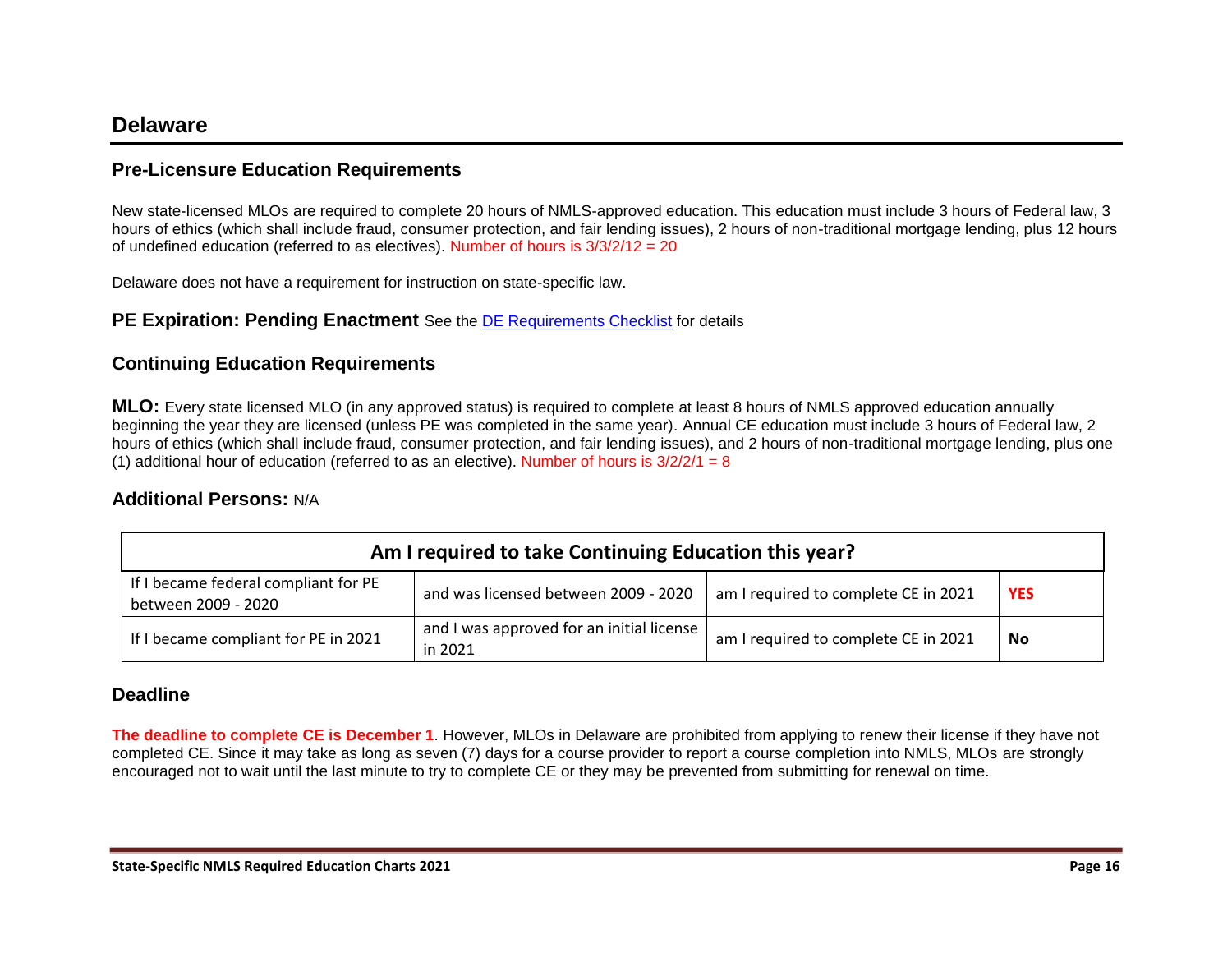## **District of Columbia**

### **Pre-Licensure Education Requirements**

New state-licensed MLOs are required to complete 20 hours of NMLS-approved education. This education must include 3 hours of Federal law, 3 hours of ethics (which shall include fraud, consumer protection, and fair lending issues), 2 hours of non-traditional mortgage lending, plus 9 hours of undefined education (referred to as electives) + 3 hours of DC law. *DC has a requirement for 3 hours of instruction on state-specific law which may be satisfied by either taking a DC comprehensive course or a state-specific elective course.* Number of hours is 3/3/2/9/+ 3hrs of DC law = 20

**PE Expiration: Pending Enactment** See the [DC Requirements Checklist](https://mortgage.nationwidelicensingsystem.org/slr/Pages/DynamicLicenses.aspx?StateID=DC) for details.

### **Continuing Education Requirements**

**MLO**: Every state licensed MLO (in any approved status) is required to complete at least 8 hours of NMLS approved education annually beginning the year they are licensed (unless PE was completed in the same year). Annual CE education must include 3 hours of Federal law, 2 hours of ethics (which shall include fraud, consumer protection, and fair lending issues), and 2 hours of non-traditional mortgage lending, *plusone (1) additional hour of DC-specific education* (referred to as an elective). Number of hours is 3/2/2/+ 1hr of DC law = 8

#### **Additional Persons:** N/A

| Am I required to take Continuing Education this year?       |                                                      |                                      |            |  |
|-------------------------------------------------------------|------------------------------------------------------|--------------------------------------|------------|--|
| If I became federal compliant for PE<br>between 2009 - 2020 | and was licensed between 2009 - 2020                 | am I required to complete CE in 2021 | <b>YES</b> |  |
| If I became compliant for PE in 2021                        | and I was approved for an initial license<br>in 2021 | am I required to complete CE in 2021 | No         |  |

#### **Deadline**

**The deadline to complete CE is November 1**. However, MLOs in DC are prohibited from applying to renew their license if they have not completed CE. Since it may take as long as seven (7) days for a course provider to report a course completion into NMLS, MLOs are strongly encouraged not to wait until the last minute to try to complete CE or they may be prevented from submitting for renewal on time.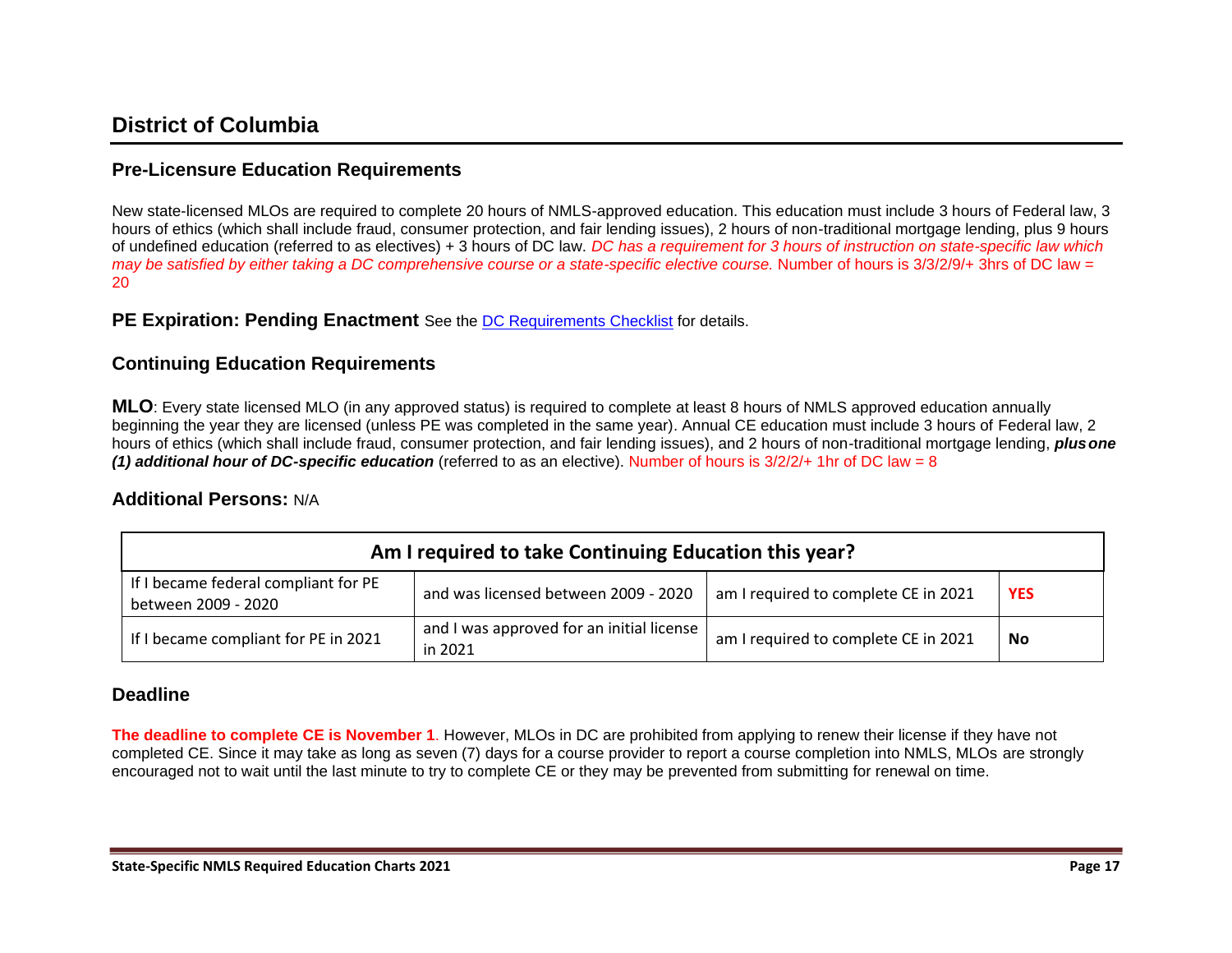New state-licensed MLOs are required to complete 20 hours of NMLS-approved education. This education must include 3 hours of Federal law, 3 hours of ethics (which shall include fraud, consumer protection, and fair lending issues), 2 hours of non-traditional mortgage lending, 10 hours of undefined education (referred to as electives), plus 2 hours of FL Law. *FL has a requirement for 2 hours of instruction on state-specific law which may be satisfied by either taking a FL comprehensive course or a state-specific elective course.* Number of hours is  $3/3/2/10 + 2$  Hours of FL law = 20

#### **PE Expiration: Pending Enactment** See the [FL Requirements Checklist](https://mortgage.nationwidelicensingsystem.org/slr/Pages/DynamicLicenses.aspx?StateID=FL) for details.

### **Continuing Education Requirements**

**MLO**: Every state licensed MLO (in any approved status) is required to complete at least 8 hours of NMLS approved education annually beginning the year they are licensed (unless PE was completed in the same year). Annual CE education must include 3 hours of Federal law, 2 hours of ethics (which shall include fraud, consumer protection, and fair lending issues), and 2 hours of non-traditional mortgage lending, **plusone (1) additional hour of FL-specific education**. Number of hours is 3/2/2 + 1 hour of FL law = 8

### **Additional Persons:** N/A

| Am I required to take Continuing Education this year?       |                                                      |                                      |            |
|-------------------------------------------------------------|------------------------------------------------------|--------------------------------------|------------|
| If I became federal compliant for PE<br>between 2009 - 2020 | and was licensed between 2009 - 2020                 | am I required to complete CE in 2021 | <b>YES</b> |
| If I became compliant for PE in 2021                        | and I was approved for an initial license<br>in 2021 | am I required to complete CE in 2021 | No         |

### **Deadline**

**The deadline to complete CE is December 31**. However, MLOs in Florida are prohibited from applying to renew their license if they have not completed CE. Since it may take as long as seven (7) days for a course provider to report a course completion into NMLS, MLOs are strongly encouraged not to wait until the last minute to try to complete CE or they may be prevented from submitting for renewal on time.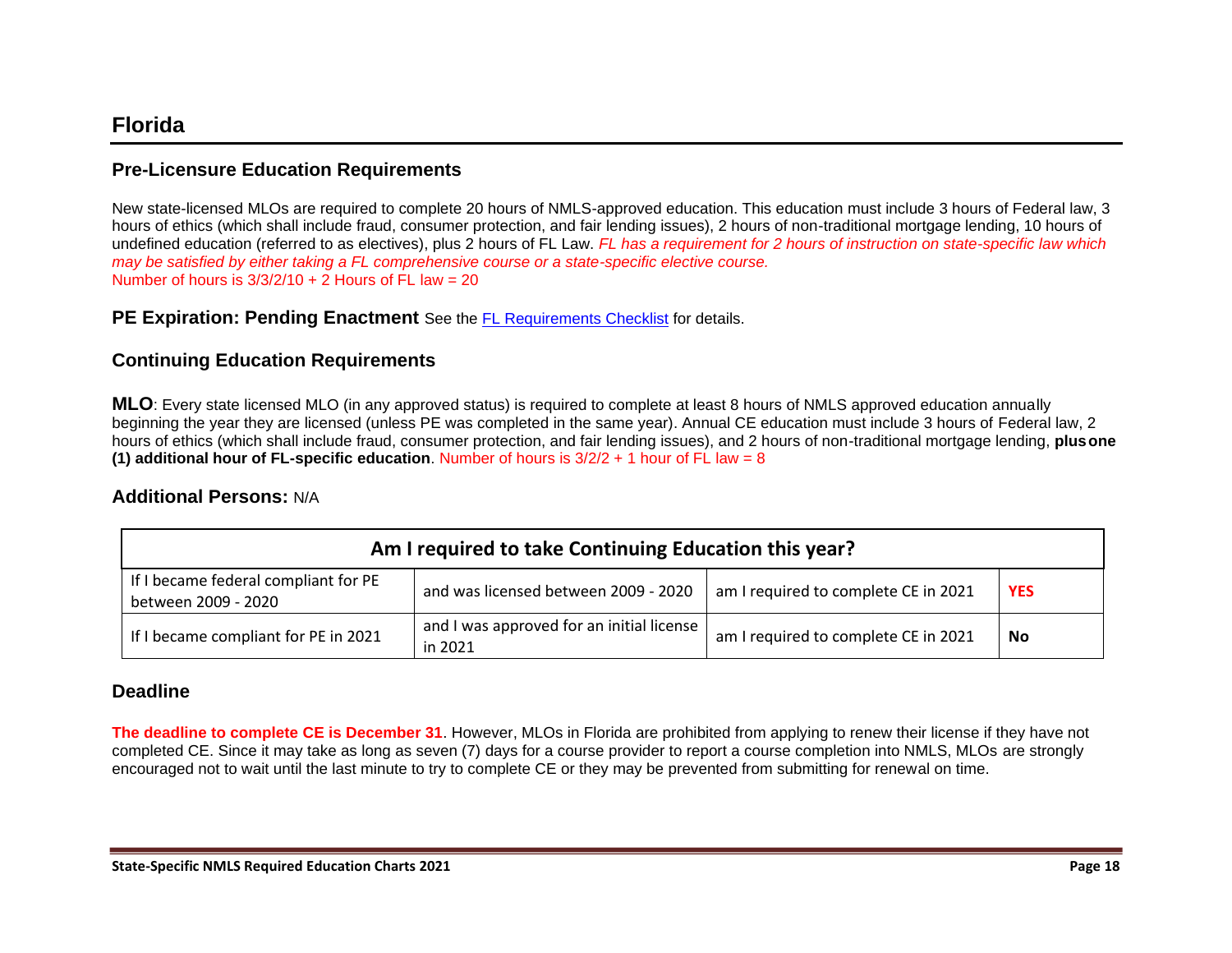New state-licensed MLOs are required to complete 20 hours of NMLS-approved education. This education must include 3 hours of Federal law, 3 hours of ethics (which shall include fraud, consumer protection, and fair lending issues), 2 hours of non-traditional mortgage lending, plus 12 hours of undefined education (referred to as electives). Number of hours is  $3/3/2/12 = 20$ 

**PE Expiration: Enacted** See the [GA Requirements Checklist](https://mortgage.nationwidelicensingsystem.org/slr/Pages/DynamicLicenses.aspx?StateID=GA) for details.

### **Continuing Education Requirements**

**MLO:** Every state licensed MLO (in any approved status) is required to complete at least 8 hours of NMLS approved education annually beginning the year they are licensed (unless PE was completed in the same year). Annual CE education must include 3 hours of Federal law, 2 hours of ethics (which shall include fraud, consumer protection, and fair lending issues), and 2 hours of non-traditional mortgage lending, *plus one (1) additional hour of GA-specific education* (referred to as an elective). Number of hours is 3/2/2/+ 1hr of GA law = 8

### **Additional Persons:** N/A

| Am I required to take Continuing Education this year?       |                                                      |                                      |            |
|-------------------------------------------------------------|------------------------------------------------------|--------------------------------------|------------|
| If I became federal compliant for PE<br>between 2009 - 2020 | and was licensed between 2009 - 2020                 | am I required to complete CE in 2021 | <b>YES</b> |
| If I became compliant for PE in 2021                        | and I was approved for an initial license<br>in 2021 | am I required to complete CE in 2021 | No         |

### **Deadline**

**The deadline to complete CE is October 31**. However, MLOs in Georgia are prohibited from applying to renew their license if they have not completed CE. Since it may take as long as seven (7) days for a course provider to report a course completion into NMLS, MLOs are strongly encouraged not to wait until the last minute to try to complete CE or they may be prevented from submitting for renewal on time. *Note: GA may assess a \$100 late fee outside of NMLS if CE is completed after October 31.*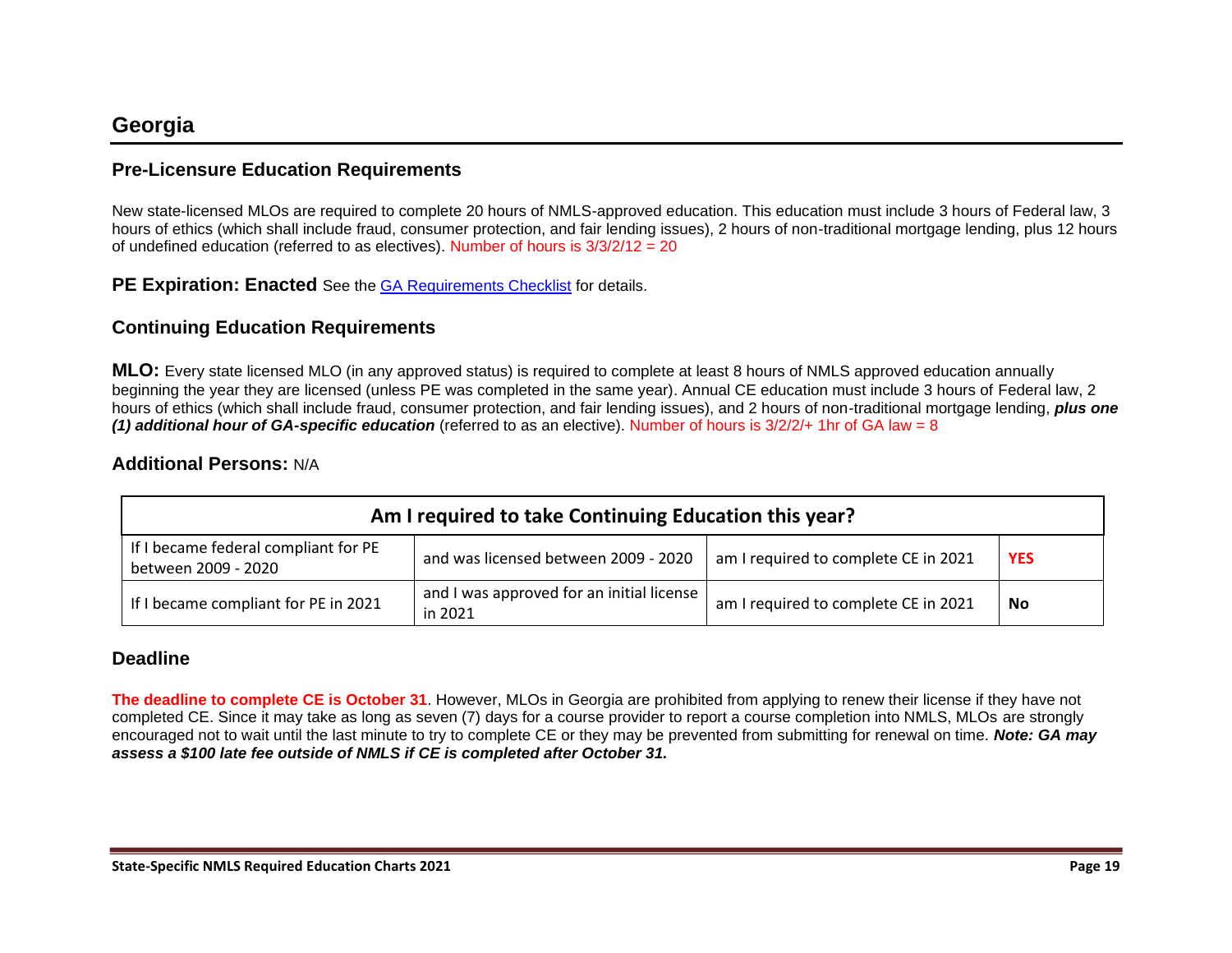New state-licensed MLOs are required to complete 20 hours of NMLS-approved education. This education must include 3 hours of Federal law, 3 hours of ethics (which shall include fraud, consumer protection, and fair lending issues), 2 hours of non-traditional mortgage lending, plus 12 hours of undefined education (referred to as electives). Number of hours is 3/3/2/12 = 20

**PE Expiration: Pending Enactment** See the [GU Requirements Checklist](https://mortgage.nationwidelicensingsystem.org/slr/Pages/DynamicLicenses.aspx?StateID=GU) for details.

### **Continuing Education Requirements**

**MLO:** Every state licensed MLO (in any approved status) is required to complete at least 8 hours of NMLS approved education annually beginning the year they are licensed (unless PE was completed in the same year). Annual CE education must include 3 hours of Federal law, 2 hours of ethics (which shall include fraud, consumer protection, and fair lending issues), and 2 hours of non-traditional mortgage lending, plus one (1) additional hour of undefined education (referred to as an elective). Number of hours is  $3/2/2/1 = 8$ 

### **Additional Persons**: N/A

| Am I required to take Continuing Education this year?       |                                                      |                                      |            |
|-------------------------------------------------------------|------------------------------------------------------|--------------------------------------|------------|
| If I became federal compliant for PE<br>between 2009 - 2020 | and was licensed between 2009 - 2020                 | am I required to complete CE in 2021 | <b>YES</b> |
| If I became compliant for PE in 2021                        | and I was approved for an initial license<br>in 2021 | am I required to complete CE in 2021 | <b>No</b>  |

### **Deadline**

**The deadline to complete CE is December 31**. However, MLOs in Guam are prohibited from applying to renew their license if they have not completed CE. Since it may take as long as seven (7) days for a course provider to report a course completion into NMLS, MLOs are strongly encouraged not to wait until the last minute to try to complete CE or they may be prevented from submitting for renewal on time.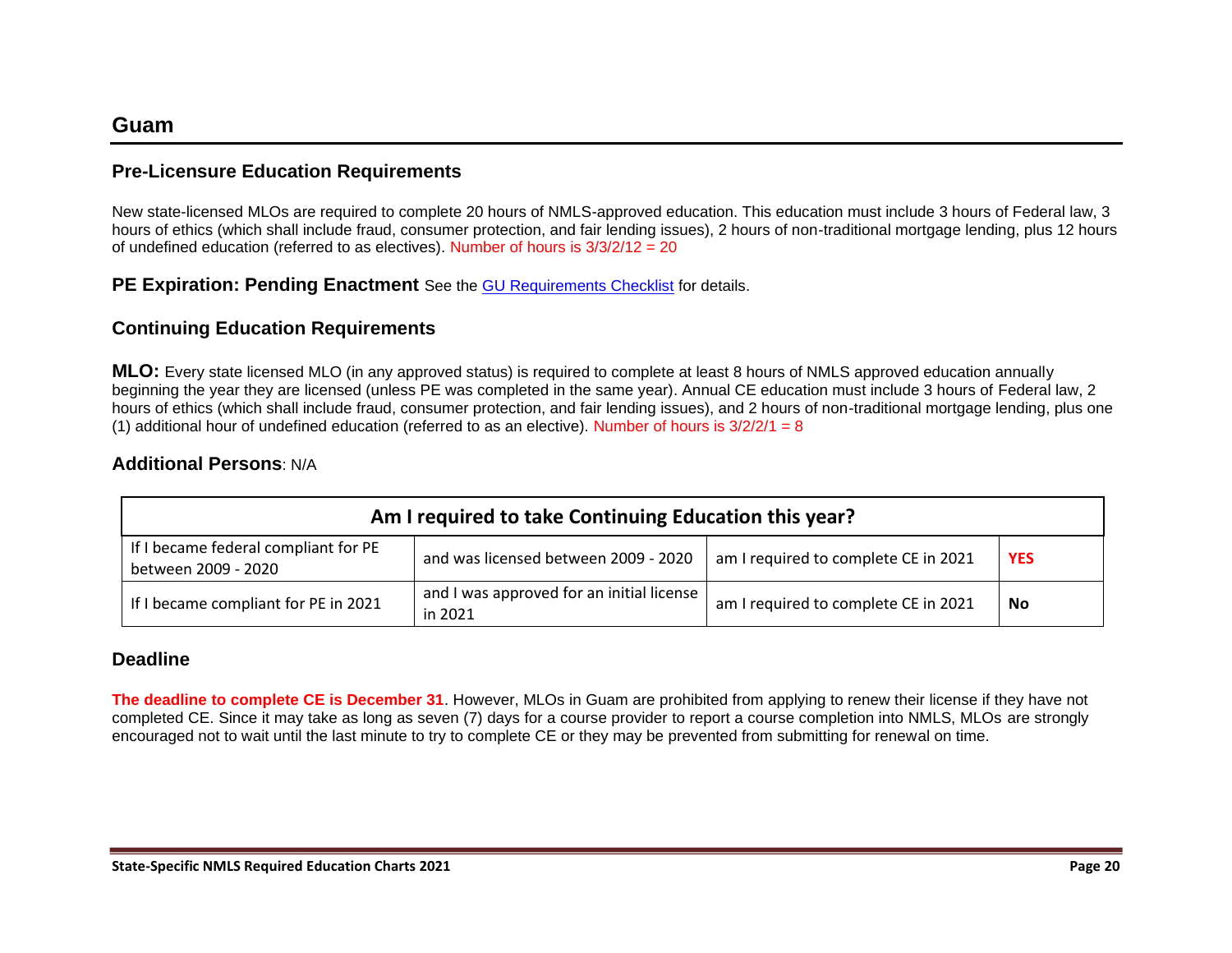### **Hawaii**

### **Pre-Licensure Education Requirements**

New state-licensed MLOs are required to complete 20 hours of NMLS-approved education. This education must include 3 hours of Federal law, 3 hours of ethics (which shall include fraud, consumer protection, and fair lending issues), 2 hours of non-traditional mortgage lending, plus 12 hours of undefined education (referred to as electives). *Hawaii has a requirement for 3 hours of instruction on state-specific law which may be satisfied by either taking a HI comprehensive course or a state-specific elective course.* Number of hours is 3/3/2/9/+ 3hrs of HI Law = 20

**PE Expiration: Enacted** See the [HI Requirements Checklist](https://mortgage.nationwidelicensingsystem.org/slr/Pages/DynamicLicenses.aspx?StateID=HI) for details.

### **Continuing Education Requirements**

**MLO:** Every state licensed MLO (in any approved status) is required to complete at least 8 hours of NMLS approved education annually beginning the year they are licensed (unless PE was completed in the same year). Annual CE education must include 3 hours of Federal law, 2 hours of ethics (which shall include fraud, consumer protection, and fair lending issues), and 2 hours of non-traditional mortgage lending, *plus one (1) additional hour of HI-specific education (referred to as an elective).* Number of hours is 3/2/2 + 1hr of HI law = 8

#### **Additional Persons**: N/A

| Am I required to take Continuing Education this year?       |                                                      |                                      |            |
|-------------------------------------------------------------|------------------------------------------------------|--------------------------------------|------------|
| If I became federal compliant for PE<br>between 2009 - 2020 | and was licensed between 2009 - 2020                 | am I required to complete CE in 2030 | <b>YES</b> |
| If I became compliant for PE in 2021                        | and I was approved for an initial license<br>in 2021 | am I required to complete CE in 2021 | <b>No</b>  |

### **Deadline**

**The deadline to complete CE is December 31**. However, MLOs in Hawaii are prohibited from applying to renew their license if they have not completed CE. Since it may take as long as seven (7) days for a course provider to report a course completion into NMLS, MLOs are strongly encouraged not to wait until the last minute to try to complete CE or they may be prevented from submitting for renewal on time.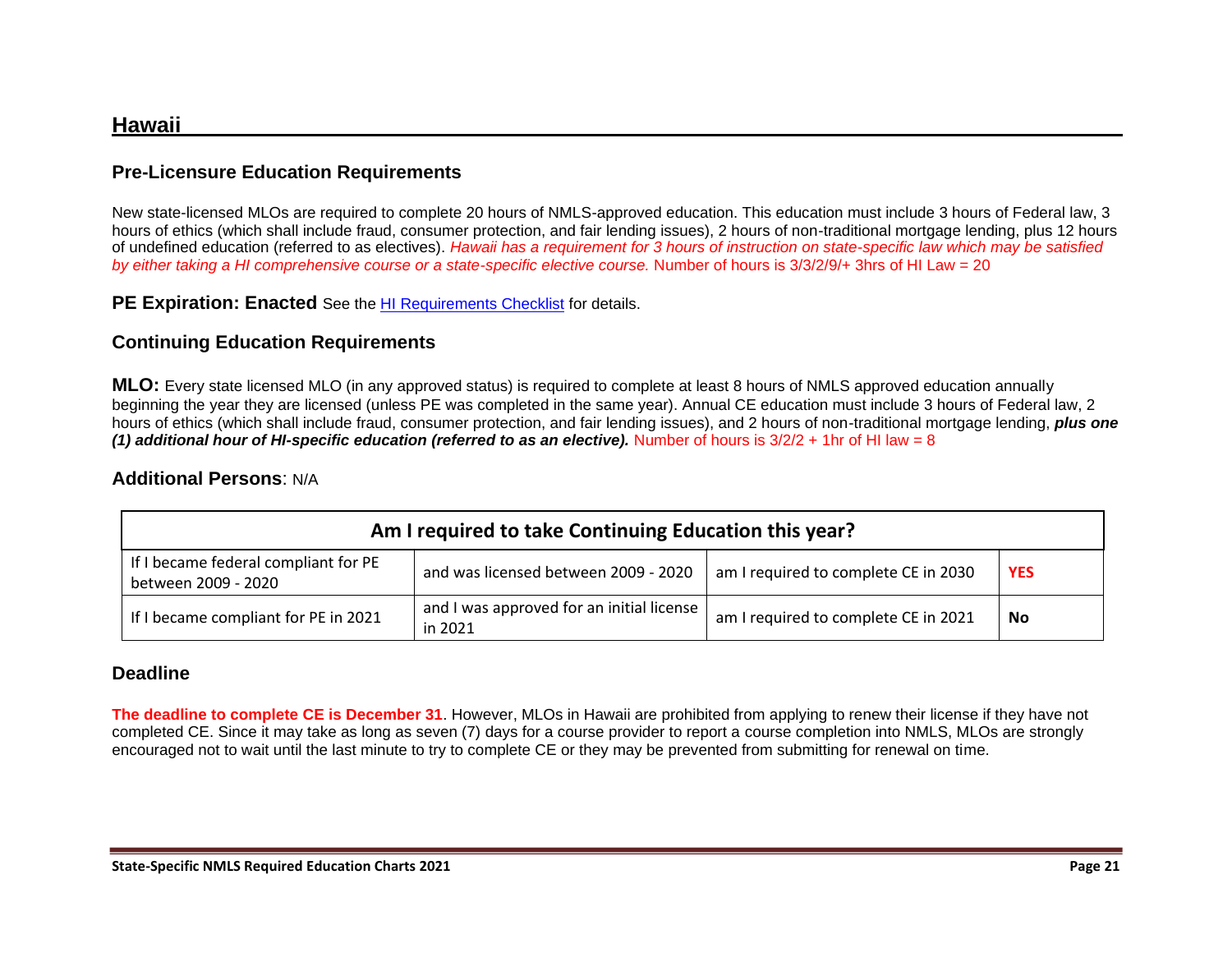New state-licensed MLOs are required to complete 20 hours of NMLS-approved education. This education must include 3 hours of Federal law, 3 hours of ethics (which shall include fraud, consumer protection, and fair lending issues), 2 hours of non-traditional mortgage lending, plus 10 hours of undefined education (referred to as electives) + 2 hours of ID law. *Idaho has a requirement for 2 hours of instruction on state-specific law which may be satisfied by either taking an ID comprehensive course or a state-specific elective course.* Number of hours is  $3/3/2/10/4$  2hrs of ID law = 20

**PE Expiration: Pending Enactment** See the [ID Requirements Checklist](https://mortgage.nationwidelicensingsystem.org/slr/Pages/DynamicLicenses.aspx?StateID=ID) for details.

### **Continuing Education Requirements**

**MLO:** Every state licensed MLO (in any approved status) is required to complete at least 8 hours of NMLS approved education annually beginning the year they are licensed (unless PE was completed in the same year). Annual CE education must include 3 hours of Federal law, 2 hours of ethics (which shall include fraud, consumer protection, and fair lending issues), and 2 hours of non-traditional mortgage lending, *plus one (1) additional hour of ID-specific education* (referred to as an elective). Number of hours is 3/2/2/+ 1hr of ID law = 8

### **Additional Persons:** N/A

| Am I required to take Continuing Education this year?       |                                                      |                                      |            |
|-------------------------------------------------------------|------------------------------------------------------|--------------------------------------|------------|
| If I became federal compliant for PE<br>between 2009 - 2020 | and was licensed between 2009 - 2020                 | am I required to complete CE in 2021 | <b>YES</b> |
| If I became compliant for PE in 2021                        | and I was approved for an initial license<br>in 2021 | am I required to complete CE in 2021 | No         |

### **Deadline**

**The deadline to complete CE is December 1**. However, MLOs in Idaho are prohibited from applying to renew their license if they have not completed CE. Since it may take as long as seven (7) days for a course provider to report a course completion into NMLS, MLOs are strongly encouraged not to wait until the last minute to try to complete CE or they may be prevented from submitting for renewal on time.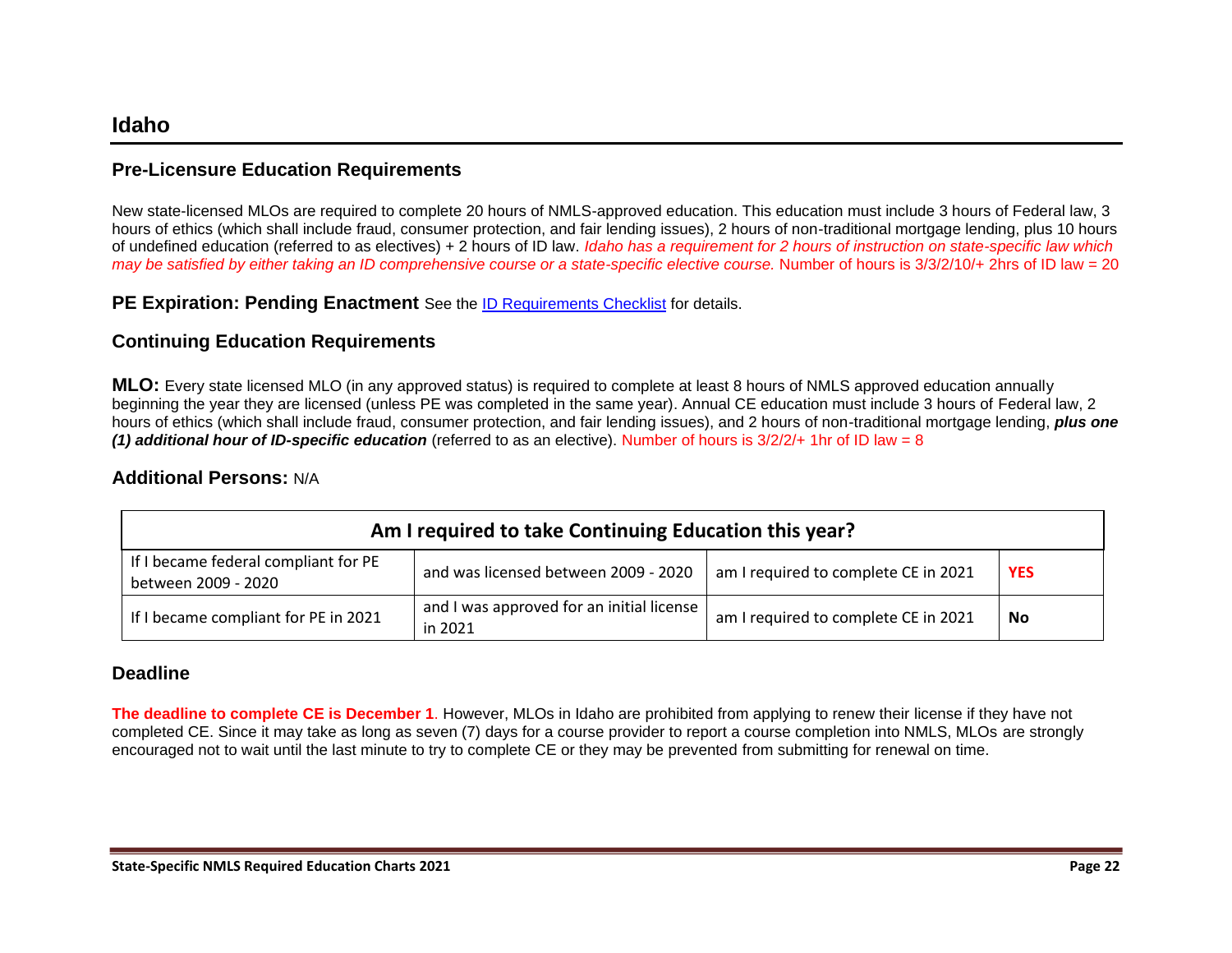New state-licensed MLOs are required to complete 20 hours of NMLS-approved education. This education must include 3 hours of Federal law, 3 hours of ethics (which shall include fraud, consumer protection, and fair lending issues), 2 hours of non-traditional mortgage lending, plus 12 hours of undefined education (referred to as electives). Number of hours is  $3/3/2/12 = 20$ 

**PE Expiration: Enacted** See the [IL Requirements Checklist](https://mortgage.nationwidelicensingsystem.org/slr/Pages/DynamicLicenses.aspx?StateID=IL) for details.

### **Continuing Education Requirements**

**MLO:** Every state licensed MLO (in any approved status) is required to complete at least 8 hours of NMLS approved education annually beginning the year they are licensed (unless PE was completed in the same year). Annual CE education must include 3 hours of Federal law, 2 hours of ethics (which shall include fraud, consumer protection, and fair lending issues), and 2 hours of non-traditional mortgage lending, plus one additional hour of undefined education (referred to as an elective). Number of hours is 3/2/2/1 = 8

### **Additional Persons:** N/A

| Am I required to take Continuing Education this year?       |                                                      |                                      |            |
|-------------------------------------------------------------|------------------------------------------------------|--------------------------------------|------------|
| If I became federal compliant for PE<br>between 2009 - 2020 | and was licensed between 2009 - 2020                 | am I required to complete CE in 2021 | <b>YES</b> |
| If I became compliant for PE in 2021                        | and I was approved for an initial license<br>in 2021 | am I required to complete CE in 2021 | No         |

### **Deadline**

**The deadline to complete CE is December 31**. However, MLOs in Illinois are prohibited from applying to renew their license if they have not completed CE. Since it may take as long as seven (7) days for a course provider to report a course completion into NMLS, MLOs are strongly encouraged not to wait until the last minute to try to complete CE or they may be prevented from submitting for renewal on time.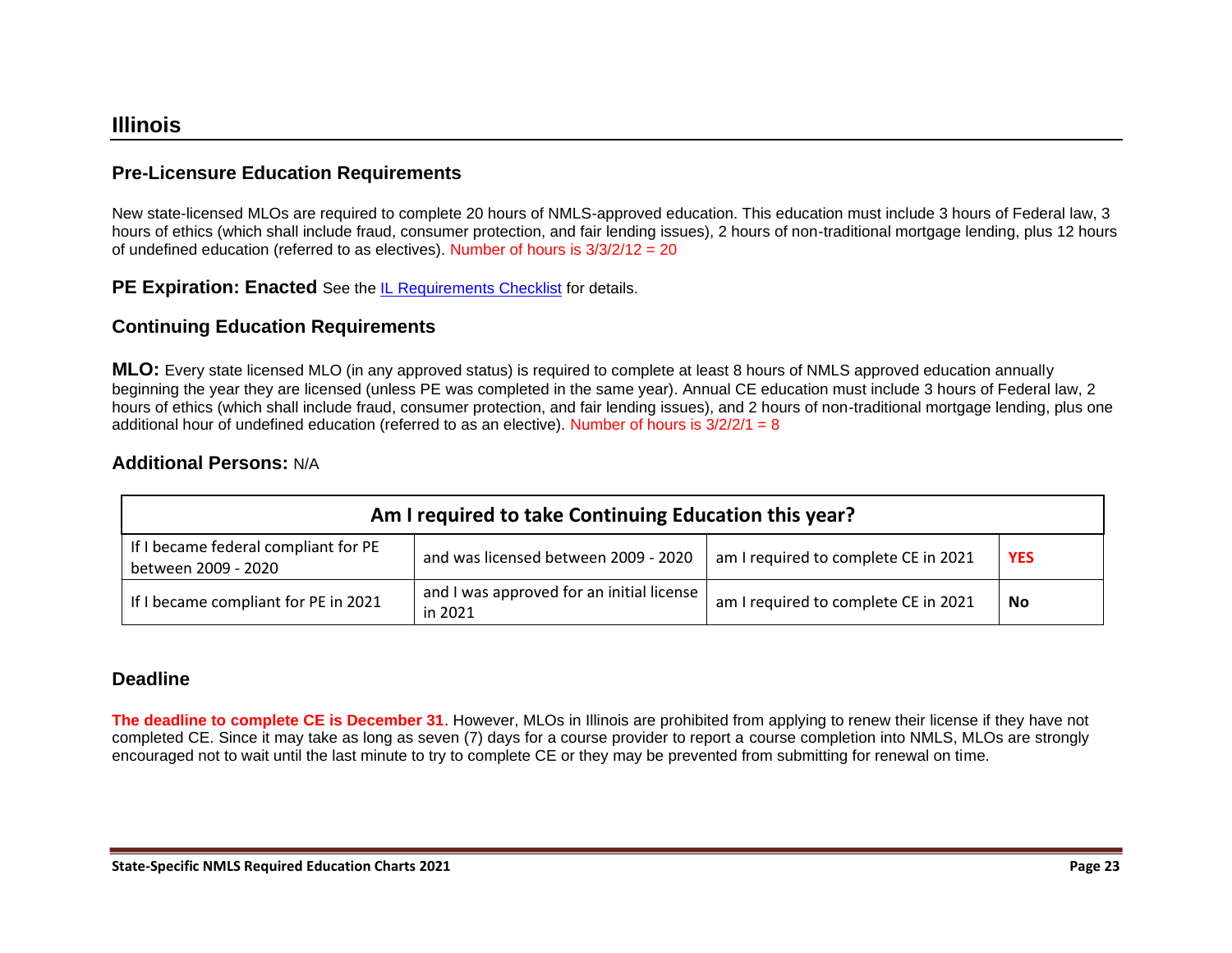## **Indiana - DFI**

### **Pre-Licensure Education Requirements**

New state-licensed MLOs are required to complete 20 hours of NMLS-approved education. This education must include 3 hours of Federal law, 3 hours of ethics (which shall include fraud, consumer protection, and fair lending issues), 2 hours of non-traditional mortgage lending, plus 12 hours of undefined education (referred to as electives). Number of hours is  $3/3/2/12 = 20$ 

**PE Expiration: Enacted** See the [IN-DFI Requirements Checklist](https://mortgage.nationwidelicensingsystem.org/slr/Pages/DynamicLicenses.aspx?StateID=INDFI) for details.

### **Continuing Education Requirements**

**MLO:** Every state licensed MLO (in any approved status) is required to complete at least 8 hours of NMLS approved education annually beginning the year they are licensed (unless PE was completed in the same year). Annual CE education must include 3 hours of Federal law, 2 hours of ethics (which shall include fraud, consumer protection, and fair lending issues), and 2 hours of non-traditional mortgage lending, plus 1 additional hour of undefined education (referred to as an elective). Number of hours is 3/2/2/1 = 8

### **Additional Persons:** N/A

| Am I required to take Continuing Education this year?       |                                                      |                                      |            |
|-------------------------------------------------------------|------------------------------------------------------|--------------------------------------|------------|
| If I became federal compliant for PE<br>between 2009 - 2020 | and was licensed between 2009 - 2020                 | am I required to complete CE in 2021 | <b>YES</b> |
| If I became compliant for PE in 2021                        | and I was approved for an initial license<br>in 2021 | am I required to complete CE in 2021 | <b>No</b>  |

### **Deadline**

**The deadline to complete CE is December 31.** However, MLOs with Indiana-DFI are prohibited from applying to renew their license if they have not completed CE. Since it may take as long as seven (7) days for a course provider to report a course completion into NMLS, MLOs are strongly encouraged not to wait until the last minute to try to complete CE or they may be prevented from submitting for renewal on time.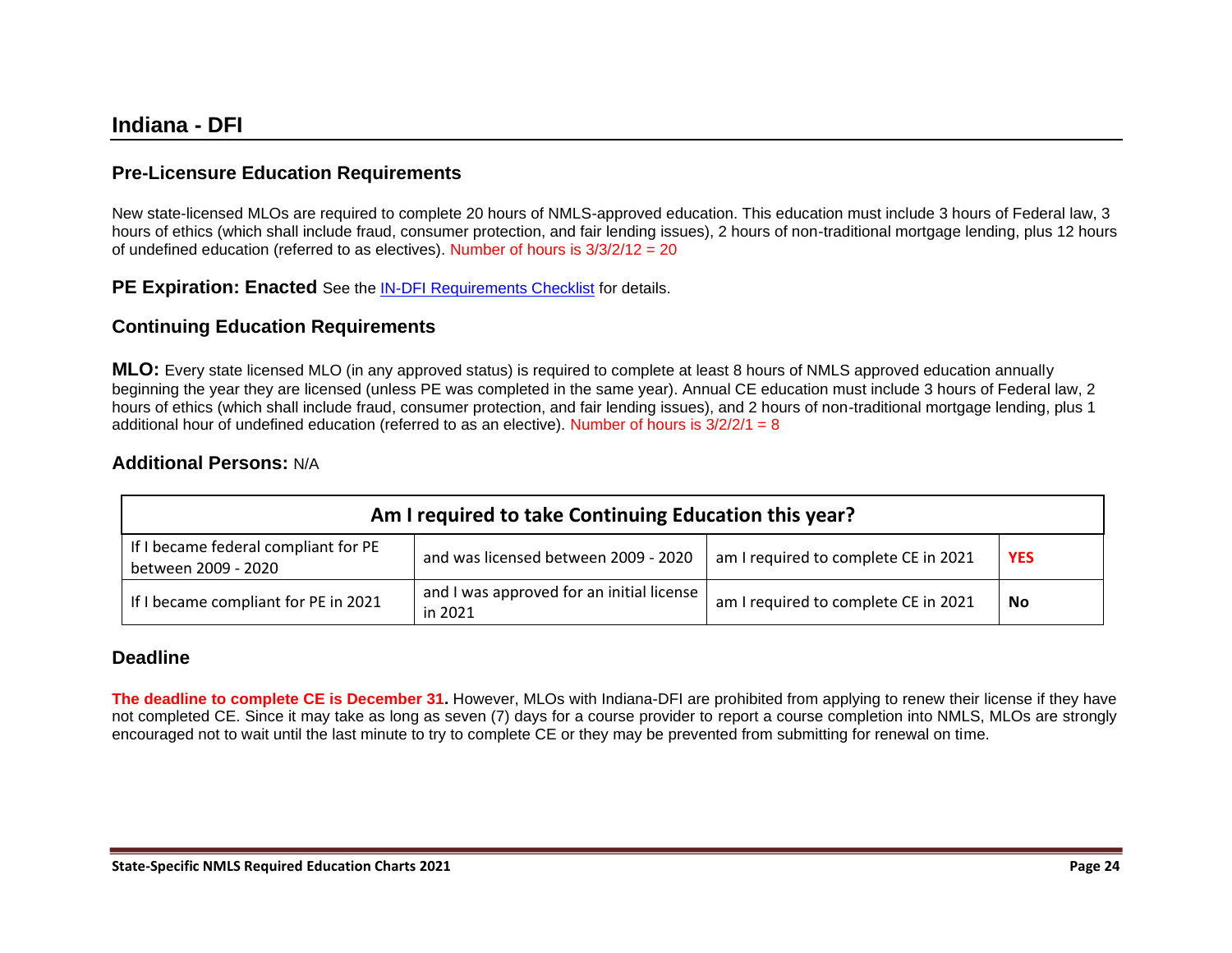New state-licensed MLOs are required to complete 20 hours of NMLS-approved education. This education must include 3 hours of Federal law, 3 hours of ethics (which shall include fraud, consumer protection, and fair lending issues), 2 hours of non-traditional mortgage lending, plus 10 hours of undefined education (referred to as electives) + 2 hours of IN law. *Indiana-SOS has a requirement for 2 hours of instruction on IN-SOS specific law which may be satisfied by either taking an IN comprehensive course or a state-specific elective course.* Number of hours is  $3/3/2/10/4$  2hrs of IN law = 20

**PE Expiration: Enacted** See the [IN-SoS Requirements Checklist](https://mortgage.nationwidelicensingsystem.org/slr/Pages/DynamicLicenses.aspx?StateID=INSOS) for details.

### **Continuing Education Requirements**

**MLO:** Every state licensed MLO (in any approved status) is required to complete at least 8 hours of NMLS approved education annually beginning the year they are licensed (unless PE was completed in the same year). Annual CE education must include 3 hours of Federal law, 2 hours of ethics (which shall include fraud, consumer protection, and fair lending issues), and 2 hours of non-traditional mortgage lending, plus one (1) additional hour of undefined education (referred to as an elective). Number of hours is  $3/2/2/1 = 8$ 

**Additional Persons:** Principle Managers. See the [IN-SoS Renewal Requirements Checklist](https://mortgage.nationwidelicensingsystem.org/slr/PublishedStateDocuments/Indiana-SOSRenewalChecklist.pdf) for details.

| Am I required to take Continuing Education this year?       |                                                      |                                      |            |
|-------------------------------------------------------------|------------------------------------------------------|--------------------------------------|------------|
| If I became federal compliant for PE<br>between 2009 - 2020 | and was licensed between 2009 - 2020                 | am I required to complete CE in 2021 | <b>YES</b> |
| If I became compliant for PE in 2021                        | and I was approved for an initial license<br>in 2021 | am I required to complete CE in 2021 | No         |

### **Deadline**

**The deadline to complete CE is December 31**. However, MLOs with Indiana-SOS are prohibited from applying to renew their license if they have not completed CE. Since it may take as long as seven (7) days for a course provider to report a course completion into NMLS, MLOs are strongly encouraged not to wait until the last minute to try to complete CE or they may be prevented from submitting for renewal on time.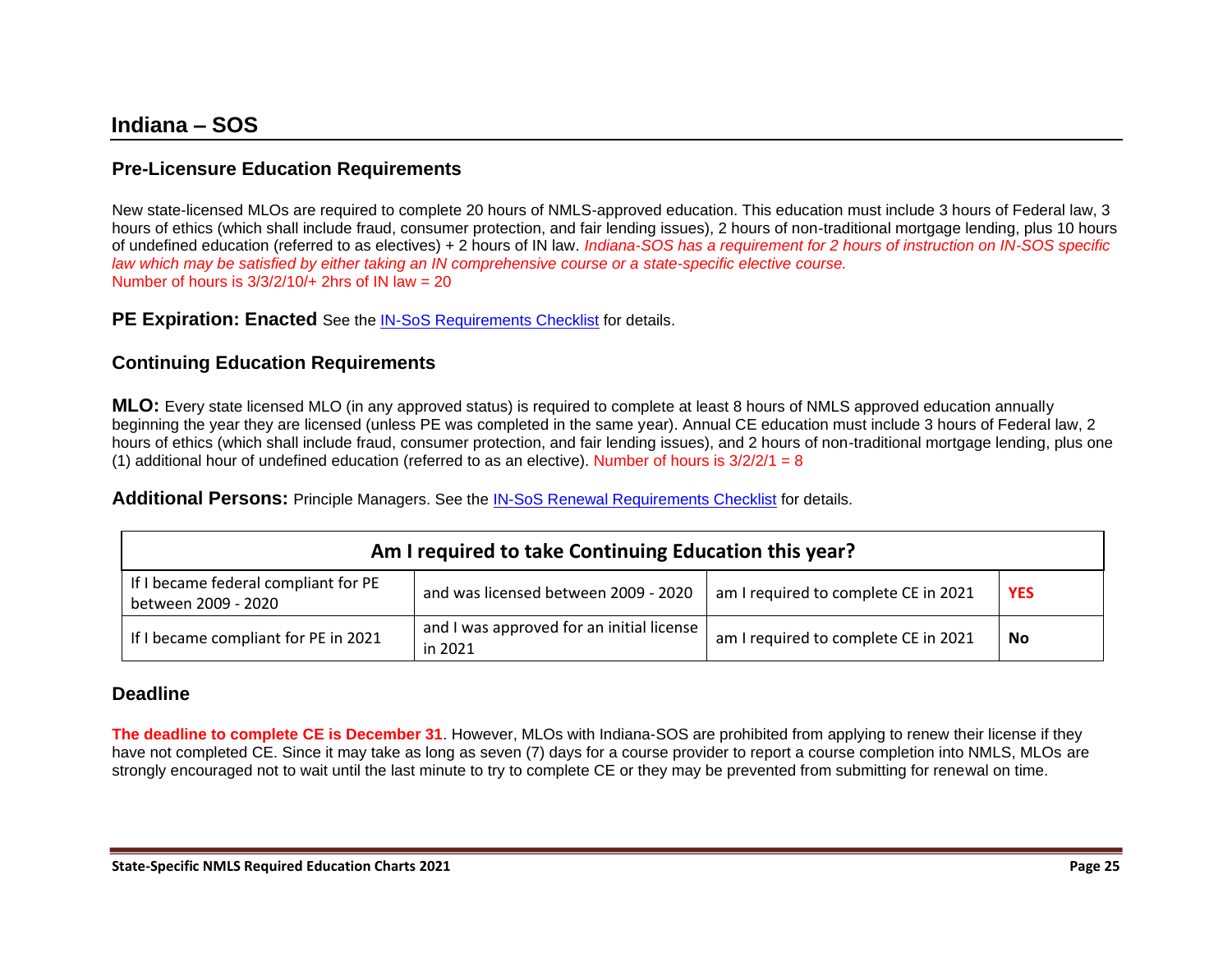New state-licensed MLOs are required to complete 20 hours of NMLS-approved education. This education must include 3 hours of Federal law, 3 hours of ethics (which shall include fraud, consumer protection, and fair lending issues), 2 hours of non-traditional mortgage lending, plus 12 hours of undefined education (referred to as electives). Number of hours is  $3/3/2/12 = 20$ 

**PE Expiration: Enacted** See the [IA Requirements Checklist](https://mortgage.nationwidelicensingsystem.org/slr/Pages/DynamicLicenses.aspx?StateID=IA) for details.

### **Continuing Education Requirements**

**MLO**: Every state licensed MLO (in any approved status) is required to complete at least 8 hours of NMLS approved education annually beginning the year they are licensed (unless PE was completed in the same year). Annual CE education must include 3 hours of Federal law, 2 hours of ethics (which shall include fraud, consumer protection, and fair lending issues), and 2 hours of non-traditional mortgage lending, plus one additional hour of undefined education (referred to as an elective). Number of hours is 3/2/2/1 = 8

### **Additional Persons:** N/A

| Am I required to take Continuing Education this year?       |                                                      |                                      |            |
|-------------------------------------------------------------|------------------------------------------------------|--------------------------------------|------------|
| If I became federal compliant for PE<br>between 2009 - 2020 | and was licensed between 2009 - 2020                 | am I required to complete CE in 2021 | <b>YES</b> |
| If I became compliant for PE in 2021                        | and I was approved for an initial license<br>in 2021 | am I required to complete CE in 2021 | <b>No</b>  |

### **Deadline**

**The deadline to complete CE is December 1**. However, MLOs in Iowa are prohibited from applying to renew their license if they have not completed CE. Since it may take as long as seven (7) days for a course provider to report a course completion into NMLS, MLOs are strongly encouraged not to wait until the last minute to try to complete CE or they may be prevented from submitting for renewal on time.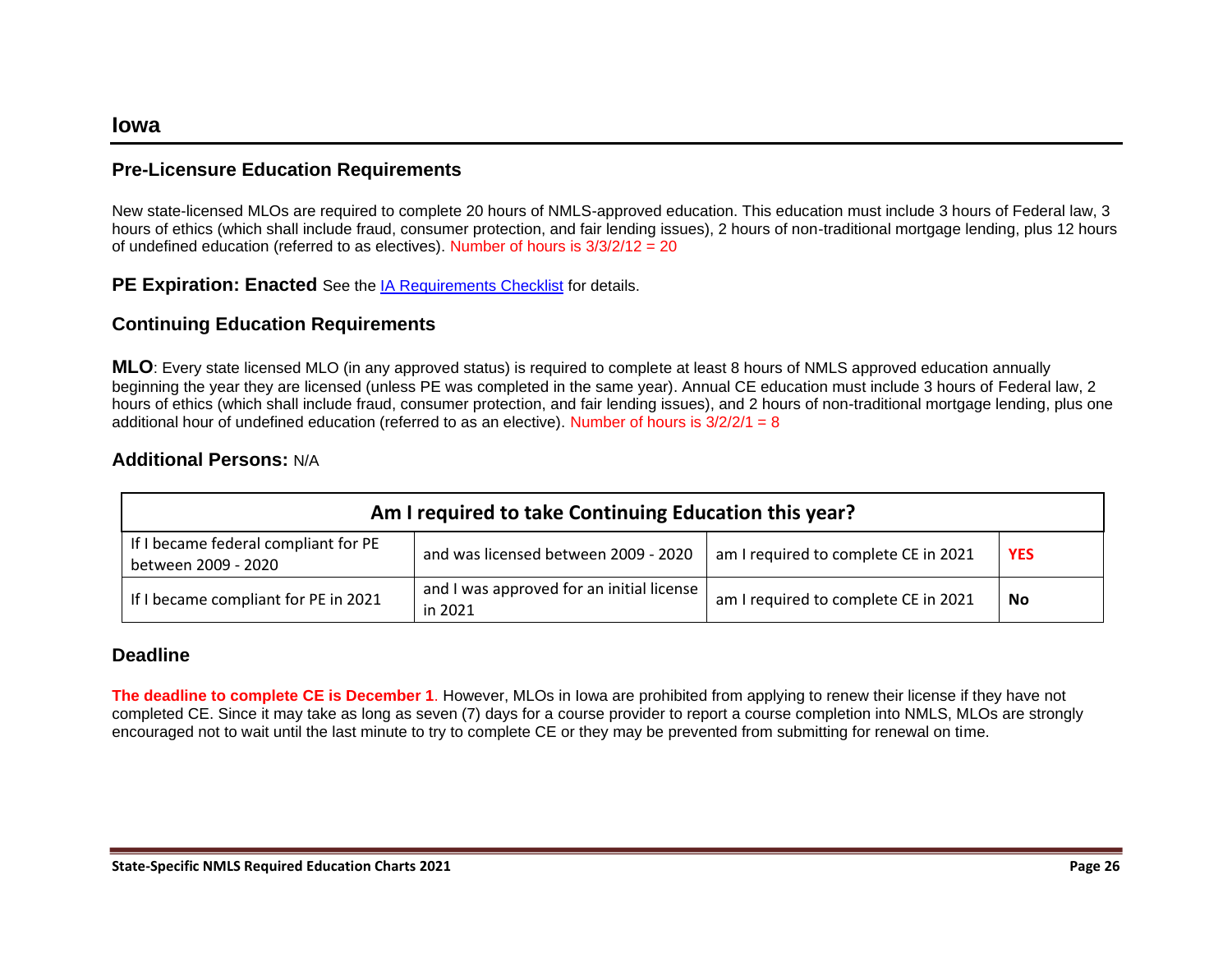### **Kansas**

### **Pre-Licensure Education Requirements**

New state-licensed MLOs are required to complete 20 hours of NMLS-approved education. This education must include 3 hours of Federal law, 3 hours of ethics (which shall include fraud, consumer protection, and fair lending issues), 2 hours of non-traditional mortgage lending, plus 12 hours of undefined education (referred to as electives). Number of hours is  $3/3/2/12 = 20$ 

**PE Expiration: Enacted** See the [KS Requirements Checklist](https://mortgage.nationwidelicensingsystem.org/slr/Pages/DynamicLicenses.aspx?StateID=KS) for details.

### **Continuing Education Requirements**

**MLO**: Every state licensed MLO (in any approved status) is required to complete at least 8 hours of NMLS approved education annually beginning the year they are licensed (unless PE was completed in the same year). Annual CE education must include 3 hours of Federal law, 2 hours of ethics (which shall include fraud, consumer protection, and fair lending issues), and 2 hours of non-traditional mortgage lending, plus one additional hour of undefined education (referred to as an elective). Number of hours is 3/2/2/1 = 8

### **Additional Persons:** N/A

| Am I required to take Continuing Education this year?       |                                                      |                                      |            |
|-------------------------------------------------------------|------------------------------------------------------|--------------------------------------|------------|
| If I became federal compliant for PE<br>between 2009 - 2020 | and was licensed between 2009 - 2020                 | am I required to complete CE in 2021 | <b>YES</b> |
| If I became compliant for PE in 2021                        | and I was approved for an initial license<br>in 2021 | am I required to complete CE in 2021 | <b>No</b>  |

### **Deadline**

**The deadline to complete CE is December 1**. However, MLOs in Kansas are prohibited from applying to renew their license if they have not completed CE. Since it may take as long as seven (7) days for a course provider to report a course completion into NMLS, MLOs are strongly encouraged not to wait until the last minute to try to complete CE or they may be prevented from submitting for renewal on time.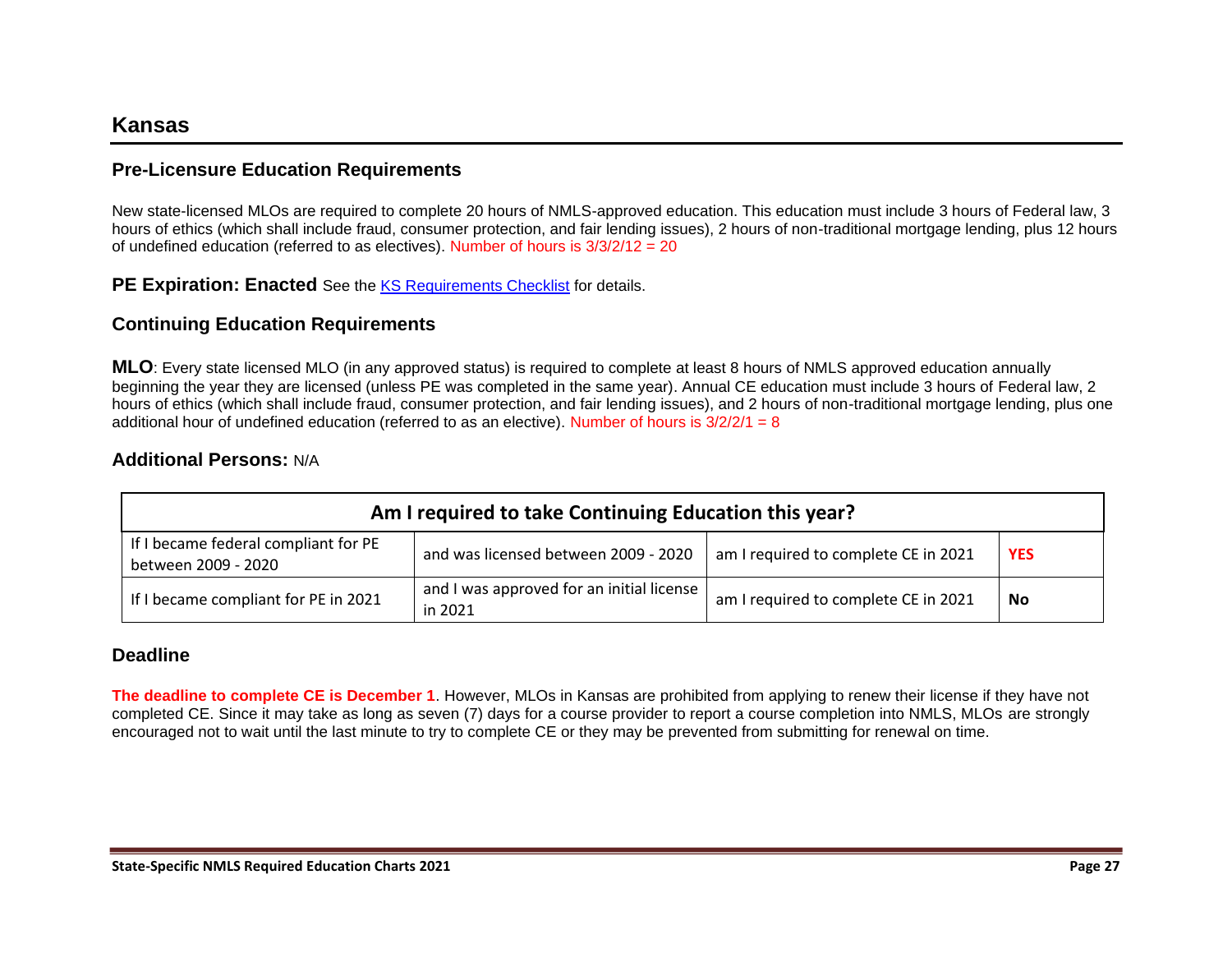## **Kentucky**

.

### **Pre-Licensure Education Requirements**

New state-licensed MLOs are required to complete 20 hours of NMLS-approved education. This education must include 3 hours of Federal law, 3 hours of ethics (which shall include fraud, consumer protection, and fair lending issues), 2 hours of non-traditional mortgage lending, plus 12 hours of undefined education (referred to as electives). Number of hours is  $3/3/2/12 = 20$ 

**PE Expiration: Pending Enactment** See the [KY Requirements Checklist](https://mortgage.nationwidelicensingsystem.org/slr/Pages/DynamicLicenses.aspx?StateID=KY) for details.

### **Continuing Education Requirements**

**MLO:** Every state licensed MLO (in any approved status) is required to complete at least 8 hours of NMLS approved education annually beginning the year they are licensed (unless PE was completed in the same year). Annual CE education must include 3 hours of Federal law, 2 hours of ethics (which shall include fraud, consumer protection, and fair lending issues), and 2 hours of non-traditional mortgage lending, 1 hour of KY-specific education. Number of hours is  $3/2/2 + 1$ hr of KY law = 8

### **Additional Persons:** N/A

| Am I required to take Continuing Education this year?       |                                                      |                                      |            |
|-------------------------------------------------------------|------------------------------------------------------|--------------------------------------|------------|
| If I became federal compliant for PE<br>between 2009 - 2020 | and was licensed between 2009 - 2020                 | am I required to complete CE in 2021 | <b>YES</b> |
| If I became compliant for PE in 2021                        | and I was approved for an initial license<br>in 2021 | am I required to complete CE in 2021 | No         |

### **Deadline**

**The deadline to complete CE is November 30**. However, MLOs in Kentucky are prohibited from applying to renew their license if they have not completed CE. Since it may take as long as seven (7) days for a course provider to report a course completion into NMLS, MLOs are strongly encouraged not to wait until the last minute to try to complete CE or they may be prevented from submitting for renewal on time.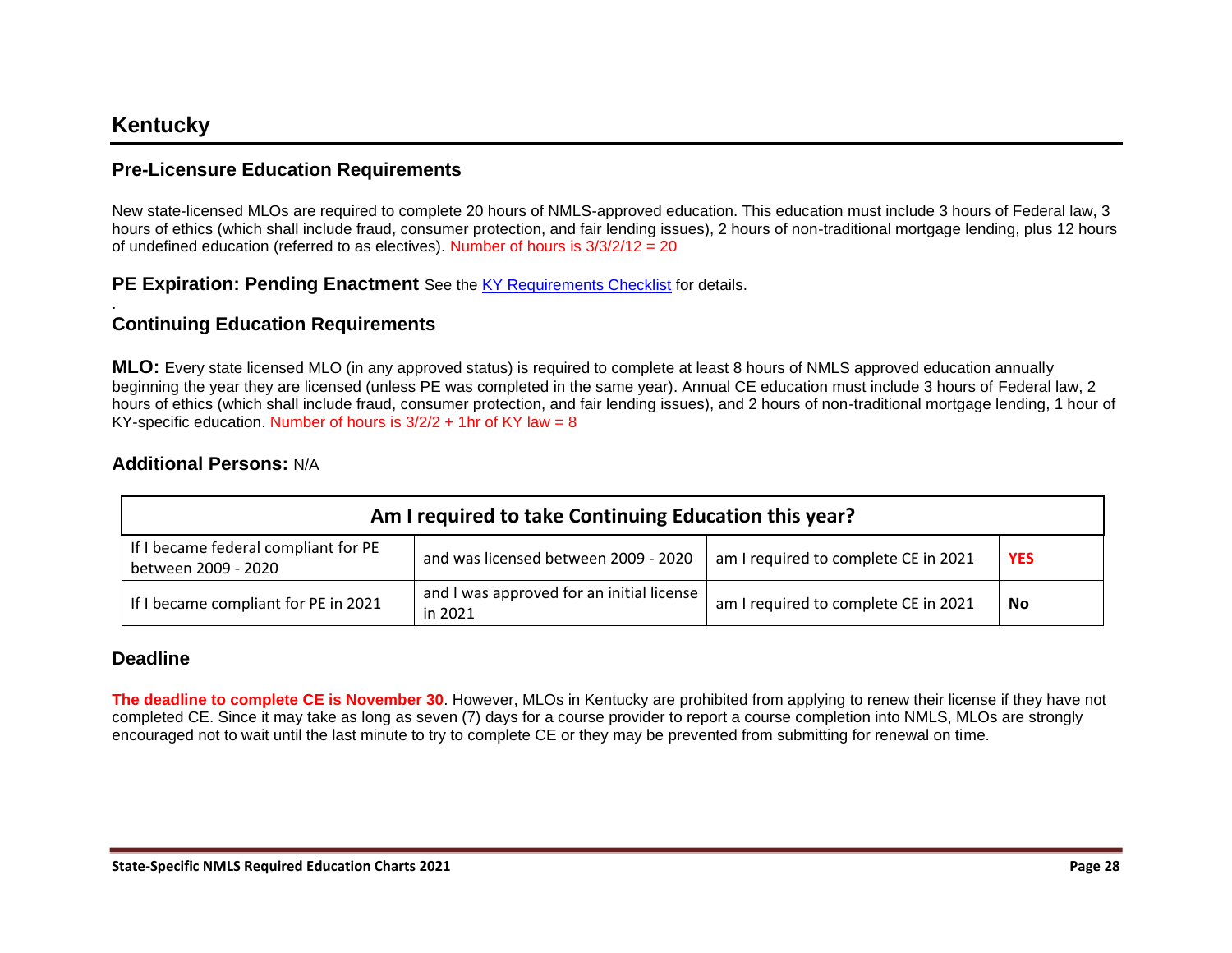## **Louisiana**

### **Pre-Licensure Education Requirements**

New state-licensed MLOs are required to complete 20 hours of NMLS-approved education. This education must include 3 hours of Federal law, 3 hours of ethics (which shall include fraud, consumer protection, and fair lending issues), 2 hours of non-traditional mortgage lending, plus 12 hours of undefined education (referred to as electives). Number of hours is  $3/3/2/12 = 20$ 

**PE Expiration: Pending Enactment** See the [LA Requirements Checklist](https://mortgage.nationwidelicensingsystem.org/slr/Pages/DynamicLicenses.aspx?StateID=LA) for details.

### **Continuing Education Requirements**

**MLO:** Every state licensed MLO (in any approved status) is required to complete at least 8 hours of NMLS approved education annually beginning the year they are licensed (unless PE was completed in the same year). Annual CE education must include 3 hours of Federal law, 2 hours of ethics (which shall include fraud, consumer protection, and fair lending issues), and 2 hours of non-traditional mortgage lending, plus one additional hour of undefined education (referred to as an elective). Number of hours is 3/2/2/1 = 8

#### **Additional Persons:** N/A

| Am I required to take Continuing Education this year?       |                                                      |                                      |            |
|-------------------------------------------------------------|------------------------------------------------------|--------------------------------------|------------|
| If I became federal compliant for PE<br>between 2009 - 2020 | and was licensed between 2009 - 2020                 | am I required to complete CE in 2021 | <b>YES</b> |
| If I became compliant for PE in 2021                        | and I was approved for an initial license<br>in 2021 | am I required to complete CE in 2021 | No         |

### **Deadline**

**The deadline to complete CE is December 31**. However, MLOs in Louisiana are prohibited from applying to renew their license if they have not completed CE. Since it may take as long as seven (7) days for a course provider to report a course completion into NMLS, MLOs are strongly encouraged not to wait until the last minute to try to complete CE or they may be prevented from submitting for renewal on time.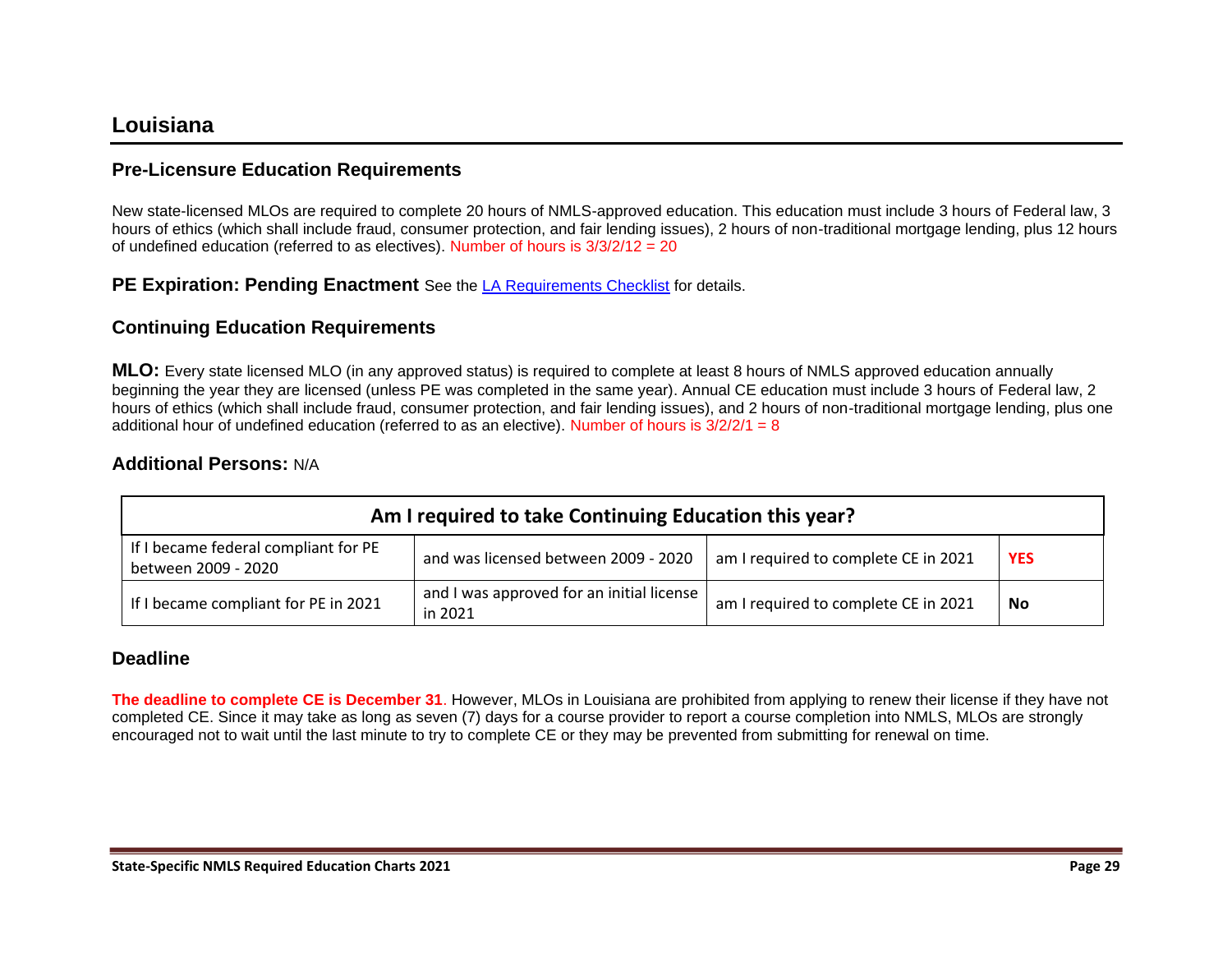New state-licensed MLOs are required to complete 20 hours of NMLS-approved education. This education must include 3 hours of Federal law, 3 hours of ethics (which shall include fraud, consumer protection, and fair lending issues), 2 hours of non-traditional mortgage lending, plus 12 hours of undefined education (referred to as electives). Number of hours is  $3/3/2/12 = 20$ 

**PE Expiration: Pending Enactment** See the [ME Requirements Checklist](https://mortgage.nationwidelicensingsystem.org/slr/Pages/DynamicLicenses.aspx?StateID=ME) for details.

### **Continuing Education Requirements**

**MLO:** Every state licensed MLO (in any approved status) is required to complete at least 8 hours of NMLS approved education annually beginning the year they are licensed (unless PE was completed in the same year). Annual CE education must include 3 hours of Federal law, 2 hours of ethics (which shall include fraud, consumer protection, and fair lending issues), and 2 hours of non-traditional mortgage lending, plus one additional hour of undefined education (referred to as an elective). Number of hours is 3/2/2/1 = 8

### **Additional Persons**: N/A

| Am I required to take Continuing Education this year?       |                                                      |                                      |            |
|-------------------------------------------------------------|------------------------------------------------------|--------------------------------------|------------|
| If I became federal compliant for PE<br>between 2009 - 2020 | and was licensed between 2009 - 2020                 | am I required to complete CE in 2021 | <b>YES</b> |
| If I became compliant for PE in 2021                        | and I was approved for an initial license<br>in 2021 | am I required to complete CE in 2021 | <b>No</b>  |

### **Deadline**

**The deadline to complete CE is December 31**. However, MLOs in Maine are prohibited from applying to renew their license if they have not completed CE. Since it may take as long as seven (7) days for a course provider to report a course completion into NMLS, MLOs are strongly encouraged not to wait until the last minute to try to complete CE or they may be prevented from submitting for renewal on time.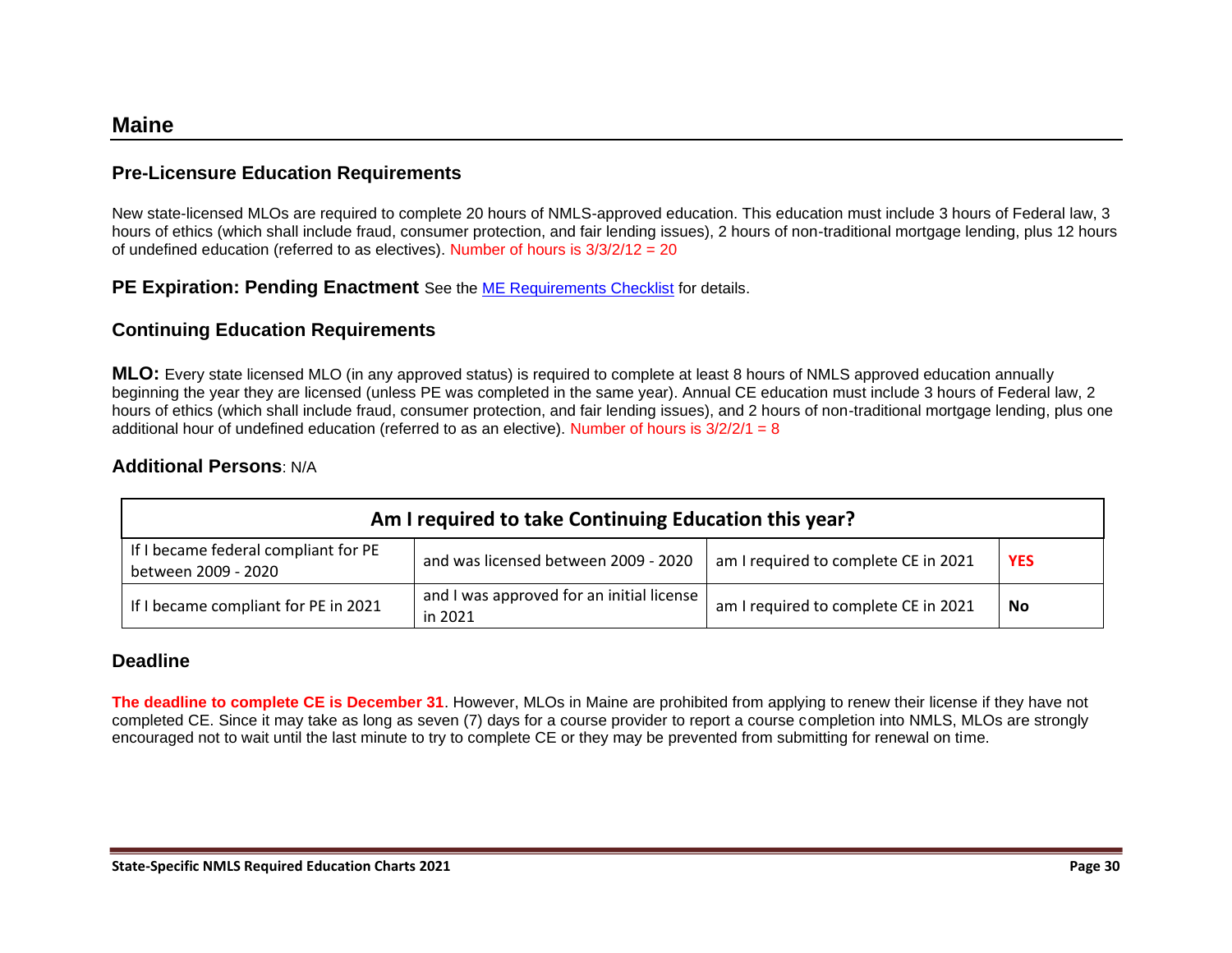## **Maryland**

### **Pre-Licensure Education Requirements**

New state-licensed MLOs are required to complete 20 hours of NMLS-approved education. This education must include 3 hours of Federal law, 3 hours of ethics (which shall include fraud, consumer protection, and fair lending issues), 2 hours of non-traditional mortgage lending, plus 7 hours of undefined education (referred to as electives) + 5 hours of MD law which must include 3 hours of MD mortgage-related law and 2 hours of Maryland's finder-fees law. Number of hours is 3/3/2/7/+ 5hrs of MD law = 20

**PE Expiration: Pending Enactment** See the **MD Requirements Checklist** for details.

### **Continuing Education Requirements**

**MLO**: Every state licensed MLO (in any approved status) is required to complete at least 8 hours of NMLS approved education annually beginning the year they are licensed (unless PE was completed in the same year). Annual CE education must include 3 hours of Federal law, 2 hours of ethics (which shall include fraud, consumer protection, and fair lending issues), and 2 hours of non-traditional mortgage lending, *plus one (1) additional hour of MD-specific education*. Number of hours is 3/2/2/+ 1hr of MD law = 8

**Additional Persons**: Each Maryland Qualified Individual and Branch Manager must complete 8 hours of NMLS CE to include 1 hour of instruction on MD mortgage-related law.

| Am I required to take Continuing Education this year?       |                                                      |                                      |            |
|-------------------------------------------------------------|------------------------------------------------------|--------------------------------------|------------|
| If I became federal compliant for PE<br>between 2009 - 2020 | and was licensed between 2009 - 2020                 | am I required to complete CE in 2021 | <b>YES</b> |
| If I became compliant for PE in 2021                        | and I was approved for an initial license<br>in 2021 | am I required to complete CE in 2021 | No         |

### **Deadline:**

**The deadline to complete CE is December 31**. However, both Mortgage Lender Licensees and MLOs in Maryland are prohibited from applying to renew their license if they have not completed CE. Since it may take as long as seven (7) days for a course provider to report a course completion into NMLS, licensees are strongly encouraged not to wait until the last minute to try to complete CE or they may be prevented from submitting for renewal on time.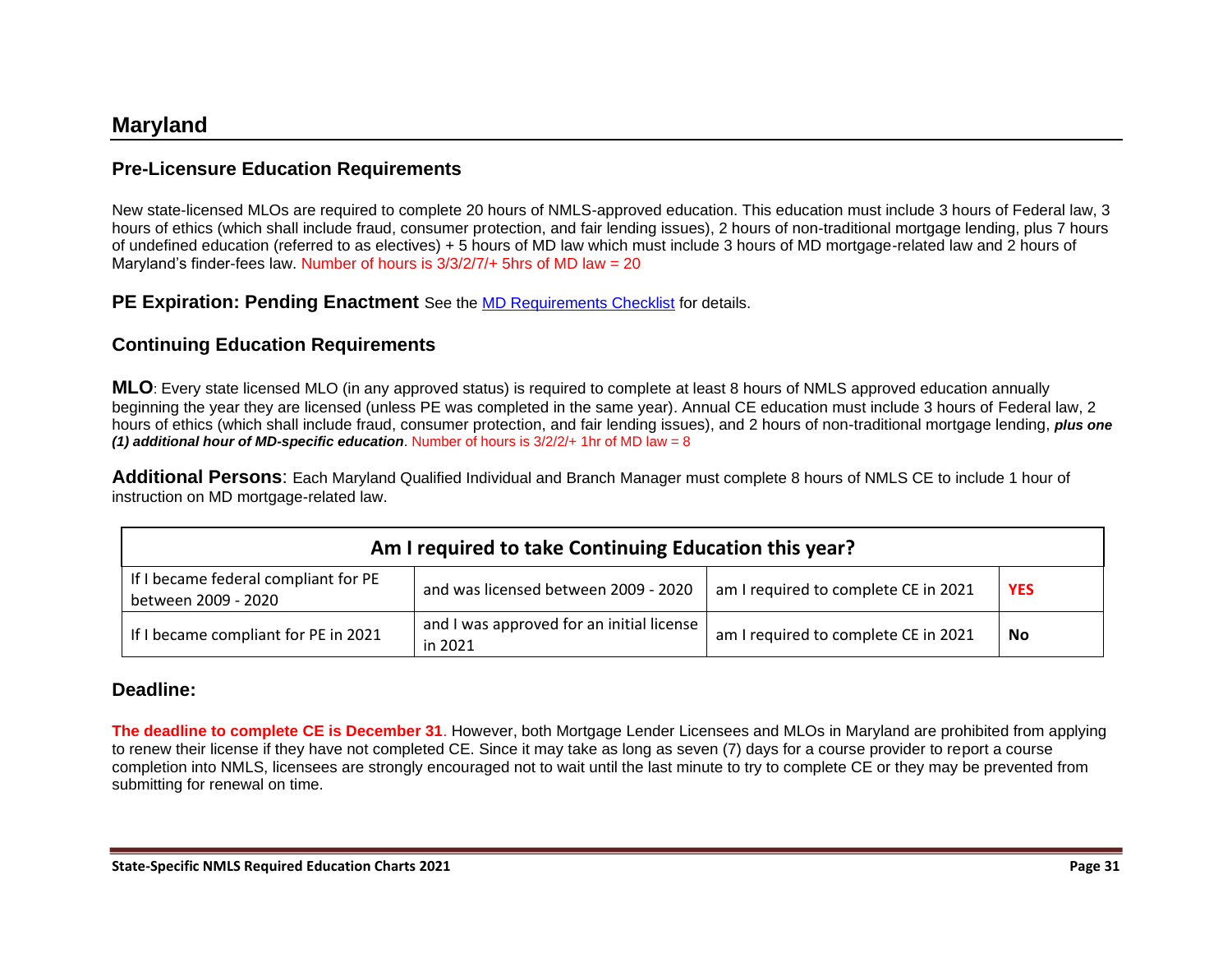## **Massachusetts**

### **Pre-Licensure Education Requirements**

New state-licensed MLOs are required to complete 20 hours of NMLS-approved education. This education must include 3 hours of Federal law, 3 hours of ethics (which shall include fraud, consumer protection, and fair lending issues), 2 hours of non-traditional mortgage lending, plus 9 hours of undefined education (referred to as electives) + 3 hours of MA law. *Massachusetts has a requirement for 3 hours of instruction on state-specific law which may be satisfied by either taking a MA comprehensive course or a state-specific elective course.* Number of hours is  $3/3/2/9/4$  3hrs of MA law = 20

#### **PE Expiration: Enacted** See the [MA Requirements Checklist](https://mortgage.nationwidelicensingsystem.org/slr/Pages/DynamicLicenses.aspx?StateID=MA) for details.

### **Continuing Education Requirements**

**MLO:** Every state licensed MLO (in any approved status) is required to complete at least 8 hours of NMLS approved education annually beginning the year they are licensed (unless PE was completed in the same year). Annual CE education must include 3 hours of Federal law, 2 hours of ethics (which shall include fraud, consumer protection, and fair lending issues), and 2 hours of non-traditional mortgage lending, *plus one (1) additional hour of MA-specific education* (referred to as an elective). Number of hours is 3/2/2/+ 1hr of MA law = 8

#### **Additional Persons:** N/A

| Am I required to take Continuing Education this year?       |                                                        |                                      |            |
|-------------------------------------------------------------|--------------------------------------------------------|--------------------------------------|------------|
| If I became federal compliant for PE<br>between 2009 - 2020 | and was licensed between 2009 - 2020                   | am I required to complete CE in 2021 | <b>YES</b> |
| If I became compliant for PE in 2021                        | and I was approved for an initial license  <br>in 2021 | am I required to complete CE in 2021 | <b>No</b>  |

#### **Deadline**

**The deadline to complete CE is December 31**. However, MLOs in Massachusetts are prohibited from applying to renew their license if they have not completed CE. Since it may take as long as seven (7) days for a course provider to report a course completion into NMLS, MLOs are strongly encouraged not to wait until the last minute to try to complete CE or they may be prevented from submitting for renewal on time.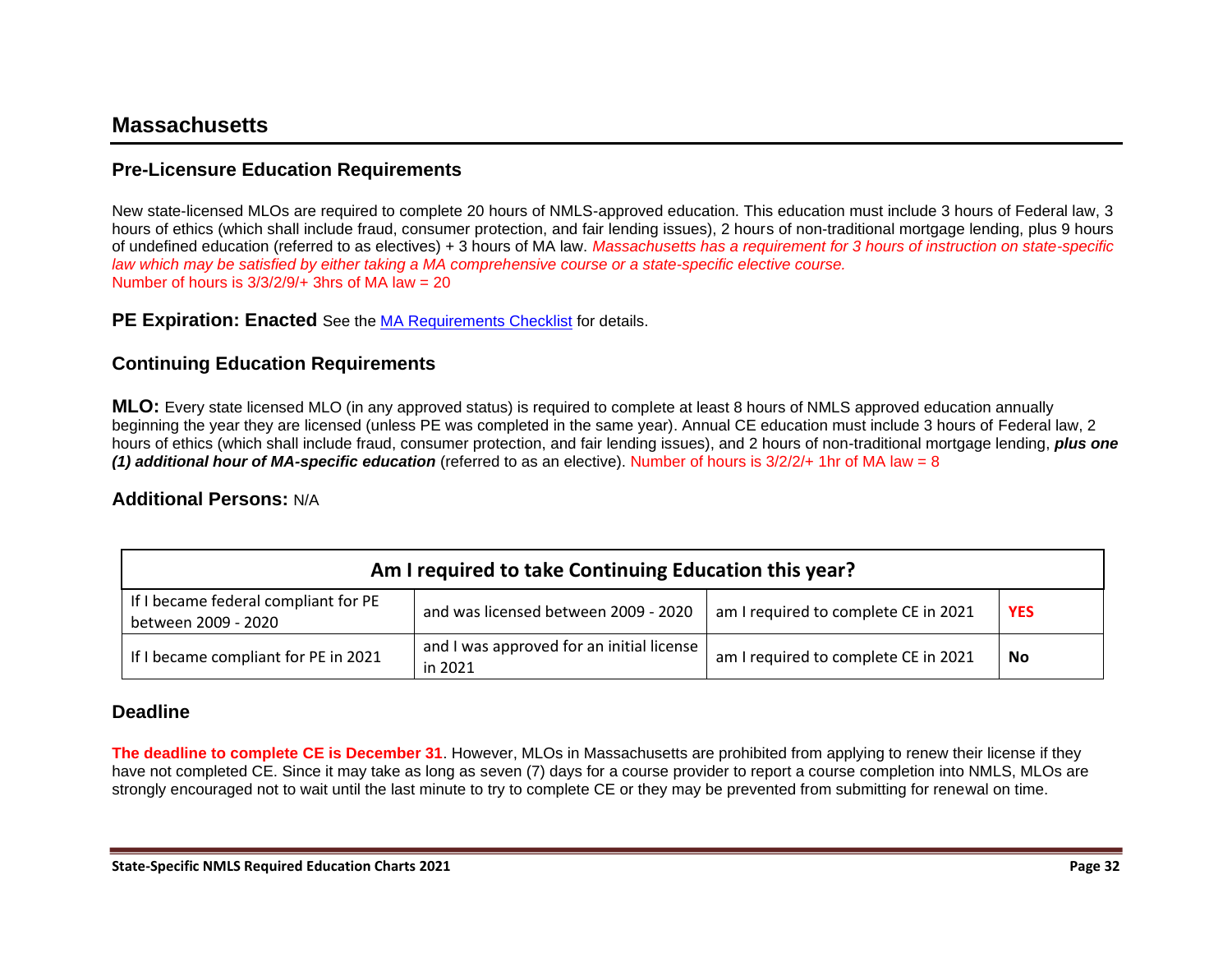New state-licensed MLOs are required to complete 20 hours of NMLS-approved education. This education must include 3 hours of Federal law, 3 hours of ethics (which shall include fraud, consumer protection, and fair lending issues), 2 hours of non-traditional mortgage lending, plus 12 hours of undefined education (referred to as electives). *Michigan has a requirement for 2 hours of instruction on state-specific law which may be satisfied by either taking a MI comprehensive course or a state-specific elective course.* Number of hours is 3/3/2/10 + 2hr MI = 20

**PE Expiration: Enacted** See the [MI Requirements Checklist](https://mortgage.nationwidelicensingsystem.org/slr/Pages/DynamicLicenses.aspx?StateID=MI) for details.

### **Continuing Education Requirements**

**MLO:** Every state licensed MLO (in any approved status) is required to complete at least 8 hours of NMLS approved education annually beginning the year they are licensed (unless PE was completed in the same year). Annual CE education must include 3 hours of Federal law, 2 hours of ethics (which shall include fraud, consumer protection, and fair lending issues), and 2 hours of non-traditional mortgage lending, plus one additional hour of undefined education (referred to as an elective). Number of hours is  $3/2/2/1 = 8$ 

### **Additional Persons**: N/A

| Am I required to take Continuing Education this year?       |                                                      |                                      |            |
|-------------------------------------------------------------|------------------------------------------------------|--------------------------------------|------------|
| If I became federal compliant for PE<br>between 2009 - 2020 | and was licensed between 2009 - 2020                 | am I required to complete CE in 2021 | <b>YES</b> |
| If I became compliant for PE in 2021                        | and I was approved for an initial license<br>in 2021 | am I required to complete CE in 2021 | No         |

### **Deadline**

**The deadline to complete CE is December 31**. However, MLOs in Michigan are prohibited from applying to renew their license if they have not completed CE. Since it may take as long as seven (7) days for a course provider to report a course completion into NMLS, MLOs are strongly encouraged not to wait until the last minute to try to complete CE or they may be prevented from submitting for renewal on time.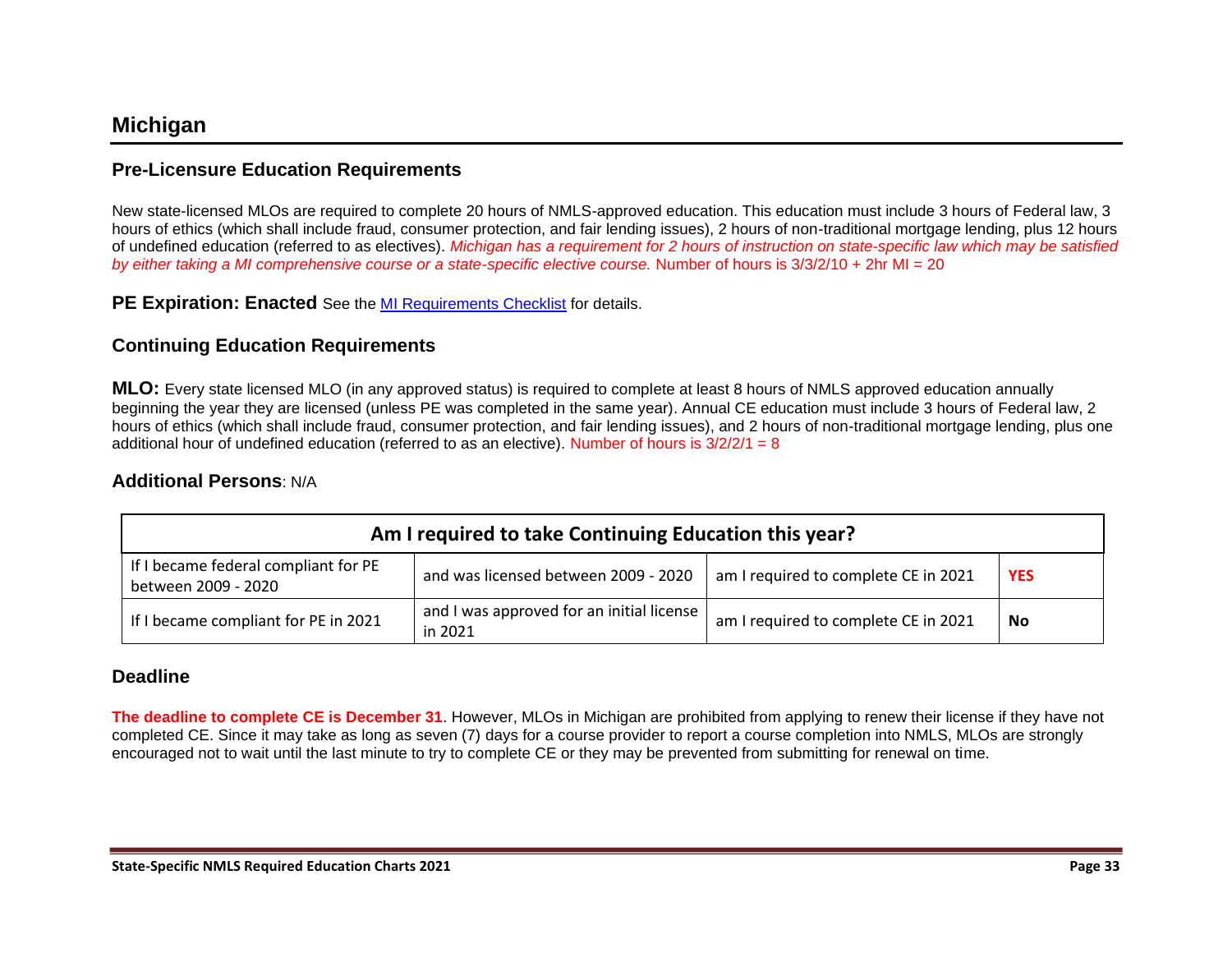### **Minnesota**

### **Pre-Licensure Education Requirements**

New state-licensed MLOs are required to complete 20 hours of NMLS-approved education. This education must include 3 hours of Federal law, 3 hours of ethics (which shall include fraud, consumer protection, and fair lending issues), 2 hours of non-traditional mortgage lending, plus 12 hours of undefined education (referred to as electives). Number of hours is  $3/3/2/12 = 20$ 

**PE Expiration: Pending Enactment** See the [MN Requirements Checklist](https://mortgage.nationwidelicensingsystem.org/slr/Pages/DynamicLicenses.aspx?StateID=MN) for details.

### **Continuing Education Requirements**

**MLO:** Every state licensed MLO (in any approved status) is required to complete at least 8 hours of NMLS approved education annually beginning the year they are licensed (unless PE was completed in the same year). Annual CE education must include 3 hours of Federal law, 2 hours of ethics (which shall include fraud, consumer protection, and fair lending issues), 2 hours of non-traditional mortgage lending, plus 1 hour of MN specific education. *MN requires 1 hour of State specific CE.* Number of hours is 3/2/2/ + 1 Hour of MN state law = 8

### **Additional Persons:** N/A

| Am I required to take Continuing Education this year?       |                                                      |                                      |            |
|-------------------------------------------------------------|------------------------------------------------------|--------------------------------------|------------|
| If I became federal compliant for PE<br>between 2009 - 2020 | and was licensed between 2009 - 2020                 | am I required to complete CE in 2021 | <b>YES</b> |
| If I became compliant for PE in 2021                        | and I was approved for an initial license<br>in 2021 | am I required to complete CE in 2021 | No         |

### **Deadline**

**The deadline to complete CE is December 31**. However, MLOs in Minnesota are prohibited from applying to renew their license if they have not completed CE. Since it may take as long as seven (7) days for a course provider to report a course completion into NMLS, MLOs are strongly encouraged not to wait until the last minute to try to complete CE or they may be prevented from submitting for renewal on time.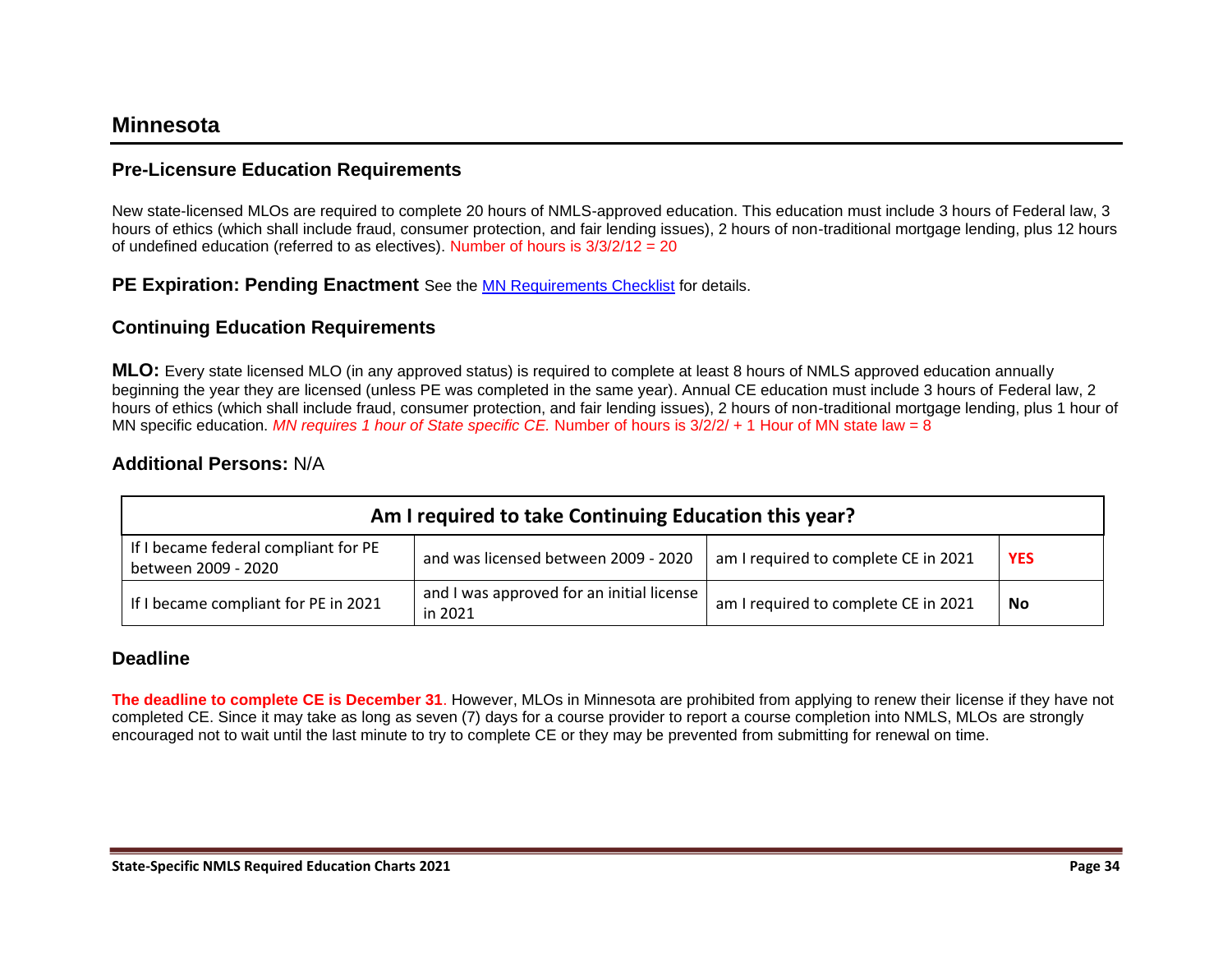## **Mississippi**

### **Pre-Licensure Education Requirements**

New state-licensed MLOs are required to complete 20 hours of NMLS-approved education. This education must include 3 hours of Federal law, 3 hours of ethics (which shall include fraud, consumer protection, and fair lending issues), 2 hours of non-traditional mortgage lending, plus 8 hours of undefined education (referred to as electives) + 4 hours of MS law. *Mississippi has a requirement for 4 hours of instruction on state-specific law (MS S.A.F.E Mortgage Act) which may be satisfied by either taking a MS comprehensive course or a state-specific elective course.* Number of hours is  $3/3/2/8/4$  4hrs of MS law = 20

### **PE Expiration: Pending Enactment** See the [MS Requirements Checklist for details.](https://mortgage.nationwidelicensingsystem.org/slr/Pages/DynamicLicenses.aspx?StateID=MS)

### **Continuing Education Requirements**

**MLO:** Every state licensed MLO (in any approved status) is required to complete at least 8 hours of NMLS approved education annually beginning the year they are licensed (unless PE was completed in the same year). Annual CE education must include 3 hours of Federal law, 2 hours of ethics (which shall include fraud, consumer protection, and fair lending issues), and 2 hours of non-traditional mortgage lending, 1 hour of undefined education (referred to as electives). Number of hours is  $3/2/2/1 = 8$ 

#### **Additional Persons:** N/A

| Am I required to take Continuing Education this year?       |                                                      |                                      |            |
|-------------------------------------------------------------|------------------------------------------------------|--------------------------------------|------------|
| If I became federal compliant for PE<br>between 2009 - 2020 | and was licensed between 2009 - 2020                 | am I required to complete CE in 2021 | <b>YES</b> |
| If I became compliant for PE in 2021                        | and I was approved for an initial license<br>in 2021 | am I required to complete CE in 2021 | <b>No</b>  |

### **Deadline**

**The deadline to complete CE is December 31**. However, MLOs in Mississippi are prohibited from applying to renew their license if they have not completed CE. Since it may take as long as seven (7) days for a course provider to report a course completion into NMLS, MLOs are strongly encouraged not to wait until the last minute to try to complete CE or they may be prevented from submitting for renewal on time.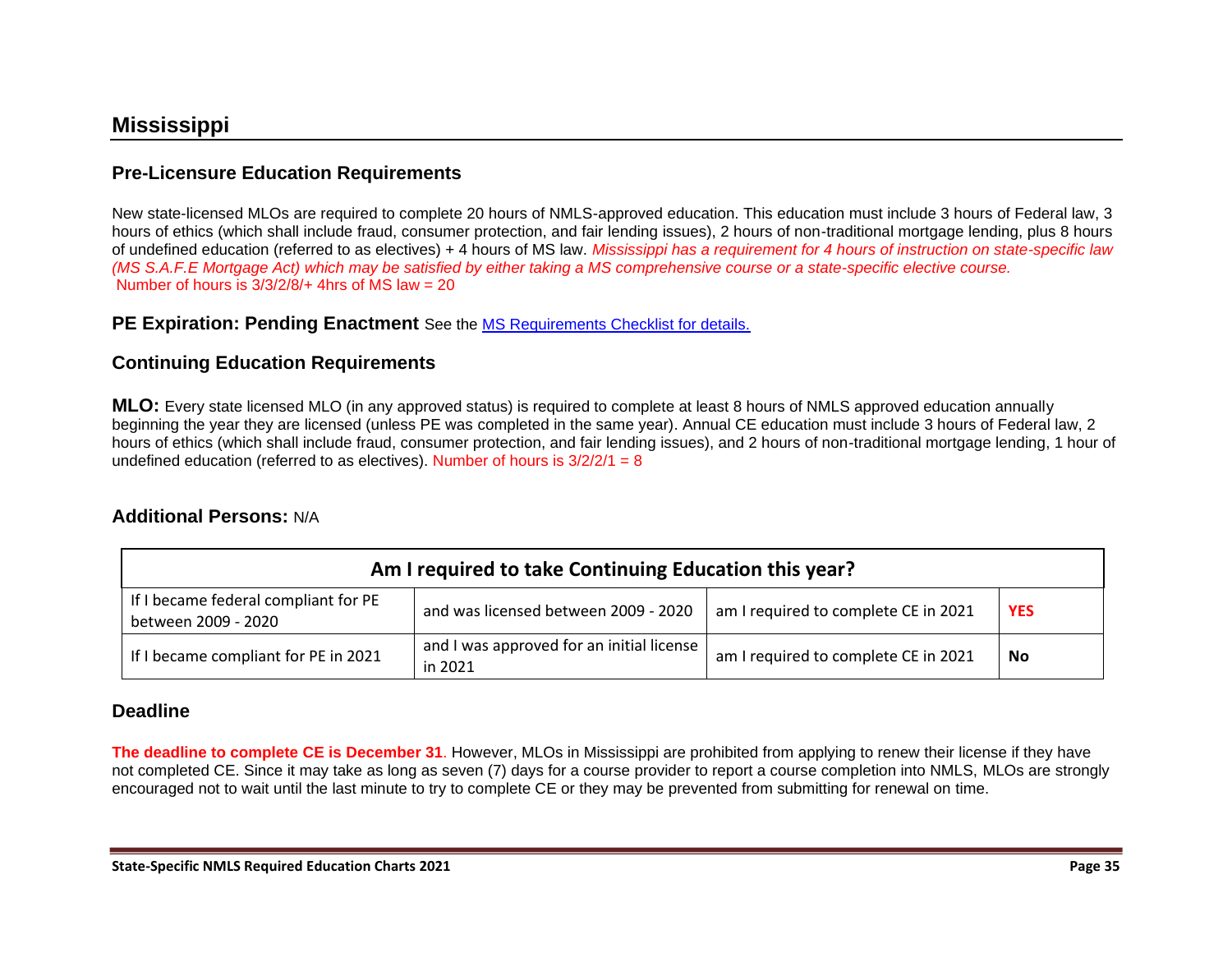### **Missouri**

#### **Pre-Licensure Education Requirements**

New state-licensed MLOs are required to complete 20 hours of NMLS-approved education. This education must include 3 hours of Federal law, 3 hours of ethics (which shall include fraud, consumer protection, and fair lending issues), 2 hours of non-traditional mortgage lending, plus 12 hours of undefined education (referred to as electives). Number of hours is  $3/3/2/12 = 20$ 

**PE Expiration: Enacted** See the MO Requiremen[ts Checklist](https://mortgage.nationwidelicensingsystem.org/slr/Pages/DynamicLicenses.aspx?StateID=MO) for details.

### **Continuing Education Requirements**

**MLO:** Every state licensed MLO (in any approved status) is required to complete at least 8 hours of NMLS approved education annually beginning the year they are licensed (unless PE was completed in the same year). Annual CE education must include 3 hours of Federal law, 2 hours of ethics (which shall include fraud, consumer protection, and fair lending issues), and 2 hours of non-traditional mortgage lending, *plus one (1) additional hour of MO-specific education* (referred to as an elective). Number of hours is 3/2/2/ plus 1hr of MO law = 8

### **Additional Persons**: N/A

| Am I required to take Continuing Education this year?       |                                                      |                                      |            |
|-------------------------------------------------------------|------------------------------------------------------|--------------------------------------|------------|
| If I became federal compliant for PE<br>between 2009 - 2020 | and was licensed between 2009 - 2020                 | am I required to complete CE in 2021 | <b>YES</b> |
| If I became compliant for PE in 2021                        | and I was approved for an initial license<br>in 2021 | am I required to complete CE in 2021 | <b>No</b>  |

#### **Deadline**

**The deadline to complete CE is December 31**. However, MLOs in Missouri are prohibited from applying to renew their license if they have not completed CE. Since it may take as long as seven (7) days for a course provider to report a course completion into NMLS, MLOs are strongly encouraged not to wait until the last minute to try to complete CE or they may be prevented from submitting for renewal on time.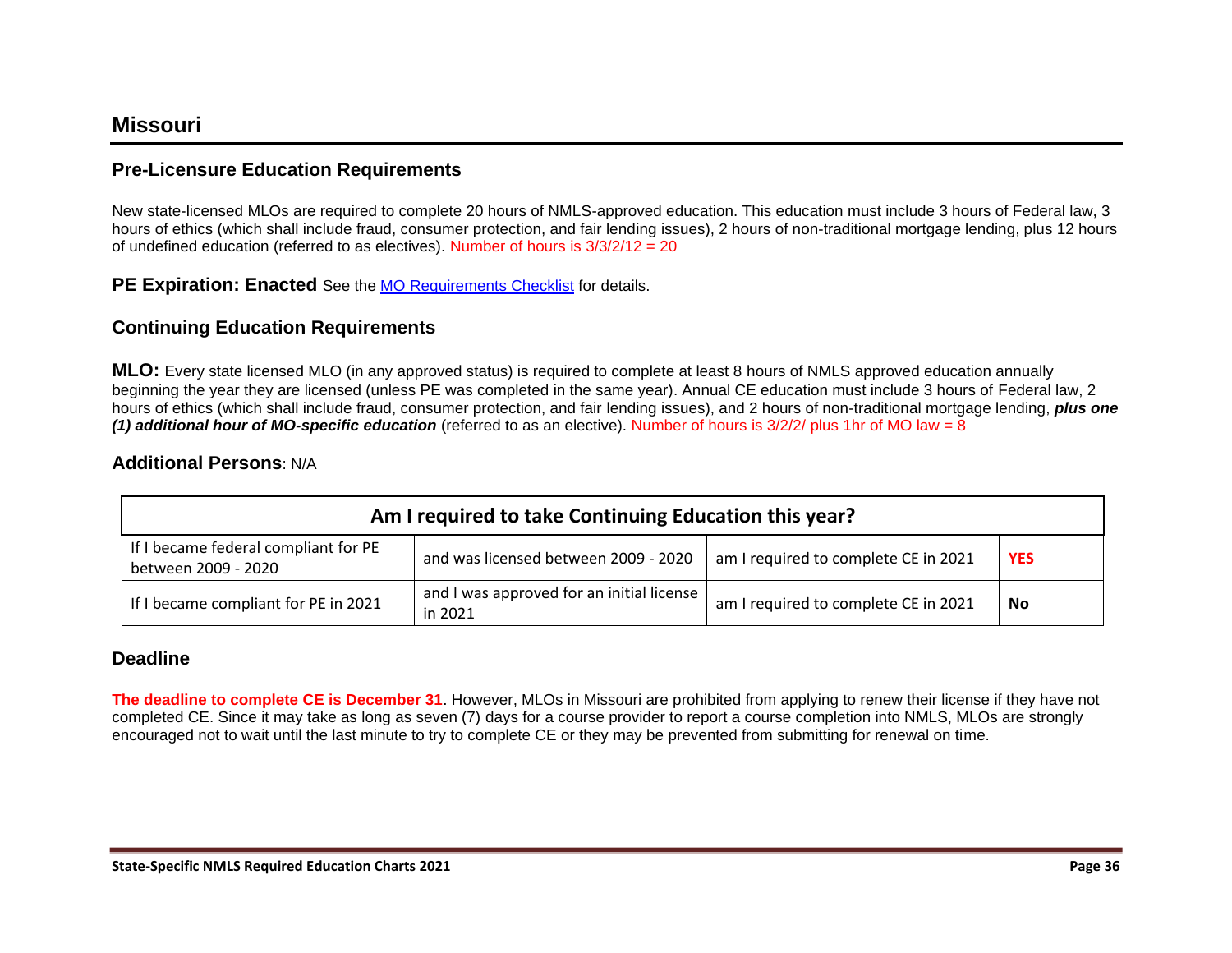### **Montana**

### **Pre-Licensure Education Requirements**

New state-licensed MLOs are required to complete 20 hours of NMLS-approved education. This education must include 3 hours of Federal law, 3 hours of ethics (which shall include fraud, consumer protection, and fair lending issues), 2 hours of non-traditional mortgage lending, plus 12 hours of undefined education (referred to as electives). *Montana has requirement for 2 hours of instruction on state-specific law which may be satisfied by either taking a MT comprehensive course or a state-specific elective course.* Number of hours is 3/3/2/10 + 2hrs of MT law = 20

**PE Expiration: Enacted** See the **MT Requirements Checklist for details.** 

### **Continuing Education Requirements**

**MLO:** Every state licensed MLO (in any approved status) is required to complete at least 8 hours of NMLS approved education annually beginning the year they are licensed (unless PE was completed in the same year). Annual CE education must include 3 hours of Federal law, 2 hours of ethics (which shall include fraud, consumer protection, and fair lending issues), and 2 hours of non-traditional mortgage lending, plus 1 hour of undefined education (referred to as an elective). Number of hours is 3/2/2/1= 8

#### **Additional Persons**: N/A

| Am I required to take Continuing Education this year?       |                                                      |                                      |            |
|-------------------------------------------------------------|------------------------------------------------------|--------------------------------------|------------|
| If I became federal compliant for PE<br>between 2009 - 2020 | and was licensed between 2009 - 2020                 | am I required to complete CE in 2021 | <b>YES</b> |
| If I became compliant for PE in 2021                        | and I was approved for an initial license<br>in 2021 | am I required to complete CE in 2021 | <b>No</b>  |

#### **Deadline**

**The deadline to complete CE is December 31**. However, MLOs in Montana are prohibited from applying to renew their license if they have not completed CE. Since it may take as long as seven (7) days for a course provider to report a course completion into NMLS, MLOs are strongly encouraged not to wait until the last minute to try to complete CE or they may be prevented from submitting for renewal on time.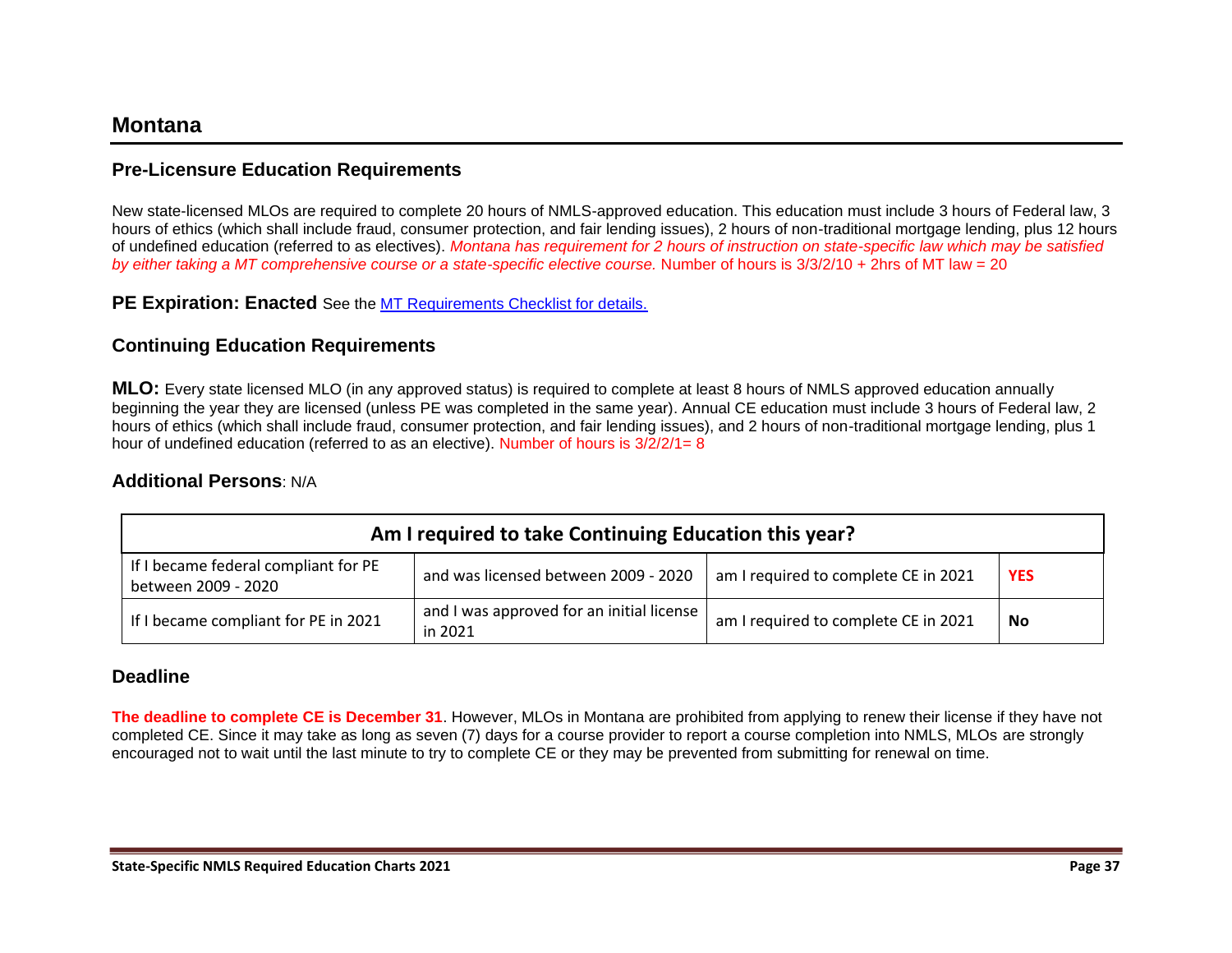## **Nebraska**

### **Pre-Licensure Education Requirements**

New state-licensed MLOs are required to complete 20 hours of NMLS-approved education. This education must include 3 hours of Federal law, 3 hours of ethics (which shall include fraud, consumer protection, and fair lending issues), 2 hours of non-traditional mortgage lending, plus 12 hours of undefined education (referred to as electives). *NE has a requirement for 2 hours of instruction on state-specific law which may be satisfied by either taking a NE comprehensive course or a state-specific elective course.* Number of hours is 3/3/2/12/+ 2hrs NE law = 22

**PE Expiration: Pending Enactment** See the [NE Requirements Checklist](https://mortgage.nationwidelicensingsystem.org/slr/Pages/DynamicLicenses.aspx?StateID=NE) for details.

### **Continuing Education Requirements**

**MLO**: Every state licensed MLO (in any approved status) is required to complete at least 8 hours of NMLS approved education annually beginning the year they are licensed (unless PE was completed in the same year). Annual CE education must include 3 hours of Federal law, 2 hours of ethics (which shall include fraud, consumer protection, and fair lending issues), and 2 hours of non-traditional mortgage lending, plus one additional hour of undefined education (referred to as an elective). Number of hours is  $3/2/2/1 = 8$ 

#### **Additional Persons**: N/A

| Am I required to take Continuing Education this year?       |                                                      |                                      |            |
|-------------------------------------------------------------|------------------------------------------------------|--------------------------------------|------------|
| If I became federal compliant for PE<br>between 2009 - 2020 | and was licensed between 2009 - 2020                 | am I required to complete CE in 2021 | <b>YES</b> |
| If I became compliant for PE in 2021                        | and I was approved for an initial license<br>in 2021 | am I required to complete CE in 2021 | No         |

#### **Deadline**

**The deadline to complete CE is December 31**. However, MLOs in Nebraska are prohibited from applying to renew their license if they have not completed CE. Since it may take as long as seven (7) days for a course provider to report a course completion into NMLS, MLOs are strongly encouraged not to wait until the last minute to try to complete CE or they may be prevented from submitting for renewal on time.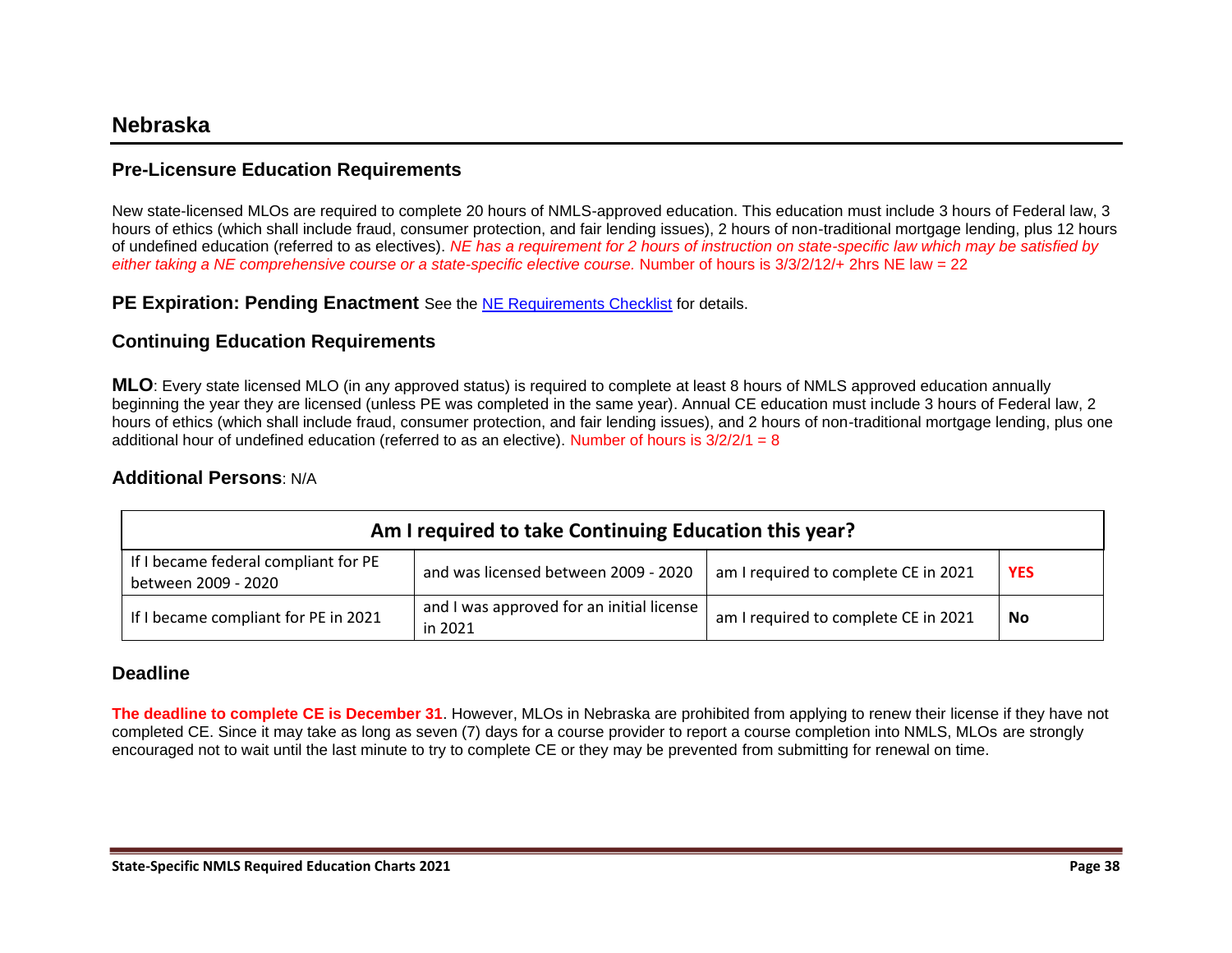New state-licensed MLOs are required to complete 30 hours of NMLS-approved education. This education must include 3 hours of Federal law, 3 hours of ethics (which shall include fraud, consumer protection, and fair lending issues), 2 hours of non-traditional mortgage lending, 18 hours of undefined education (referred to as electives) + 4 hours of NV law. *Nevada has a requirement for 4 hours of instruction on state-specific law which may be satisfied by either taking a NV comprehensive course or a state-specific elective course.* Number of hours is  $3/3/2/18/4$  4hrs of NV law = 30

#### **PE Expiration: Pending Enactment** See the [NV Requirements Checklist](https://mortgage.nationwidelicensingsystem.org/slr/Pages/DynamicLicenses.aspx?StateID=NV) for details.

### **Continuing Education Requirements**

**MLO/Qualified Employee:** Every state licensed MLO (in any approved status) is required to complete at least 8 hours of NMLS approved education annually beginning the year they are licensed (unless PE was completed in the same year). Annual CE education must include 3 hours of Federal law, 2 hours of ethics (which shall include fraud, consumer protection, and fair lending issues), and 2 hours of non-traditional mortgage lending, plus one additional hour of undefined education (referred to as an elective). The Qualified Employee (QE) for each office is required to take 1 hour of Nevada Law in lieu of the elective. Number of hours is 3/2/2/1 = 8 Note: NV requires 10 hours (3 State Specific) for **Late CE**  completed for 2010-2017.

### **Additional Persons:** N/A

| Am I required to take Continuing Education this year?       |                                                      |                                      |            |
|-------------------------------------------------------------|------------------------------------------------------|--------------------------------------|------------|
| If I became federal compliant for PE<br>between 2009 - 2020 | and was licensed between 2009 - 2020                 | am I required to complete CE in 2021 | <b>YES</b> |
| If I became compliant for PE in 2021                        | and I was approved for an initial license<br>in 2021 | am I required to complete CE in 2021 | No         |

### **Deadline**

**The deadline to complete CE is December 31**. However, MLOs in Nevada are prohibited from applying to renew their license if they have not completed CE. Since it may take as long as seven (7) days for a course provider to report a course completion into NMLS, MLOs are strongly encouraged not to wait until the last minute to try to complete CE or they may be prevented from submitting for renewal on time.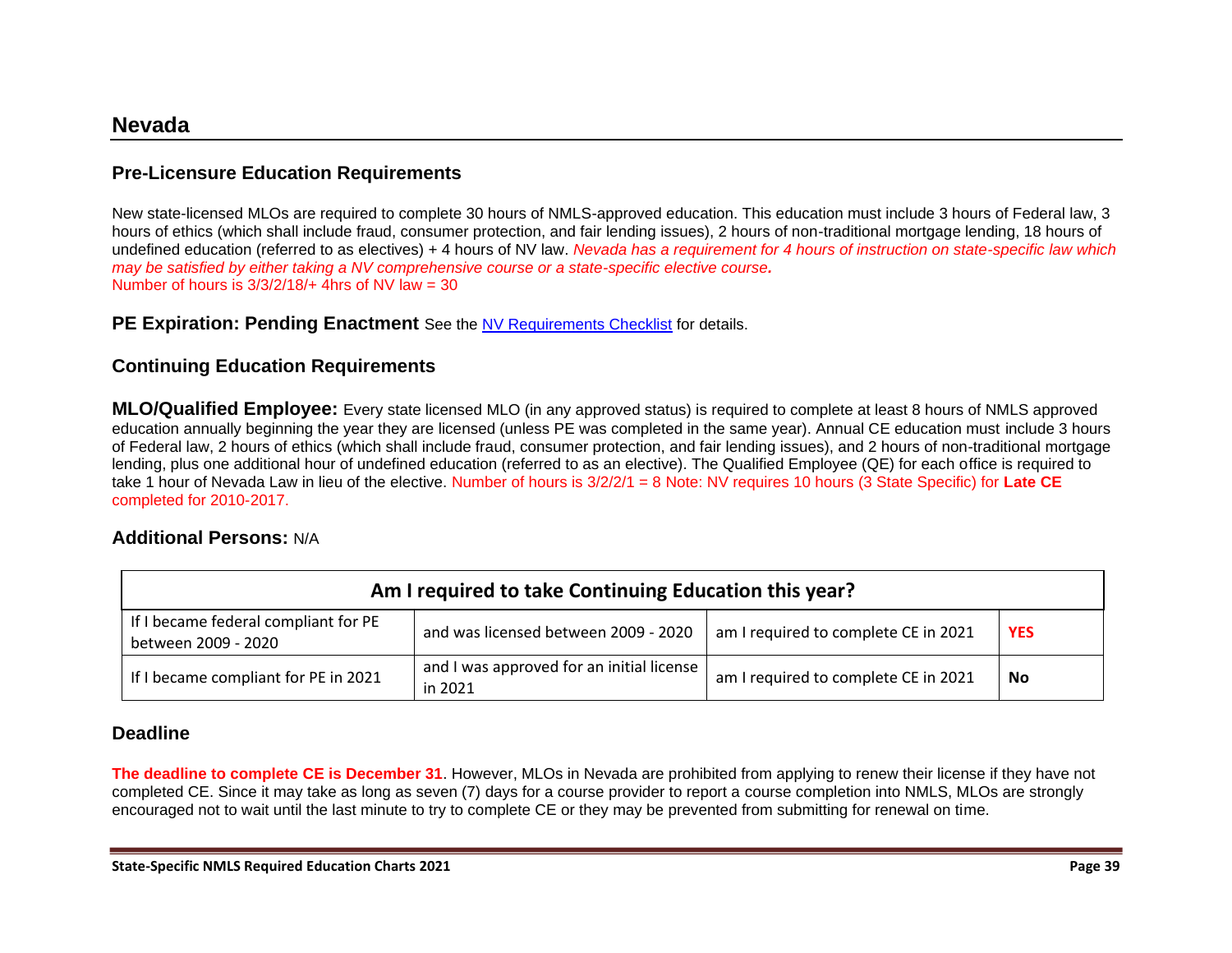## **New Hampshire**

### **Pre-Licensure Education Requirements**

New state-licensed MLOs are required to complete 20 hours of NMLS-approved education. This education must include 3 hours of Federal law, 3 hours of ethics (which shall include fraud, consumer protection, and fair lending issues), 2 hours of non-traditional mortgage lending, plus 10 hours of undefined education (referred to as electives) + 2 hours of NH law. *New Hampshire has a requirement for 2 hours of instruction on statespecific law which may be satisfied by either taking a NH comprehensive course or a state-specific elective course.* Number of hours is  $3/3/2/10 + 2$ hrs of NH law = 20

**PE Expiration: Pending Enactment** See the [NH Requirements Checklist](https://mortgage.nationwidelicensingsystem.org/slr/Pages/DynamicLicenses.aspx?StateID=NH) for details.

### **Continuing Education Requirements**

**MLO:** Every state licensed MLO (in any approved status) is required to complete at least 8 hours of NMLS approved education annually beginning the year they are licensed (unless PE was completed in the same year). Annual CE education must include 3 hours of Federal law, 2 hours of ethics (which shall include fraud, consumer protection, and fair lending issues), and 2 hours of non-traditional mortgage lending, plus one additional hour of undefined education (referred to as an elective). Number of hours is  $3/2/2/1 = 8$ 

#### **Additional Persons:** N/A

| Am I required to take Continuing Education this year?       |                                                      |                                      |            |
|-------------------------------------------------------------|------------------------------------------------------|--------------------------------------|------------|
| If I became federal compliant for PE<br>between 2009 - 2020 | and was licensed between 2009 - 2020                 | am I required to complete CE in 2021 | <b>YES</b> |
| If I became compliant for PE in 2021                        | and I was approved for an initial license<br>in 2021 | am I required to complete CE in 2021 | <b>No</b>  |

#### **Deadline**

**The deadline to complete CE is December 31**. However, MLOs in New Hampshire are prohibited from applying to renew their license if they have not completed CE. Since it may take as long as seven (7) days for a course provider to report a course completion into NMLS, MLOs are strongly encouraged not to wait until the last minute to try to complete CE or they may be prevented from submitting for renewal on time.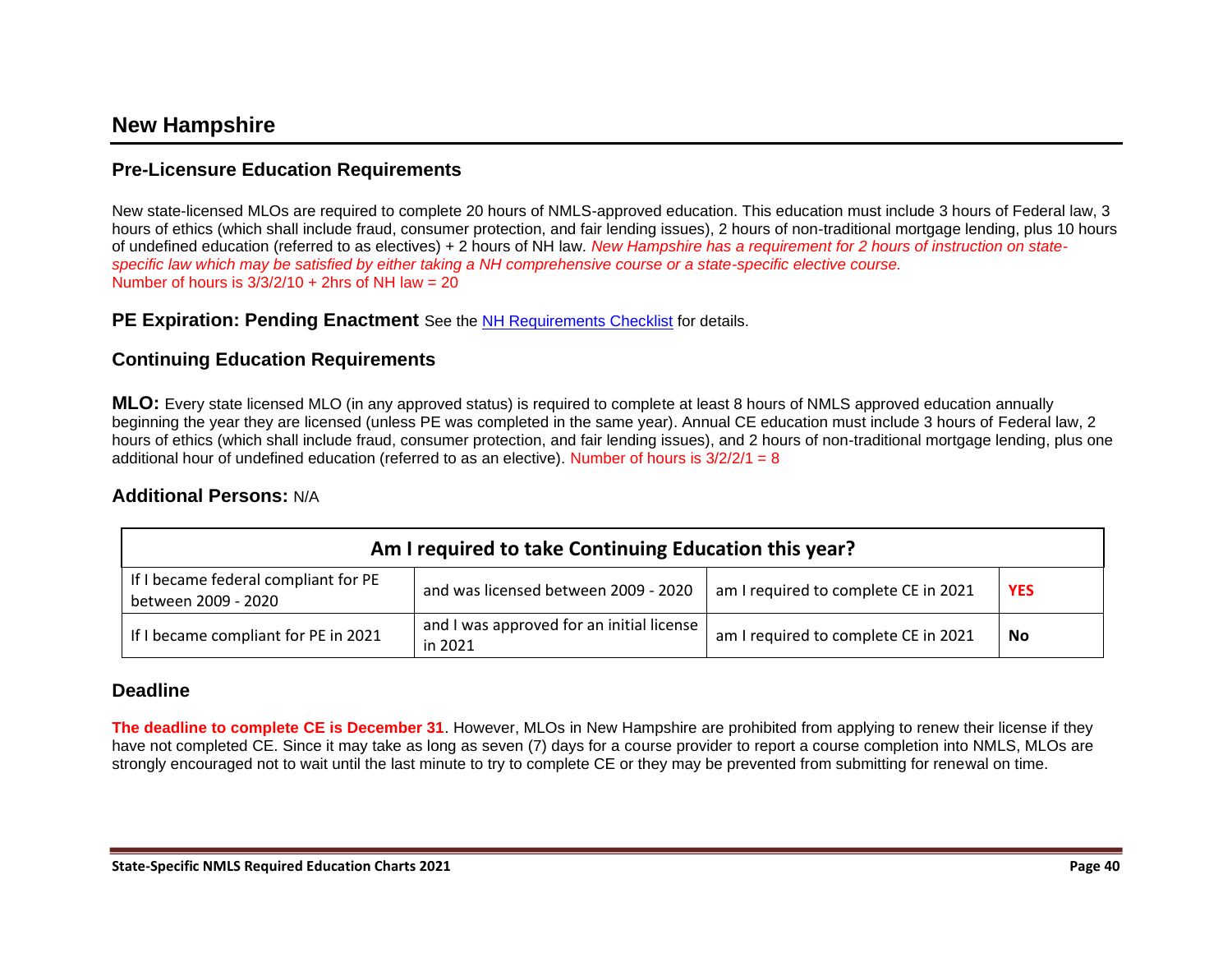New state-licensed MLOs and Qualified Individuals are required to complete 20 hours of NMLS-approved education. This education must include 3 hours of Federal law, 3 hours of ethics (which shall include fraud, consumer protection, and fair lending issues), 2 hours of non-traditional mortgage lending, 8 hours of undefined education (referred to as electives) + 4 hours of NJ law. *New Jersey has a requirement for 4 hours of instruction on state-specific law which may be satisfied by either taking a comprehensive NJ course or a state-specific elective course.* Number of hours is  $3/3/2/8/4$  4hrs of NJ law = 20

### **PE Expiration: Pending Enactment** See the **NJ Requirements Checklist** for details.

### **Continuing Education Requirements**

**MLO:** Every state licensed MLO (in any approved status) is required to complete at least 8 hours of NMLS approved education annually beginning the year they are licensed (unless PE was completed in the same year). Annual CE education must include 3 hours of Federal law, 2 hours of ethics (which shall include fraud, consumer protection, and fair lending issues), and 2 hours of non-traditional mortgage lending, 3 hours of electives, *plus 2 hours of NJ-specific education*. Number of hours is 3/2/2/3 + 2hrs of NJ law = 12

**Additional Persons:** Qualified Individuals. See the [Renewal Checklist](https://mortgage.nationwidelicensingsystem.org/slr/PublishedStateDocuments/NewJersey-DOBIRenewalChecklist.pdf) for details.

| Am I required to take Continuing Education this year?       |                                                      |                                      |            |
|-------------------------------------------------------------|------------------------------------------------------|--------------------------------------|------------|
| If I became federal compliant for PE<br>between 2009 - 2020 | and was licensed between 2009 - 2020                 | am I required to complete CE in 2021 | <b>YES</b> |
| If I became compliant for PE in 2021                        | and I was approved for an initial license<br>in 2021 | am I required to complete CE in 2021 | <b>No</b>  |

### **Deadline**

**The deadline to complete CE is December 31**. However, MLOs and Qualified Individuals in New Jersey are prohibited from applying to renew their license if they have not completed CE. Since it may take as long as seven (7) days for a course provider to report a course completion into NMLS, MLOs and Qualified Individuals are strongly encouraged not to wait until the last minute to try to complete CE or they may be prevented from submitting for renewal on time.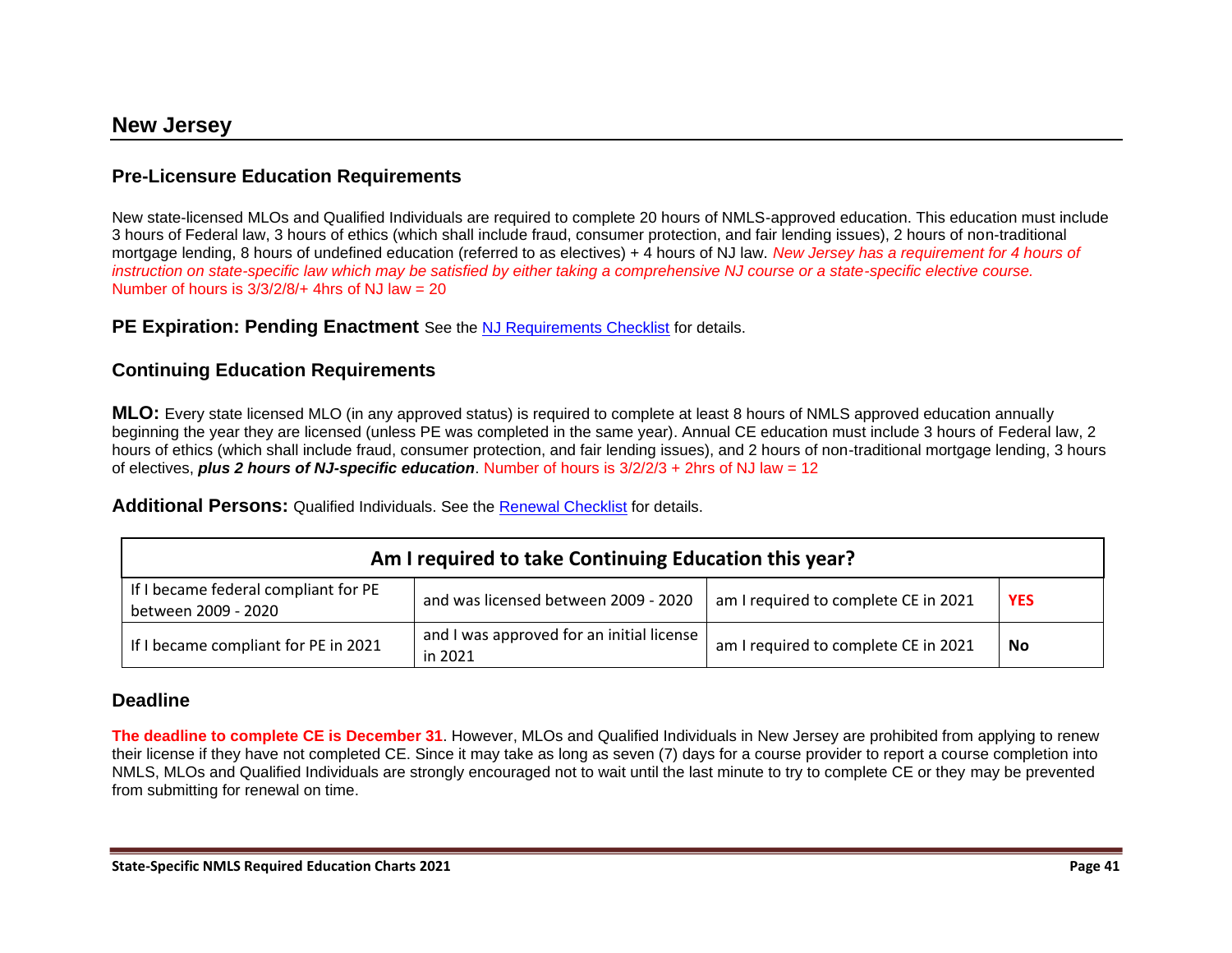### **New Mexico**

#### **Pre-Licensure Education Requirements**

New state-licensed MLOs are required to complete 20 hours of NMLS-approved education. This education must include 3 hours of Federal law, 3 hours of ethics (which shall include fraud, consumer protection, and fair lending issues), 2 hours of non-traditional mortgage lending, 9 hours of undefined education (referred to as electives) + 3 hours of NM law. *New Mexico has a requirement for 3 hours of instruction on state-specific law which may be satisfied by either taking a NM comprehensive course or a state-specific elective course.* Number of hours is  $3/3/2/9/4$  3hrs of NM law = 20

#### **PE Expiration: Pending Enactment** See the [NM Requirements Checklist](https://mortgage.nationwidelicensingsystem.org/slr/Pages/DynamicLicenses.aspx?StateID=NM) for details.

#### **Continuing Education Requirements**

**MLO**: Every state licensed MLO (in any approved status) is required to complete at least 8 hours of NMLS approved education annually beginning the year they are licensed (unless PE was completed in the same year). Annual CE education must include 3 hours of Federal law, 2 hours of ethics (which shall include fraud, consumer protection, and fair lending issues), and 2 hours of non-traditional mortgage lending, *plus 1 hour of NM-specific education*. Number of hours is 3/2/2/+ 1hr of NM law = 8

#### **Additional Persons:** N/A

| Am I required to take Continuing Education this year?       |                                                      |                                      |            |
|-------------------------------------------------------------|------------------------------------------------------|--------------------------------------|------------|
| If I became federal compliant for PE<br>between 2009 - 2020 | and was licensed between 2009 - 2020                 | am I required to complete CE in 2021 | <b>YES</b> |
| If I became compliant for PE in 2021                        | and I was approved for an initial license<br>in 2021 | am I required to complete CE in 2021 | No         |

#### **Deadline**

**The deadline to complete CE is December 31**. However, MLOs in New Mexico are prohibited from applying to renew their license if they have not completed CE. Since it may take as long as seven (7) days for a course provider to report a course completion into NMLS, MLOs are strongly encouraged not to wait until the last minute to try to complete CE or they may be prevented from submitting for renewal on time.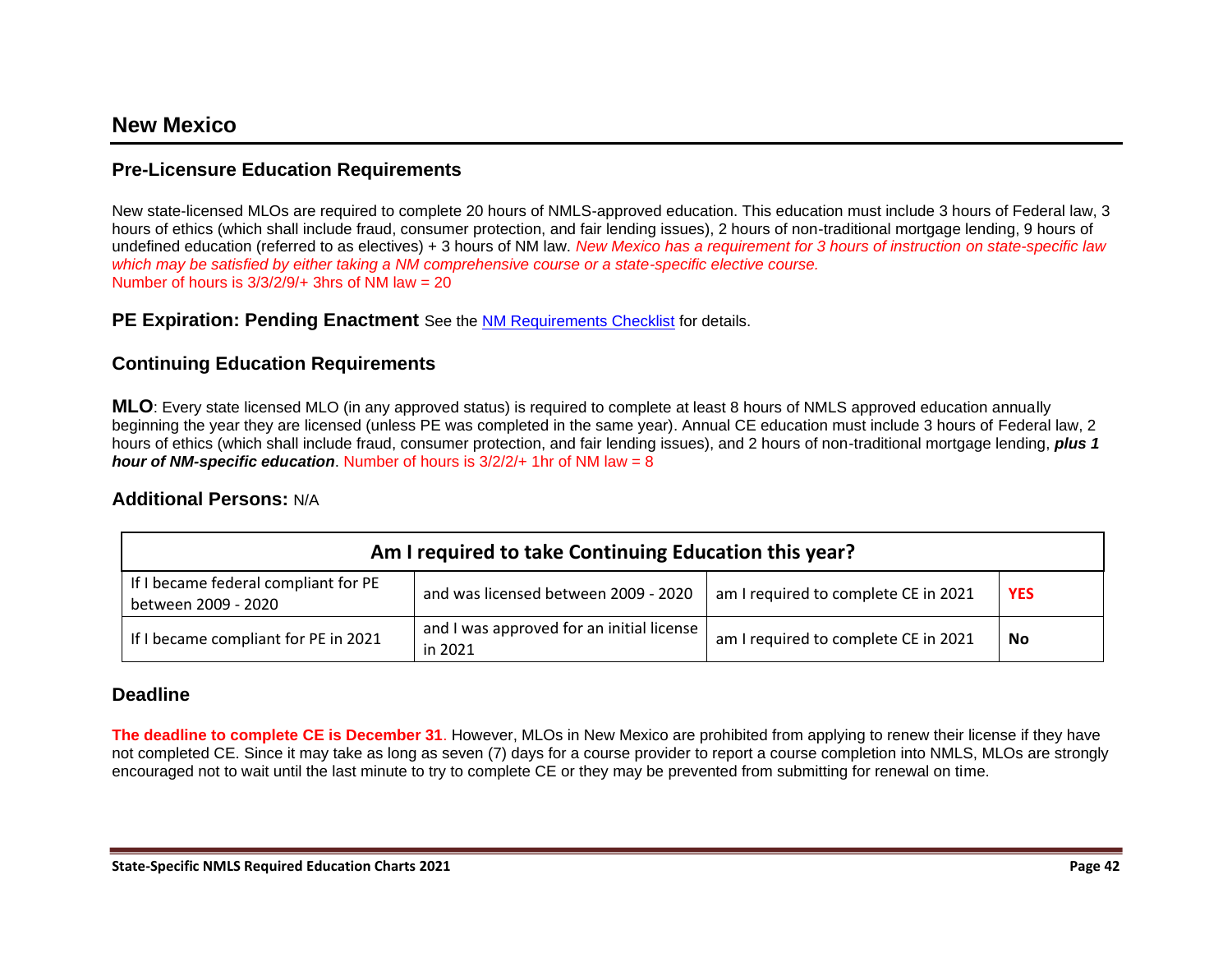New state-licensed MLOs are required to complete 20 hours of NMLS-approved education. This education must include 3 hours of Federal law, 3 hours of ethics (which shall include fraud, consumer protection, and fair lending issues), 2 hours of non-traditional mortgage lending, 9 hours of undefined education (referred to as electives) + 3 hours of NY law. *New York has a requirement for 3 hours of instruction on state-specific law which may be satisfied by either taking a NY comprehensive course or a state-specific elective course.* Number of hours is  $3/3/2/9/$ + 3hrs of NY law = 20

#### **PE Expiration: Pending Enactment** See the [NY Requirements Checklist](https://mortgage.nationwidelicensingsystem.org/slr/Pages/DynamicLicenses.aspx?StateID=NY) for details.

### **Continuing Education Requirements**

**MLO:** Every state licensed MLO (in any approved status) is required to complete at least 8 hours of NMLS approved education annually beginning the year they are licensed (unless PE was completed in the same year). Annual CE education must include 3 hours of Federal law, 2 hours of ethics (which shall include fraud, consumer protection, and fair lending issues), and 2 hours of non-traditional mortgage lending, 1 hour of elective, *plus 3 hours of NY-specific education*. Number of hours is 3/2/2/1 + 3hr of NY law =11 Note: *NY-DFI will not accept any hours of other state-specific education to count towards the 1 hour of elective. MLOs are advised to complete either an 11 hour NY Comprehensive course or an 8 hour Comprehensive course and a 3 hour NY elective course.*

### **Additional Persons:** N/A

| Am I required to take Continuing Education this year?       |                                                      |                                      |            |
|-------------------------------------------------------------|------------------------------------------------------|--------------------------------------|------------|
| If I became federal compliant for PE<br>between 2009 - 2020 | and was licensed between 2009 - 2020                 | am I required to complete CE in 2021 | <b>YES</b> |
| If I became compliant for PE in 2021                        | and I was approved for an initial license<br>in 2021 | am I required to complete CE in 2021 | <b>No</b>  |

### **Deadline**

**The deadline to complete CE is December 31**. However, MLOs in New York are prohibited from applying to renew their license if they have not completed CE. Since it may take as long as seven (7) days for a course provider to report a course completion into NMLS, MLOs are strongly encouraged not to wait until the last minute to try to complete CE or they may be prevented from submitting for renewal on time.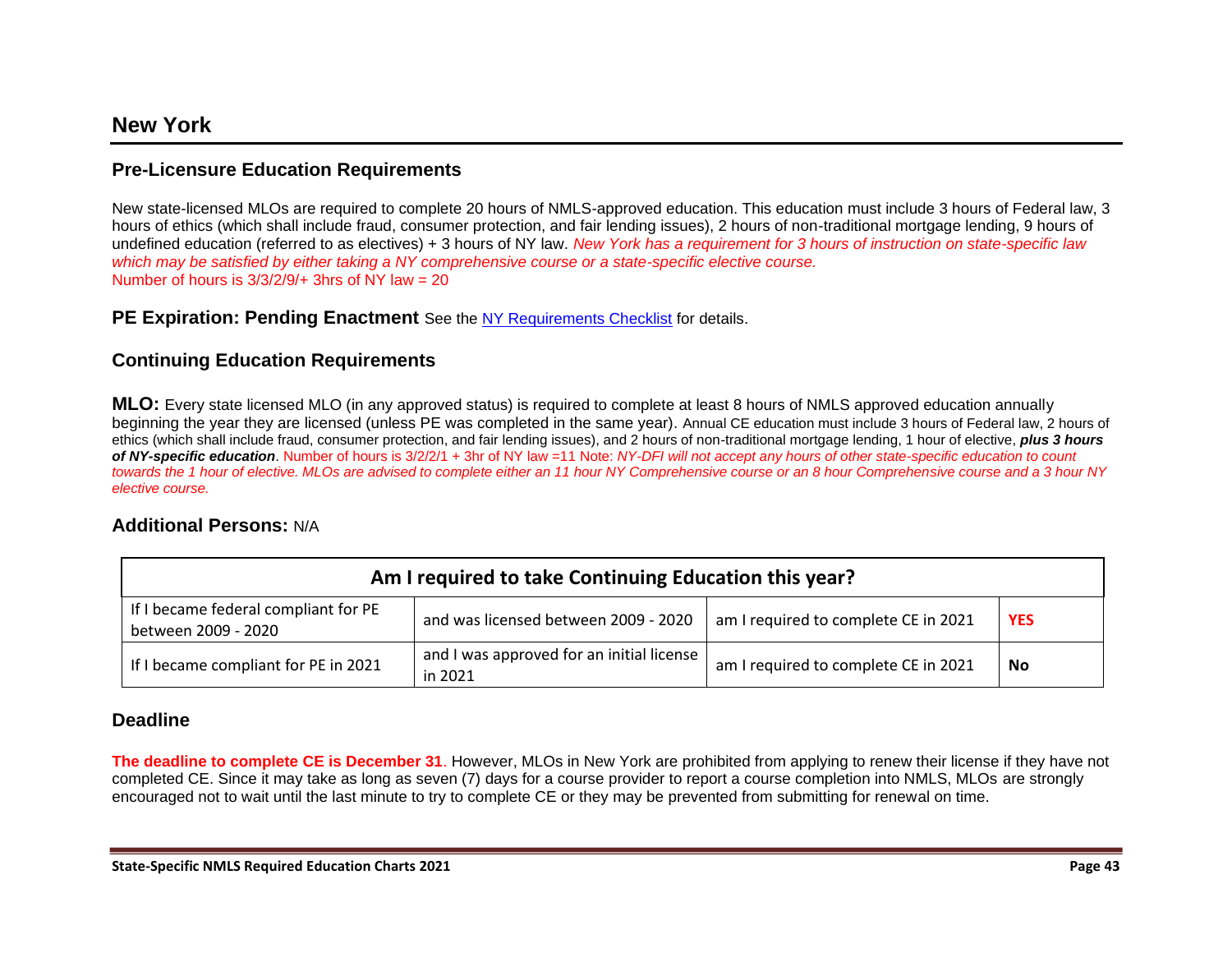## **North Carolina**

### **Pre-Licensure Education Requirements**

New state-licensed MLOs are required to complete 24 hours of NMLS-approved education. This education must include 3 hours of Federal law, 3 hours of ethics (which shall include fraud, consumer protection, and fair lending issues), 2 hours of non-traditional mortgage lending, 12 hours of undefined education (referred to as electives) + 4 hours of NC law. *North Carolina has a requirement for 4 hours of instruction on state-specific law which may be satisfied by either taking a NC comprehensive course or a state-specific elective course*. Number of hours is 3/3/2/12/+ 4hrs of  $NC$  law = 24

**PE Expiration: Enacted** See the [NC Requirements Checklist](https://mortgage.nationwidelicensingsystem.org/slr/Pages/DynamicLicenses.aspx?StateID=NC) for details.

#### **Continuing Education Requirements**

**MLO**: Every state licensed MLO (in any approved status) is required to complete at least 8 hours of NMLS approved education annually beginning the year they are licensed (unless PE was completed in the same year). Annual CE education must include 3 hours of Federal law, 2 hours of ethics (which shall include fraud, consumer protection, and fair lending issues), and 2 hours of non-traditional mortgage lending, *plus 1 hour of NC-specific education*. Number of hours is 3/2/2/ + 1hr of NC law =8

#### **Additional Persons:** N/A.

| Am I required to take Continuing Education this year?       |                                                      |                                      |            |
|-------------------------------------------------------------|------------------------------------------------------|--------------------------------------|------------|
| If I became federal compliant for PE<br>between 2009 - 2020 | and was licensed between 2009 - 2020                 | am I required to complete CE in 2021 | <b>YES</b> |
| If I became compliant for PE in 2021                        | and I was approved for an initial license<br>in 2021 | am I required to complete CE in 2021 | No         |

#### **Deadline**

**The deadline to complete CE is December 31**. However, MLOs in North Carolina are prohibited from applying to renew their license if they have not completed CE. Since it may take as long as seven (7) days for a course provider to report a course completion into NMLS, MLOs are strongly encouraged not to wait until the last minute to try to complete CE or they may be prevented from submitting for renewal on time.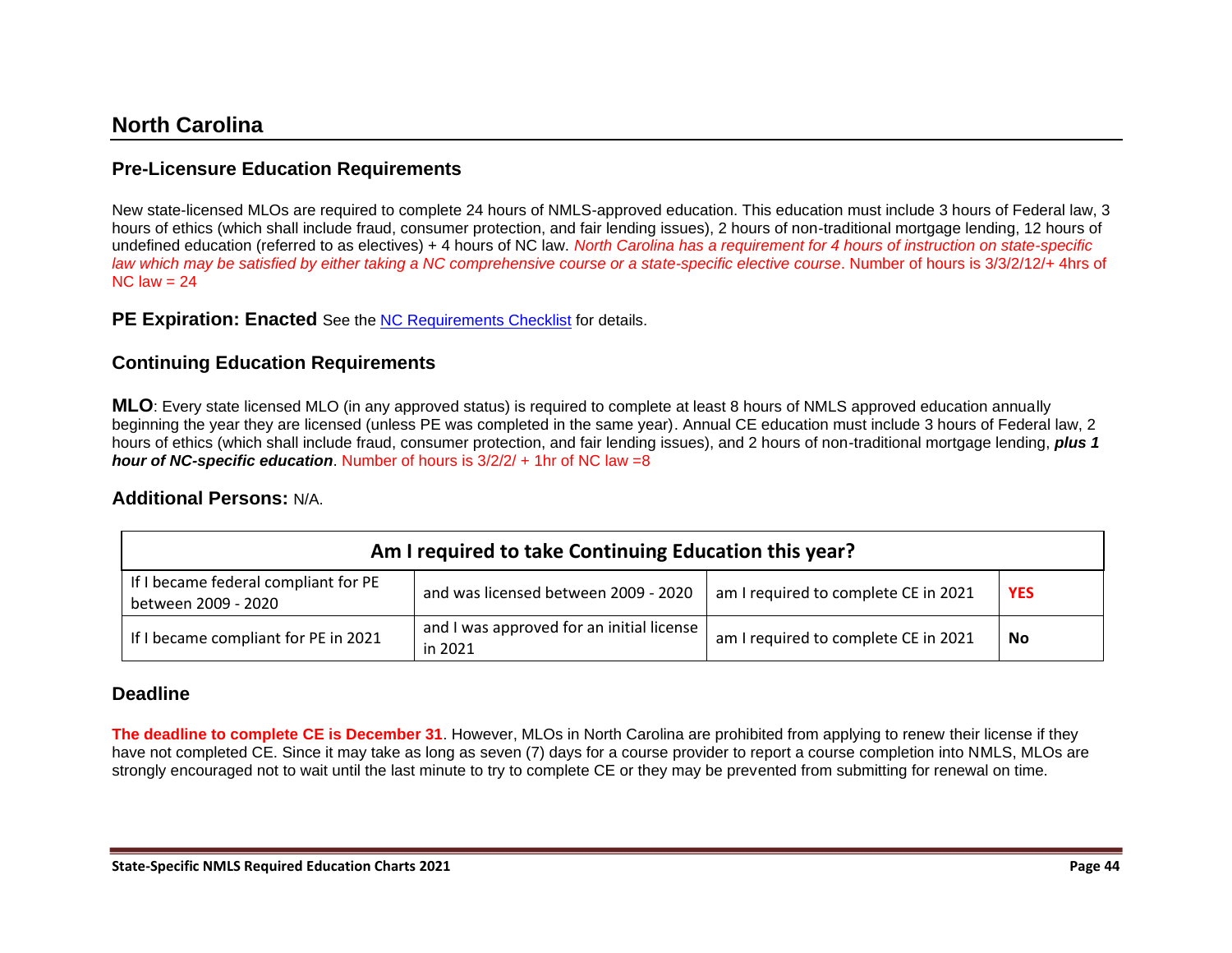## **North Dakota**

### **Pre-Licensure Education Requirements**

New state-licensed MLOs are required to complete 20 hours of NMLS-approved education. This education must include 3 hours of Federal law, 3 hours of ethics (which shall include fraud, consumer protection, and fair lending issues), 2 hours of non-traditional mortgage lending, plus 12 hours of undefined education (referred to as electives). Number of hours is  $3/3/2/12 = 20$ 

**PE Expiration: Pending Enactment** See the [ND Requirements Checklist](https://mortgage.nationwidelicensingsystem.org/slr/Pages/DynamicLicenses.aspx?StateID=ND) for details.

### **Continuing Education Requirements**

**MLO:** Every state licensed MLO (in any approved status) is required to complete at least 8 hours of NMLS approved education annually beginning the year they are licensed (unless PE was completed in the same year). Annual CE education must include 3 hours of Federal law, 2 hours of ethics (which shall include fraud, consumer protection, and fair lending issues), and 2 hours of non-traditional mortgage lending, plus one additional hour of undefined education (referred to as an elective). Number of hours is 3/2/2/1 = 8

#### **Additional Persons:** N/A.

| Am I required to take Continuing Education this year?       |                                                      |                                      |            |
|-------------------------------------------------------------|------------------------------------------------------|--------------------------------------|------------|
| If I became federal compliant for PE<br>between 2009 - 2020 | and was licensed between 2009 - 2020                 | am I required to complete CE in 2021 | <b>YES</b> |
| If I became compliant for PE in 2021                        | and I was approved for an initial license<br>in 2021 | am I required to complete CE in 2021 | No         |

### **Deadline**

**The deadline to complete CE is December 31**. However, MLOs in North Dakota are prohibited from applying to renew their license if they have not completed CE. Since it may take as long as seven (7) days for a course provider to report a course completion into NMLS, MLOs are strongly encouraged not to wait until the last minute to try to complete CE or they may be prevented from submitting for renewal on time.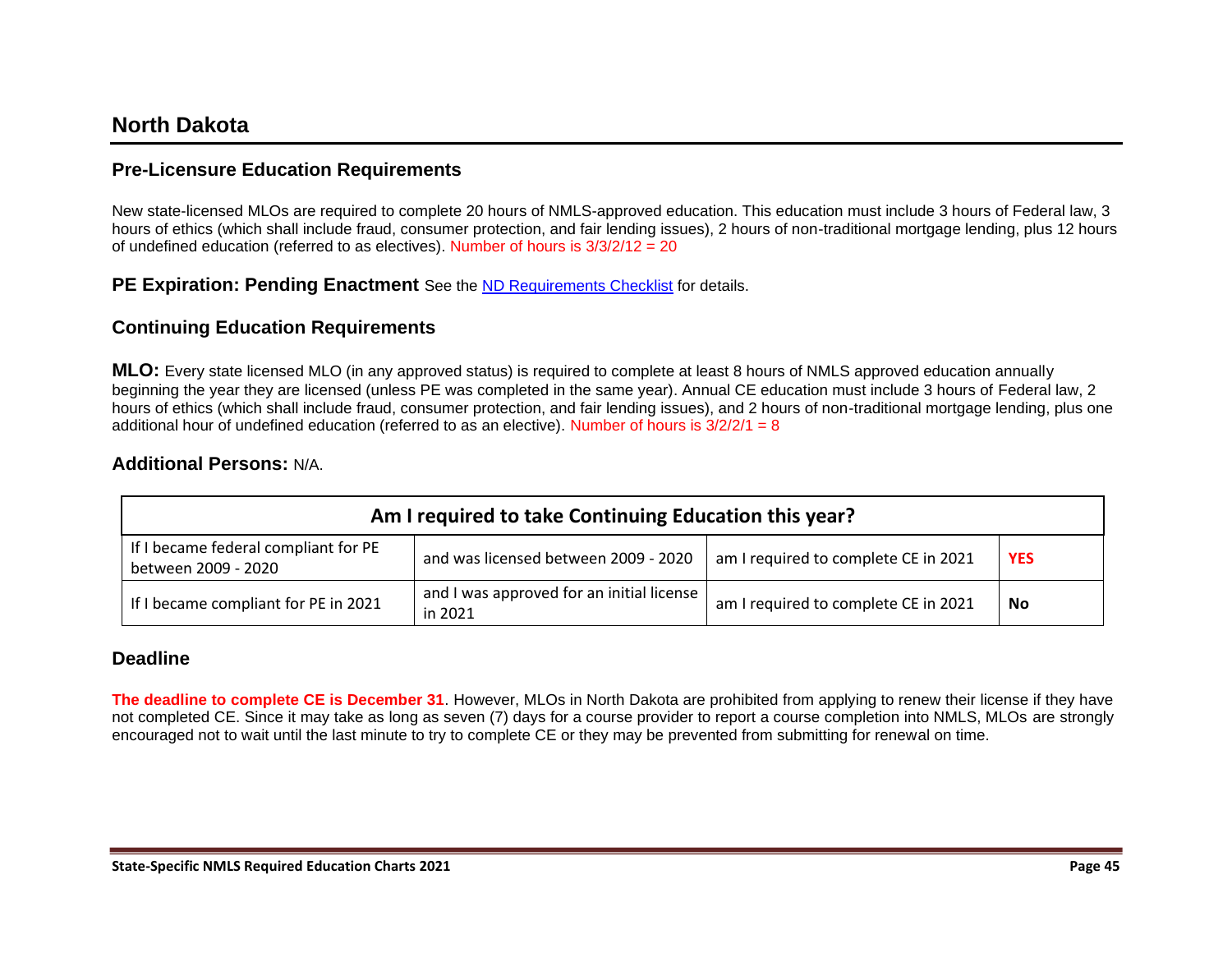New state-licensed MLOs are required to complete 24\* hours of NMLS-approved education. This education must include 3 hours of Federal law, 3 hours of ethics (which shall include fraud, consumer protection, and fair lending issues), 2 hours of non-traditional mortgage lending, 12 hours of undefined education (referred to as electives) + 4 hours of OH ORMLA law. *Ohio has a requirement for 4 hours of instruction on state-specific law which may be satisfied by either taking an OH comprehensive course or a state-specific elective course.* Number of hours is 3/3/2/12/+ 4hrs of OH law = 24 Note: Only applicants under ORMLA must take the additional 4hrs of education. ORMLA applicants only require 20 hours.

**PE Expiration: Pending Enactment** See the [OH Requirements Checklist](https://mortgage.nationwidelicensingsystem.org/slr/Pages/DynamicLicenses.aspx?StateID=OH) for details.

### **Continuing Education Requirements**

**MLO:** Every state licensed MLO (in any approved status) is required to complete at least 8 hours of NMLS approved education annually beginning the year they are licensed (unless PE was completed in the same year). Annual CE education must include 3 hours of Federal law,2 hours of ethics (which shall include fraud, consumer protection, and fair lending issues), and 2 hours of non-traditional mortgage lending, plus 1 hour of elective. Number of hours is  $3/2/2/1 = 8$ 

#### **Additional Persons:** N/A.

| Am I required to take Continuing Education this year?       |                                                      |                                      |            |
|-------------------------------------------------------------|------------------------------------------------------|--------------------------------------|------------|
| If I became federal compliant for PE<br>between 2009 - 2020 | and was licensed between 2009 - 2020                 | am I required to complete CE in 2021 | <b>YES</b> |
| If I became compliant for PE in 2021                        | and I was approved for an initial license<br>in 2021 | am I required to complete CE in 2021 | No         |

#### **Deadline**

**The deadline to complete CE is December 31**. However, MLOs in North Dakota are prohibited from applying to renew their license if they have not completed CE Since it may take as long as seven (7) days for a course provider to report a course completion into NMLS, MLOs are strongly encouraged not to wait until the last minute to try to complete CE or they may be prevented from submitting for renewal on time.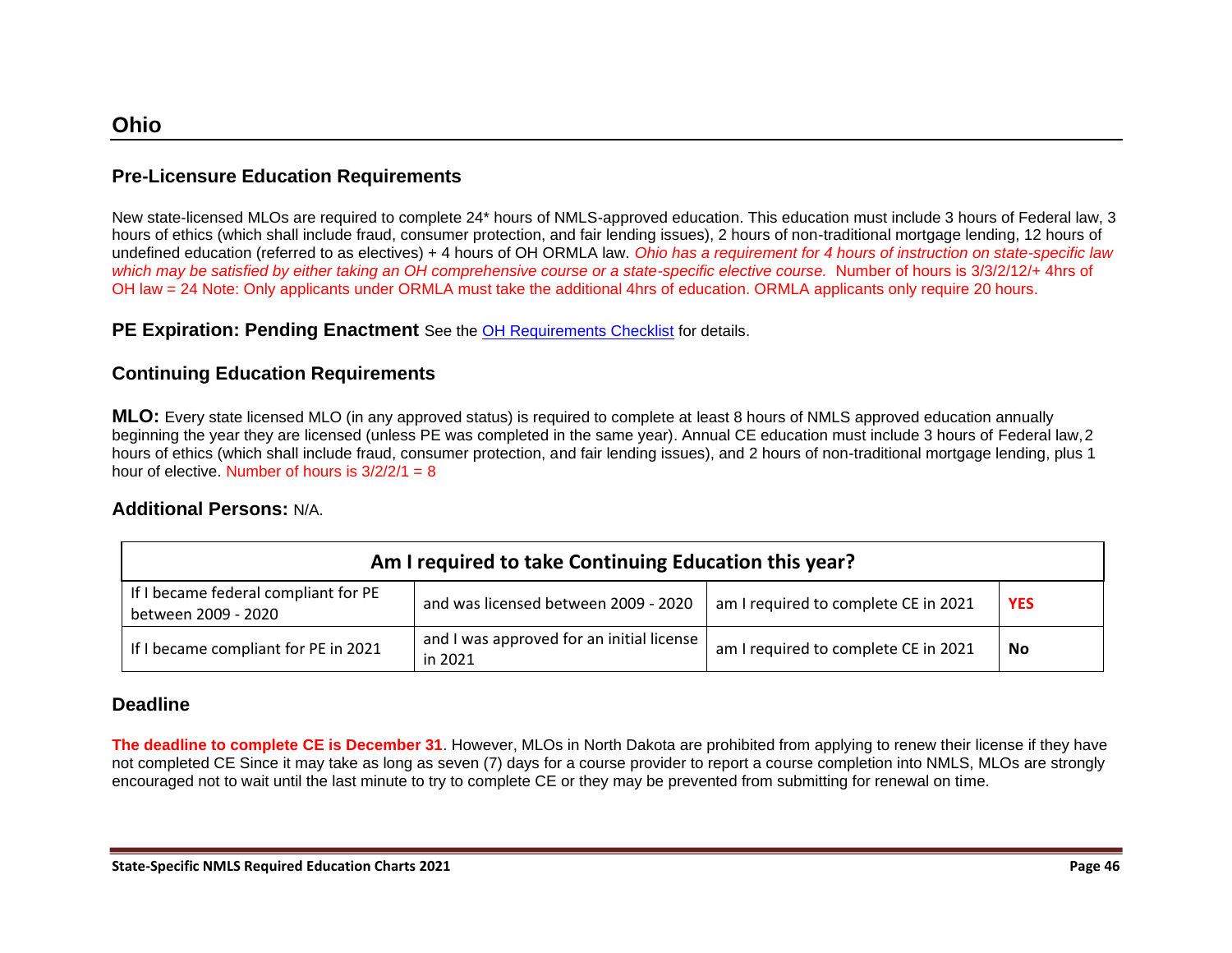## **Oklahoma**

### **Pre-Licensure Education Requirements**

New state-licensed MLOs are required to complete 20 hours of NMLS-approved education. This education must include 3 hours of Federal law, 3 hours of ethics (which shall include fraud, consumer protection, and fair lending issues), 2 hours of non-traditional mortgage lending, plus 12hours of undefined education (referred to as electives). *Oklahoma has a requirement for 1 hour of instruction on state-specific law which may be satisfied by either taking an OK comprehensive course or a state-specific elective course.* Number of hours is 3/3/2/11+ 1 Hour of OK Law = 20

**PE Expiration: Pending Enactment** See the [OK Requirements Checklist](https://mortgage.nationwidelicensingsystem.org/slr/Pages/OKAgencies.aspx) for details.

### **Continuing Education Requirements**

**MLO**: Every state licensed MLO (in any approved status) is required to complete at least 8 hours of NMLS approved education annually beginning the year they are licensed (unless PE was completed in the same year). Annual CE education must include 3 hours of Federal law, 2 hours of ethics (which shall include fraud, consumer protection, and fair lending issues), and 2 hours of non-traditional mortgage lending, plus one additional hour of undefined education (referred to as an elective). Number of hours is  $3/2/2/1 = 8$ 

#### **Additional Persons:** N/A.

| Am I required to take Continuing Education this year?       |                                                      |                                      |            |
|-------------------------------------------------------------|------------------------------------------------------|--------------------------------------|------------|
| If I became federal compliant for PE<br>between 2009 - 2020 | and was licensed between 2009 - 2020                 | am I required to complete CE in 2021 | <b>YES</b> |
| If I became compliant for PE in 2021                        | and I was approved for an initial license<br>in 2021 | am I required to complete CE in 2021 | <b>No</b>  |

### **Deadline**

**The deadline to complete CE is December 31.** However, MLOs in Oklahoma are prohibited from applying to renew their license if they have not completed CE. Since it may take as long as seven (7) days for a course provider to report a course completion into NMLS, MLOs are strongly encouraged not to wait until the last minute to try to complete CE or they may be prevented from submitting for renewal on time.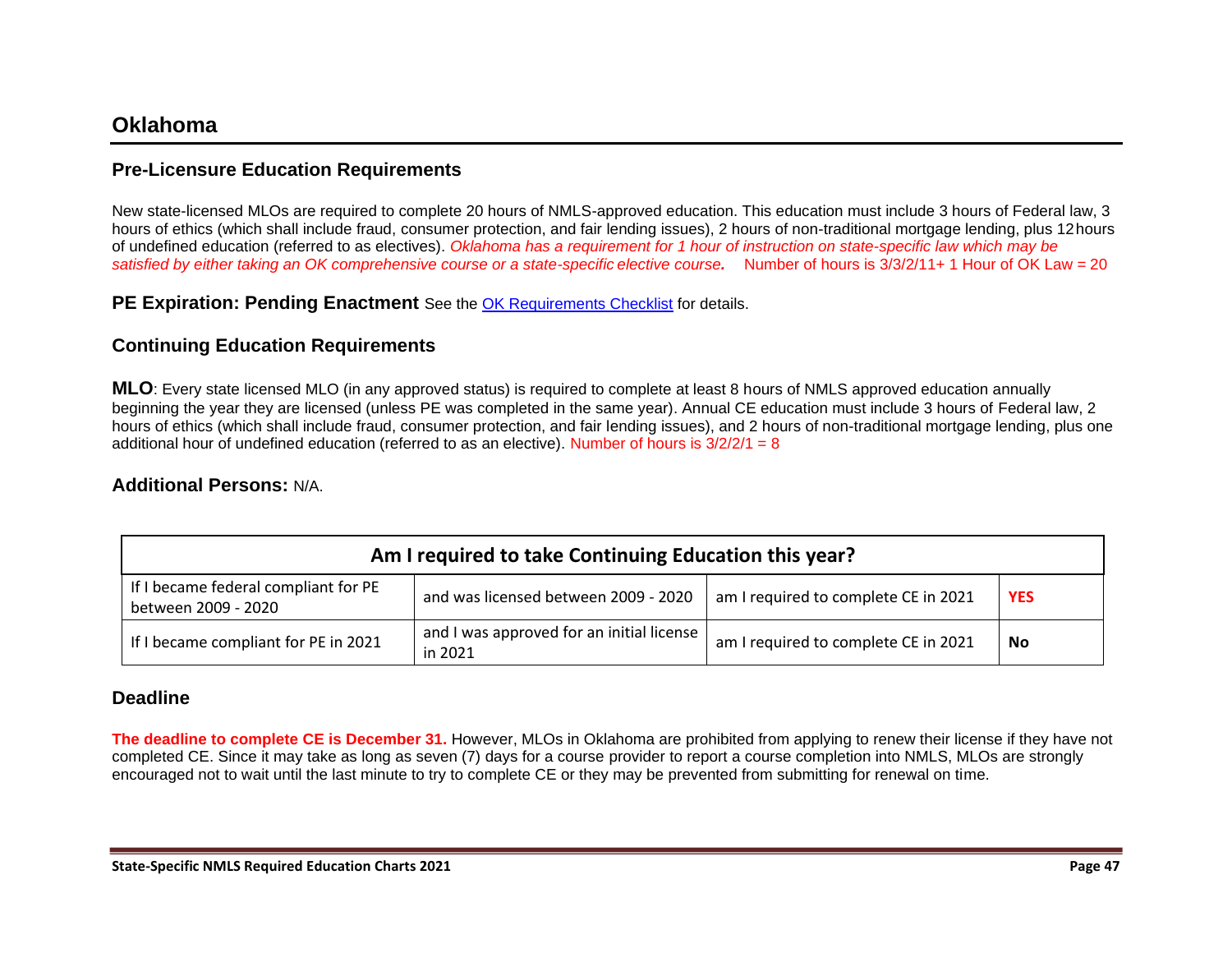New state-licensed MLOs are required to complete 20 hours of NMLS-approved education. This education must include 3 hours of Federal law, 3 hours of ethics (which shall include fraud, consumer protection, and fair lending issues), 2 hours of non-traditional mortgage lending, plus 8 hours of undefined education (referred to as electives) + 4hrs of OR law. *Oregon has a requirement for 4 hours of instruction on state-specific law which may be satisfied by either taking an OR comprehensive course or a state-specific elective course.* Number of hours is  $3/3/2/8 + 4$  hrs of OR law = 20

#### **PE Expiration: Enacted** See the [OR Requirements Checklist](https://mortgage.nationwidelicensingsystem.org/slr/Pages/DynamicLicenses.aspx?StateID=OR) for details.

### **Continuing Education Requirements**

**MLO:** Every state licensed MLO (in any approved status) is required to complete at least 8 hours of NMLS approved education annually beginning the year they are licensed (unless PE was completed in the same year). Annual CE education must include 3 hours of Federal law,2 hours of ethics (which shall include fraud, consumer protection, and fair lending issues), and 2 hours of non-traditional mortgage lending, plus 1 hour elective + *2 hours of OR - specific education*. Number of hours is 3/2/2/3 = 10

### **Additional Persons:** N/A.

| Am I required to take Continuing Education this year?       |                                                      |                                      |            |
|-------------------------------------------------------------|------------------------------------------------------|--------------------------------------|------------|
| If I became federal compliant for PE<br>between 2009 - 2020 | and was licensed between 2009 - 2020                 | am I required to complete CE in 2021 | <b>YES</b> |
| If I became compliant for PE in 2021                        | and I was approved for an initial license<br>in 2021 | am I required to complete CE in 2021 | No         |

#### **Deadline**

**The deadline to complete CE is December 31**. However, MLOs in Oregon are prohibited from applying to renew their license if they have not completed CE. Since it may take as long as seven (7) days for a course provider to report a course completion into NMLS, MLOs are strongly encouraged not to wait until the last minute to try to complete CE or they may be prevented from submitting for renewal on time.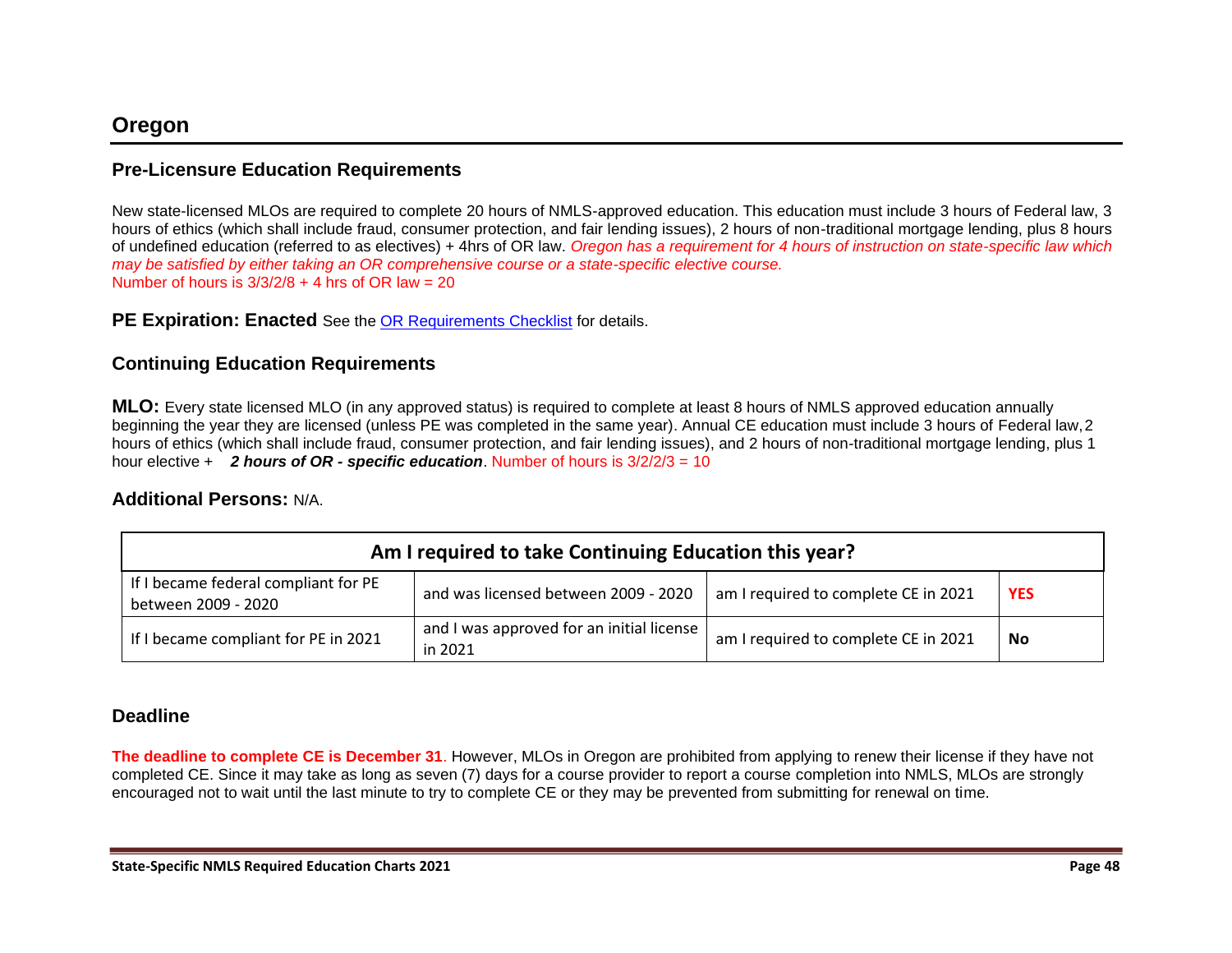## **Pennsylvania**

### **Pre-Licensure Education Requirements**

New state-licensed MLOs are required to complete 20 hours of NMLS-approved education. This education must include 3 hours of Federal law, 3 hours of ethics (which shall include fraud, consumer protection, and fair lending issues), 2 hours of non-traditional mortgage lending, 9 hours of undefined education (referred to as electives) + 3 hours of PA law. *Pennsylvania has a requirement for 3 hours of instruction on state-specific law which may be satisfied by either taking a PA comprehensive course or a state-specific elective course*. Number of hours is  $3/3/2/9/$ + 3hrs of PA law = 20

#### **PE Expiration: Pending Enactment** See the [PA Requirements Checklist](https://mortgage.nationwidelicensingsystem.org/slr/Pages/DynamicLicenses.aspx?StateID=PA) for details.

### **Continuing Education Requirements**

**MLO**: Every state licensed MLO (in any approved status) is required to complete at least 8 hours of NMLS approved education annually beginning the year they are licensed (unless PE was completed in the same year). Annual CE education must include 3 hours of Federal law, 2 hours of ethics (which shall include fraud, consumer protection, and fair lending issues), and 2 hours of non-traditional mortgage lending, *plus 1 hour of PA-specific education*. Number of hours is 3/2/2/ + 1hr of PA law =8

**Additional Persons:** Qualified Individuals and Branch Managers. See [PA Requirements Checklist](https://mortgage.nationwidelicensingsystem.org/slr/PublishedStateDocuments/Pennsylvania-DBSRenewalChecklist.pdf) for details.

| Am I required to take Continuing Education this year?       |                                                      |                                      |            |
|-------------------------------------------------------------|------------------------------------------------------|--------------------------------------|------------|
| If I became federal compliant for PE<br>between 2009 - 2020 | and was licensed between 2009 - 2020                 | am I required to complete CE in 2021 | <b>YES</b> |
| If I became compliant for PE in 2021                        | and I was approved for an initial license<br>in 2021 | am I required to complete CE in 2021 | No         |

### **Deadline**

**The deadline to complete CE is December 31**. However, MLOs in Pennsylvania are prohibited from applying to renew their license if they have not completed CE. Since it may take as long as seven (7) days for a course provider to report a course completion into NMLS, MLOs are strongly encouraged not to wait until the last minute to try to complete CE or they may be prevented from submitting for renewal on time.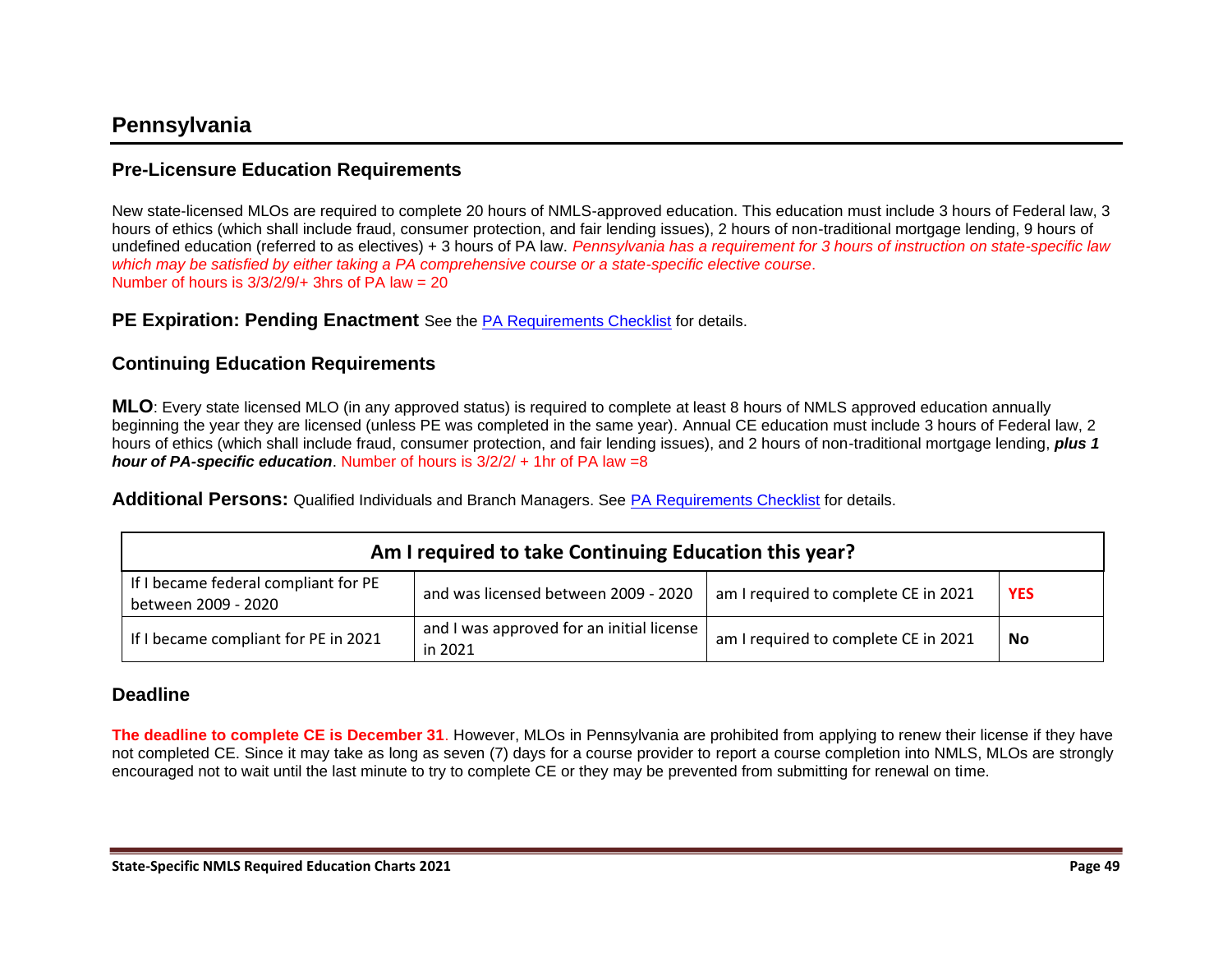## **Puerto Rico**

### **Pre-Licensure Education Requirements**

New state-licensed MLOs are required to complete 20 hours of NMLS-approved education. This education must include 3 hours of Federal law, 3 hours of ethics (which shall include fraud, consumer protection, and fair lending issues), 2 hours of non-traditional mortgage lending, plus 12 hours of undefined education (referred to as electives). Number of hours is  $3/3/2/12 = 20$ 

**PE Expiration: Pending Enactment** See the [PR Requirements Checklist](https://mortgage.nationwidelicensingsystem.org/slr/Pages/DynamicLicenses.aspx?StateID=PR) for details.

### **Continuing Education Requirements**

**MLO:** Every state licensed MLO (in any approved status) is required to complete at least 8 hours of NMLS approved education annually beginning the year they are licensed (unless PE was completed in the same year). Annual CE education must include 3 hours of Federal law, 2 hours of ethics (which shall include fraud, consumer protection, and fair lending issues), and 2 hours of non-traditional mortgage lending, plus 1 hour of undefined education (referred to as an elective). Number of hours is 3/2/2/1 = 8

#### **Additional Persons:** N/A.

| Am I required to take Continuing Education this year?       |                                                      |                                      |            |
|-------------------------------------------------------------|------------------------------------------------------|--------------------------------------|------------|
| If I became federal compliant for PE<br>between 2009 - 2020 | and was licensed between 2009 - 2020                 | am I required to complete CE in 2021 | <b>YES</b> |
| If I became compliant for PE in 2021                        | and I was approved for an initial license<br>in 2021 | am I required to complete CE in 2021 | No         |

### **Deadline**

**The deadline to complete CE is December 1**. However, MLOs in Puerto Rico are prohibited from applying to renew their license if they have not completed CE. Since it may take as long as seven (7) days for a course provider to report a course completion into NMLS, MLOs are strongly encouraged not to wait until the last minute to try to complete CE or they may be prevented from submitting for renewal on time.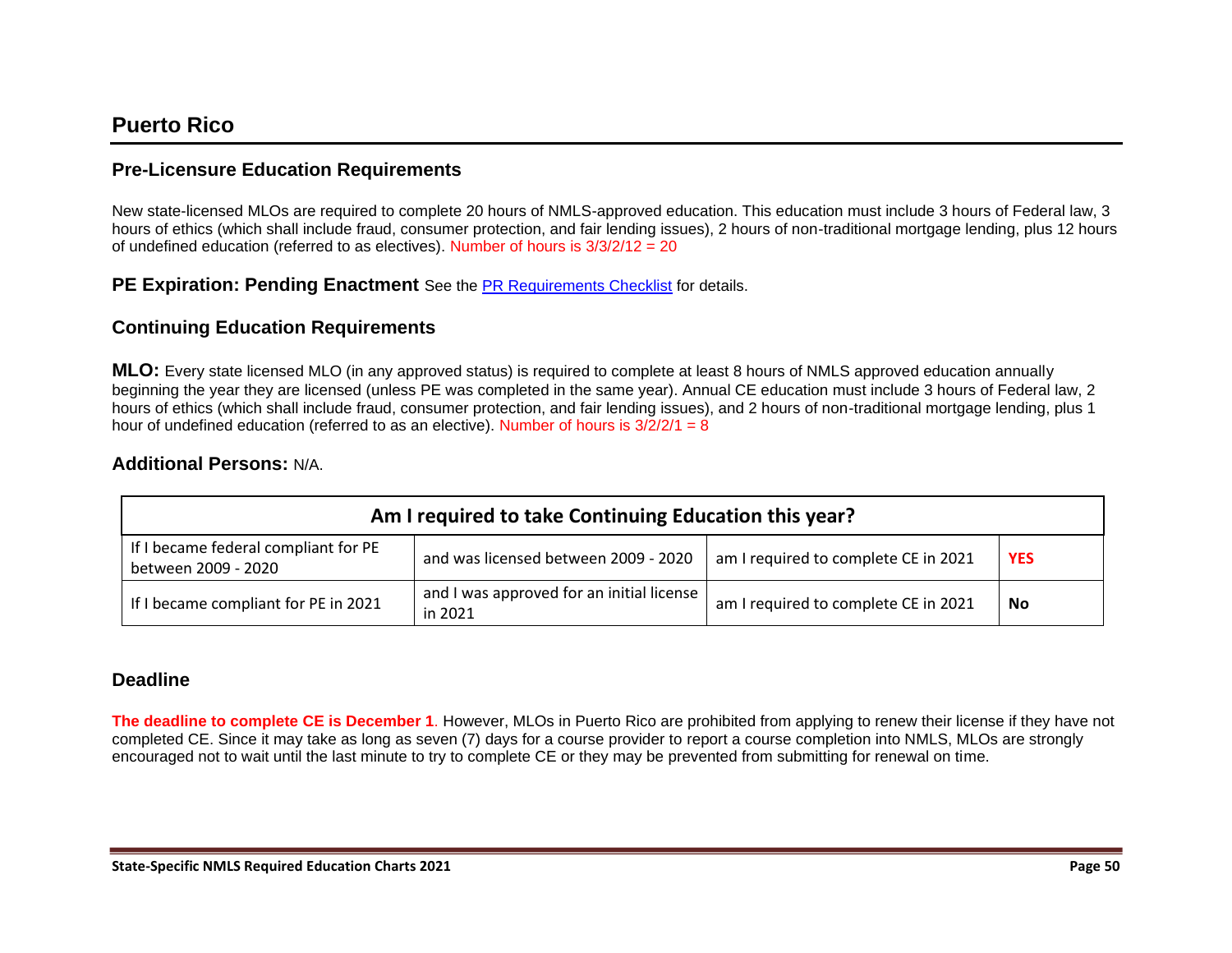## **Rhode Island**

### **Pre-Licensure Education Requirements**

New state-licensed MLOs are required to complete 20 hours of NMLS-approved education. This education must include 3 hours of Federal law, 3 hours of ethics (which shall include fraud, consumer protection, and fair lending issues), 2 hours of non-traditional mortgage lending, 9 hours of undefined education (referred to as electives) + 3 hours of RI law. *Rhode Island has a requirement for 3 hours of instruction on state-specific law which may be satisfied by either taking a RI comprehensive course or a state-specific elective course.* Number of hours is  $3/3/2/9/4$  3hrs of RI law = 20

#### **PE Expiration: Pending Enactment** See the [RI Requirements Checklist](https://mortgage.nationwidelicensingsystem.org/slr/Pages/DynamicLicenses.aspx?StateID=RI) for details

### **Continuing Education Requirements**

**MLO**: Every state licensed MLO (in any approved status) is required to complete at least 8 hours of NMLS approved education annually beginning the year they are licensed (unless PE was completed in the same year). Annual CE education must include 3 hours of Federal law, 2 hours of ethics (which shall include fraud, consumer protection, and fair lending issues), and 2 hours of non-traditional mortgage lending, *plus 1 hour of RI-specific education*. Number of hours is 3/2/2/ + 1hr of RI law =8

#### **Additional Persons:** N/A.

| Am I required to take Continuing Education this year?       |                                                      |                                      |            |
|-------------------------------------------------------------|------------------------------------------------------|--------------------------------------|------------|
| If I became federal compliant for PE<br>between 2009 - 2020 | and was licensed between 2009 - 2020                 | am I required to complete CE in 2021 | <b>YES</b> |
| If I became compliant for PE in 2021                        | and I was approved for an initial license<br>in 2021 | am I required to complete CE in 2021 | <b>No</b>  |

#### **Deadline**

**The deadline to complete CE is December 31**. However, MLOs in Rhode Island are prohibited from applying to renew their license if they have not completed CE. Since it may take as long as seven (7) days for a course provider to report a course completion into NMLS, MLOs are strongly encouraged not to wait until the last minute to try to complete CE or they may be prevented from submitting for renewal on time.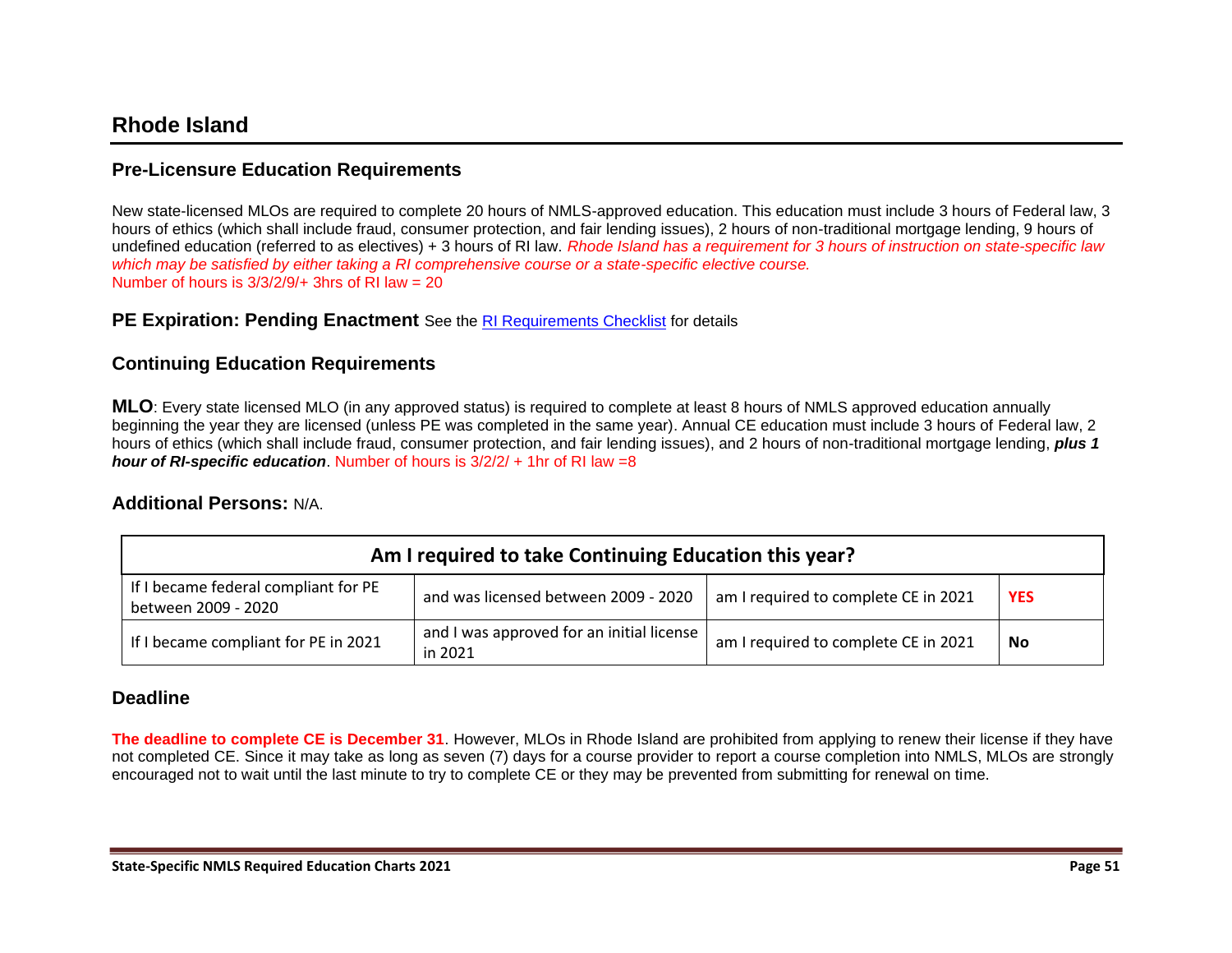New state-licensed MLOs are required to complete 20 hours of NMLS-approved education. This education must include 3 hours of Federal law, 3 hours of ethics (which shall include fraud, consumer protection, and fair lending issues), 2 hours of non-traditional mortgage lending, plus 12 hours of undefined education (referred to as electives). *South Carolina BFI has a requirement for 3 hours of instruction on state-specific law which may be satisfied by either taking a SC-BFI comprehensive course or a state-specific elective course.* Number of hours is  $3/3/2/9 + 3$  hours of SC-BFI law = 20

#### **PE Expiration: Pending Enactment** See the [SC-BFI Requirements Checklist](https://mortgage.nationwidelicensingsystem.org/slr/Pages/SCAgencies.aspx) for details

### **Continuing Education Requirements**

**MLO:** Every state licensed MLO (in any approved status) is required to complete at least 8 hours of NMLS approved education annually beginning the year they are licensed (unless PE was completed in the same year). Annual CE education must include 3 hours of Federal law, 2 hours of ethics (which shall include fraud, consumer protection, and fair lending issues), and 2 hours of non-traditional mortgage lending, *plus 1 hour of SC-BFI-specific education* Number of hours is 3/2/2/+ 1hr of SC-BFI law = 8

#### **Additional Persons:** N/A.

| Am I required to take Continuing Education this year?       |                                                      |                                      |            |
|-------------------------------------------------------------|------------------------------------------------------|--------------------------------------|------------|
| If I became federal compliant for PE<br>between 2009 - 2020 | and was licensed between 2009 - 2020                 | am I required to complete CE in 2021 | <b>YES</b> |
| If I became compliant for PE in 2021                        | and I was approved for an initial license<br>in 2021 | am I required to complete CE in 2021 | No         |

#### **Deadline**

**The deadline to complete CE is December 31**. However, MLOs with South Carolina-BFI are prohibited from applying to renew their license if they have not completed CE. Since it may take as long as seven (7) days for a course provider to report a course completion into NMLS, MLOs are strongly encouraged not to wait until the last minute to try to complete CE or they may be prevented from submitting for renewal on time.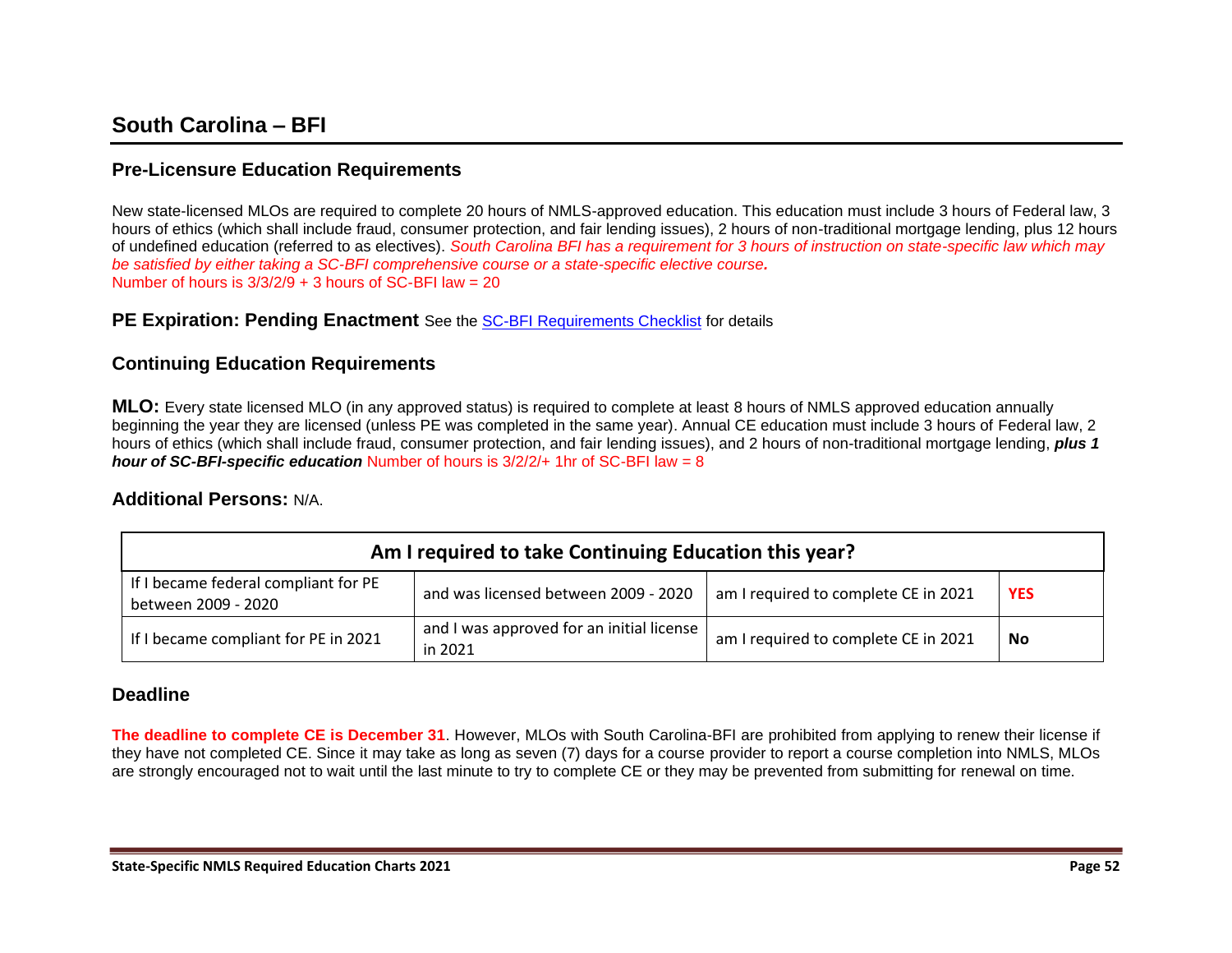New state-licensed MLOs are required to complete 20 hours of NMLS-approved education. This education must include 3 hours of Federal law, 3 hours of ethics (which shall include fraud, consumer protection, and fair lending issues), 2 hours of non-traditional mortgage lending, plus 12 hours of undefined education (referred to as electives). *South Carolina DCA has a requirement for 3 hours of instruction on state-specific law which may be satisfied by either taking a SC-DCA comprehensive course or a state-specific elective course.* Number of hours is  $3/3/2/9 + 3$  hours of SC-DCA law = 20

#### **PE Expiration: Pending Enactment** See the [SC-DCA Requirements Checklist](https://mortgage.nationwidelicensingsystem.org/slr/Pages/SCAgencies.aspx) for details

### **Continuing Education Requirements**

**MLO:** Every state licensed MLO (in any approved status) is required to complete at least 8 hours of NMLS approved education annually beginning the year they are licensed (unless PE was completed in the same year). Annual CE education must include 3 hours of Federal law, 2 hours of ethics (which shall include fraud, consumer protection, and fair lending issues), and 2 hours of non-traditional mortgage lending, *plus 1 hour of SC-DCA-specific education*. Number of hours is 3/2/2/+ 1hr of SC-DCA law = 8

#### **Additional Persons:** N/A.

| Am I required to take Continuing Education this year?       |                                                      |                                      |            |
|-------------------------------------------------------------|------------------------------------------------------|--------------------------------------|------------|
| If I became federal compliant for PE<br>between 2009 - 2020 | and was licensed between 2009 - 2020                 | am I required to complete CE in 2021 | <b>YES</b> |
| If I became compliant for PE in 2021                        | and I was approved for an initial license<br>in 2021 | am I required to complete CE in 2021 | No         |

### **Deadline**

**The deadline to complete CE is November 30.** However, MLOs with South Carolina-DCA are prohibited from applying to renew their license if they have not completed CE. Since it may take as long as seven (7) days for a course provider to report a course completion into NMLS, MLOs are strongly encouraged not to wait until the last minute to try to complete CE or they may be prevented from submitting for renewal on time.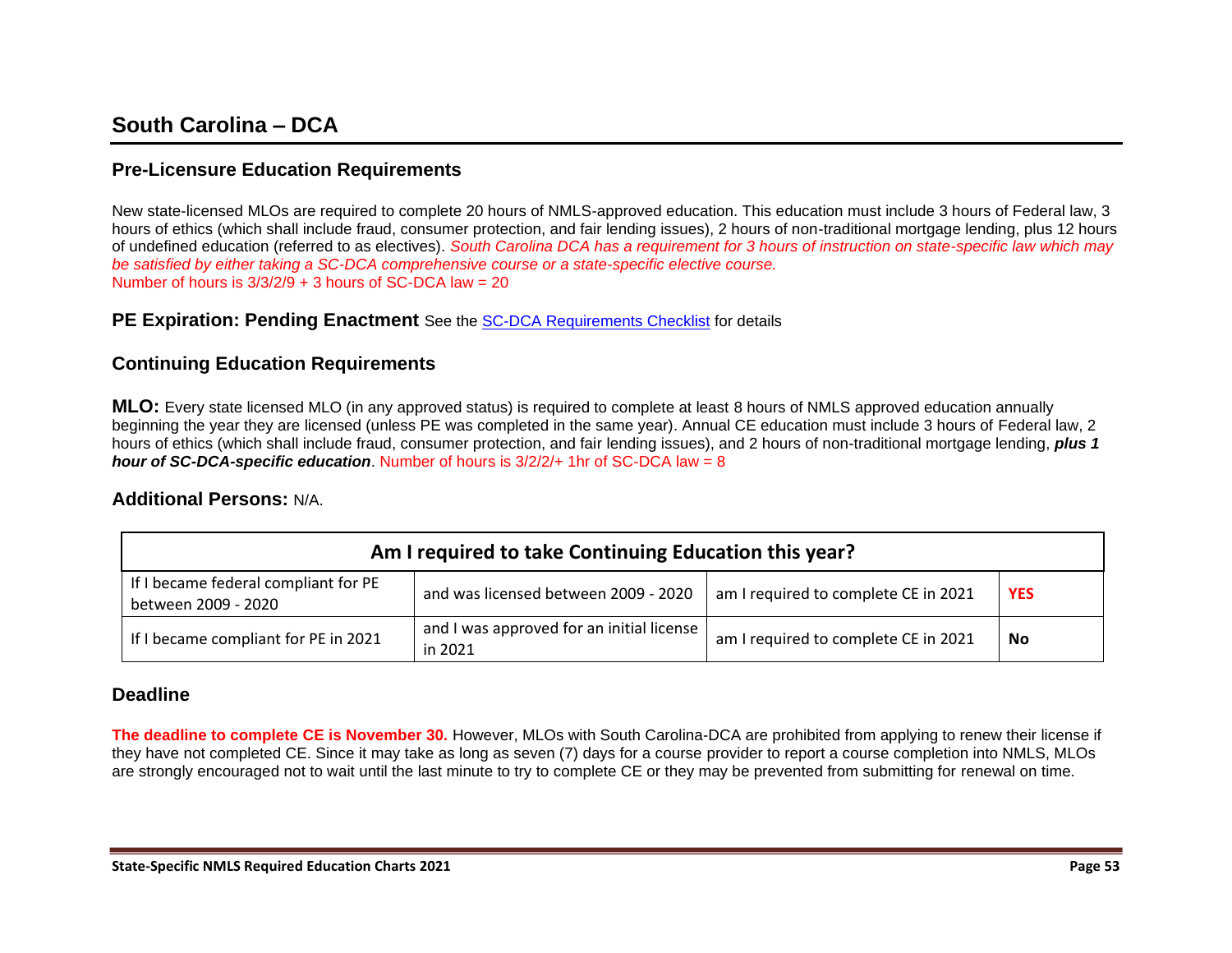## **South Dakota**

### **Pre-Licensure Education Requirements**

New state-licensed MLOs are required to complete 20 hours of NMLS-approved education. This education must include 3 hours of Federal law, 3 hours of ethics (which shall include fraud, consumer protection, and fair lending issues), 2 hours of non-traditional mortgage lending, plus 12 hours of undefined education (referred to as electives). Number of hours is  $3/3/2/12 = 20$ 

### **PE Expiration: Pending Enactment Effective Jan 1, 2020** See the [SD Requirements Checklist](https://mortgage.nationwidelicensingsystem.org/slr/Pages/DynamicLicenses.aspx?StateID=SD) for details

### **Continuing Education Requirements**

**MLO:** Every state licensed MLO (in any approved status) is required to complete at least 8 hours of NMLS approved education annually beginning the year they are licensed (unless PE was completed in the same year). Annual CE education must include 3 hours of Federal law, 2 hours of ethics (which shall include fraud, consumer protection, and fair lending issues), and 2 hours of non-traditional mortgage lending, plus one additional hour of undefined education (referred to as an elective). Number of hours is  $3/2/2/1 = 8$ 

#### **Additional Persons:** N/A.

| Am I required to take Continuing Education this year?       |                                                      |                                      |            |
|-------------------------------------------------------------|------------------------------------------------------|--------------------------------------|------------|
| If I became federal compliant for PE<br>between 2009 - 2020 | and was licensed between 2009 - 2020                 | am I required to complete CE in 2021 | <b>YES</b> |
| If I became compliant for PE in 2021                        | and I was approved for an initial license<br>in 2021 | am I required to complete CE in 2021 | No         |

### **Deadline**

**The deadline to complete CE is December 31.** However, MLOs in South Dakota are prohibited from applying to renew their license if they have not completed CE. Since it may take as long as seven (7) days for a course provider to report a course completion into NMLS, MLOs are strongly encouraged not to wait until the last minute to try to complete CE or they may be prevented from submitting for renewal on time.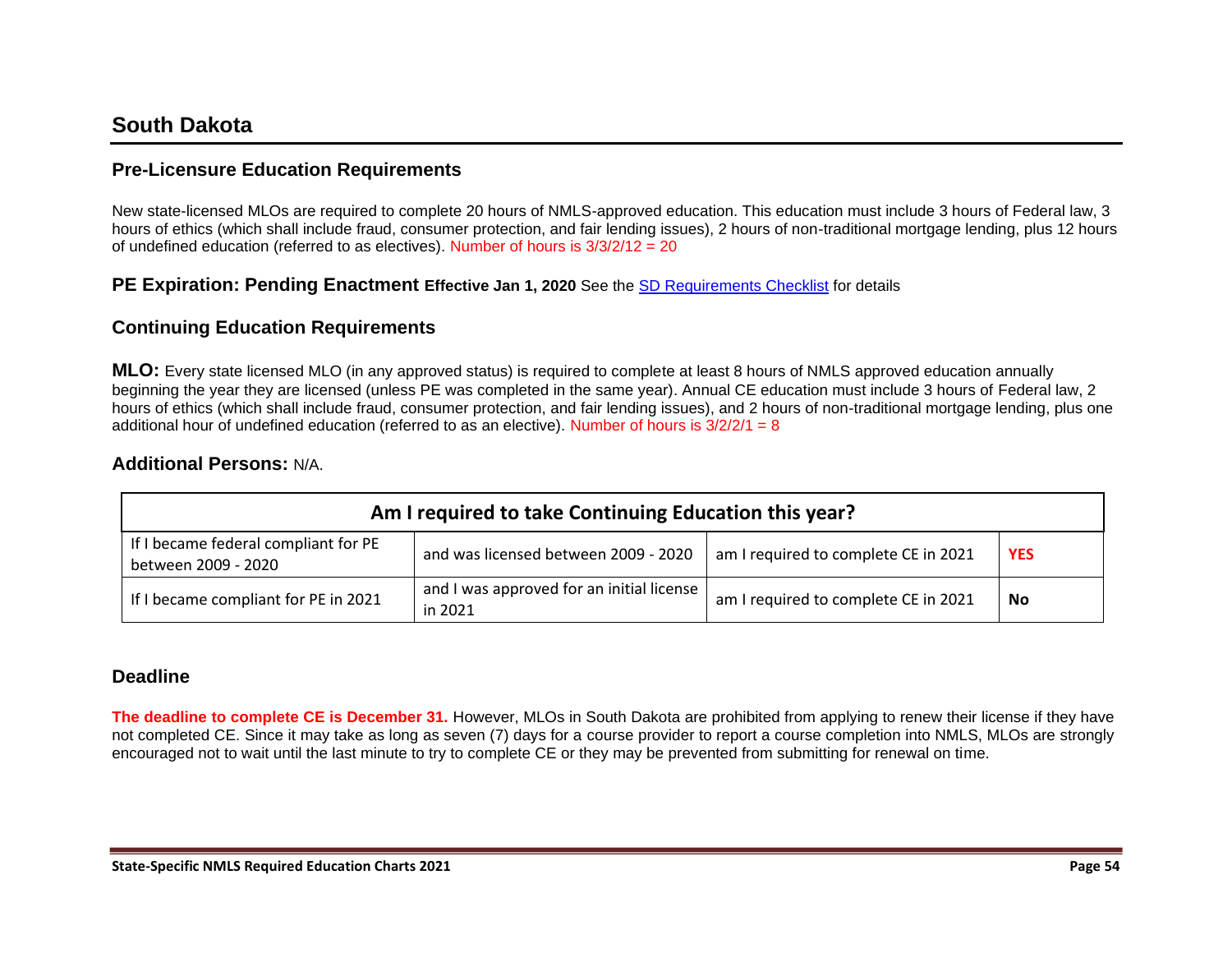### **Tennessee**

### **Pre-Licensure Education Requirements**

New state-licensed MLOs are required to complete 20 hours of NMLS-approved education. This education must include 3 hours of Federal law, 3 hours of ethics (which shall include fraud, consumer protection, and fair lending issues), 2 hours of non-traditional mortgage lending, plus 12 hours of undefined education (referred to as electives). *TN has a requirement for 2 hours of instruction on state-specific law which may be satisfied by either taking a TN comprehensive course or a state-specific elective course.* Number of hours is 3/3/2/10/+ 2hrs of TN law = 20

**PE Expiration: Enacted** See the [TN Requirements Checklist](https://mortgage.nationwidelicensingsystem.org/slr/Pages/DynamicLicenses.aspx?StateID=TN) for details

### **Continuing Education Requirements**

**MLO:** Every state licensed MLO (in any approved status) is required to complete at least 8 hours of NMLS approved education annually beginning the year they are licensed (unless PE was completed in the same year). Annual CE education must include 3 hours of Federal law, 2 hours of ethics (which shall include fraud, consumer protection, and fair lending issues), and 2 hours of non-traditional mortgage lending, plus one additional hour of undefined education (referred to as an elective). Number of hours is  $3/2/2/1 = 8$ 

#### **Additional Persons:** N/A.

| Am I required to take Continuing Education this year?       |                                                      |                                      |            |
|-------------------------------------------------------------|------------------------------------------------------|--------------------------------------|------------|
| If I became federal compliant for PE<br>between 2009 - 2020 | and was licensed between 2009 - 2020                 | am I required to complete CE in 2021 | <b>YES</b> |
| If I became compliant for PE in 2021                        | and I was approved for an initial license<br>in 2021 | am I required to complete CE in 2021 | No         |

#### **Deadline**

**The deadline to complete CE is December 31**. However, MLOs in Tennessee are prohibited from applying to renew their license if they have not completed CE. Since it may take as long as seven (7) days for a course provider to report a course completion into NMLS, MLOs are strongly encouraged not to wait until the last minute to try to complete CE or they may be prevented from submitting for renewal on time.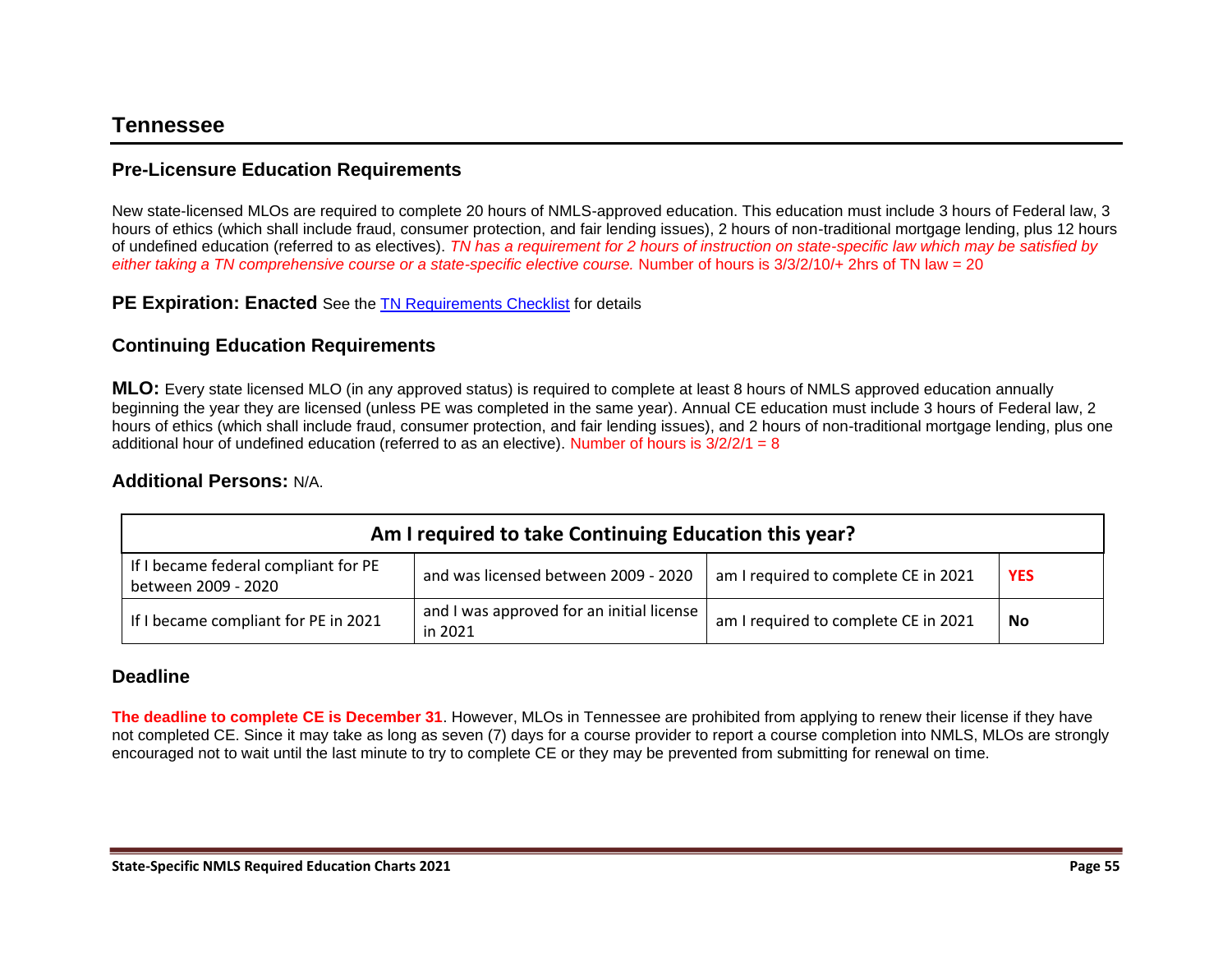New state-licensed MLOs are required to complete 20 hours of NMLS-approved education. This education must include 3 hours of Federal law, 3 hours of ethics (which shall include fraud, consumer protection, and fair lending issues), 2 hours of non-traditional mortgage lending, plus 12 hours of undefined education (referred to as electives). Number of hours is  $3/3/2/12 = 20$ 

**PE Expiration: Enacted** See the [TX-OCC Requirements Checklist](https://mortgage.nationwidelicensingsystem.org/slr/Pages/DynamicLicenses.aspx?StateID=TXOCCC) for details.

### **Continuing Education Requirements**

**MLO**: Every state licensed MLO (in any approved status) is required to complete at least 8 hours of NMLS approved education annually beginning the year they are licensed (unless PE was completed in the same year). Annual CE education must include 3 hours of Federal law, 2 hours of ethics (which shall include fraud, consumer protection, and fair lending issues), and 2 hours of non-traditional mortgage lending, plus one additional hour of undefined education (referred to as an elective). Number of hours is 3/2/2/1 = 8

### **Additional Persons:** N/A.

| Am I required to take Continuing Education this year?       |                                                      |                                      |            |
|-------------------------------------------------------------|------------------------------------------------------|--------------------------------------|------------|
| If I became federal compliant for PE<br>between 2009 - 2020 | and was licensed between 2009 - 2020                 | am I required to complete CE in 2021 | <b>YES</b> |
| If I became compliant for PE in 2021                        | and I was approved for an initial license<br>in 2021 | am I required to complete CE in 2021 | No         |

### **Deadline**

**The deadline to complete CE is December 31**. However, MLOs with Texas-OCCC are prohibited from applying to renew their license if they have not completed CE. Since it may take as long as seven (7) days for a course provider to report a course completion into NMLS, MLOs are strongly encouraged not to wait until the last minute to try to complete CE or they may be prevented from submitting for renewal on time.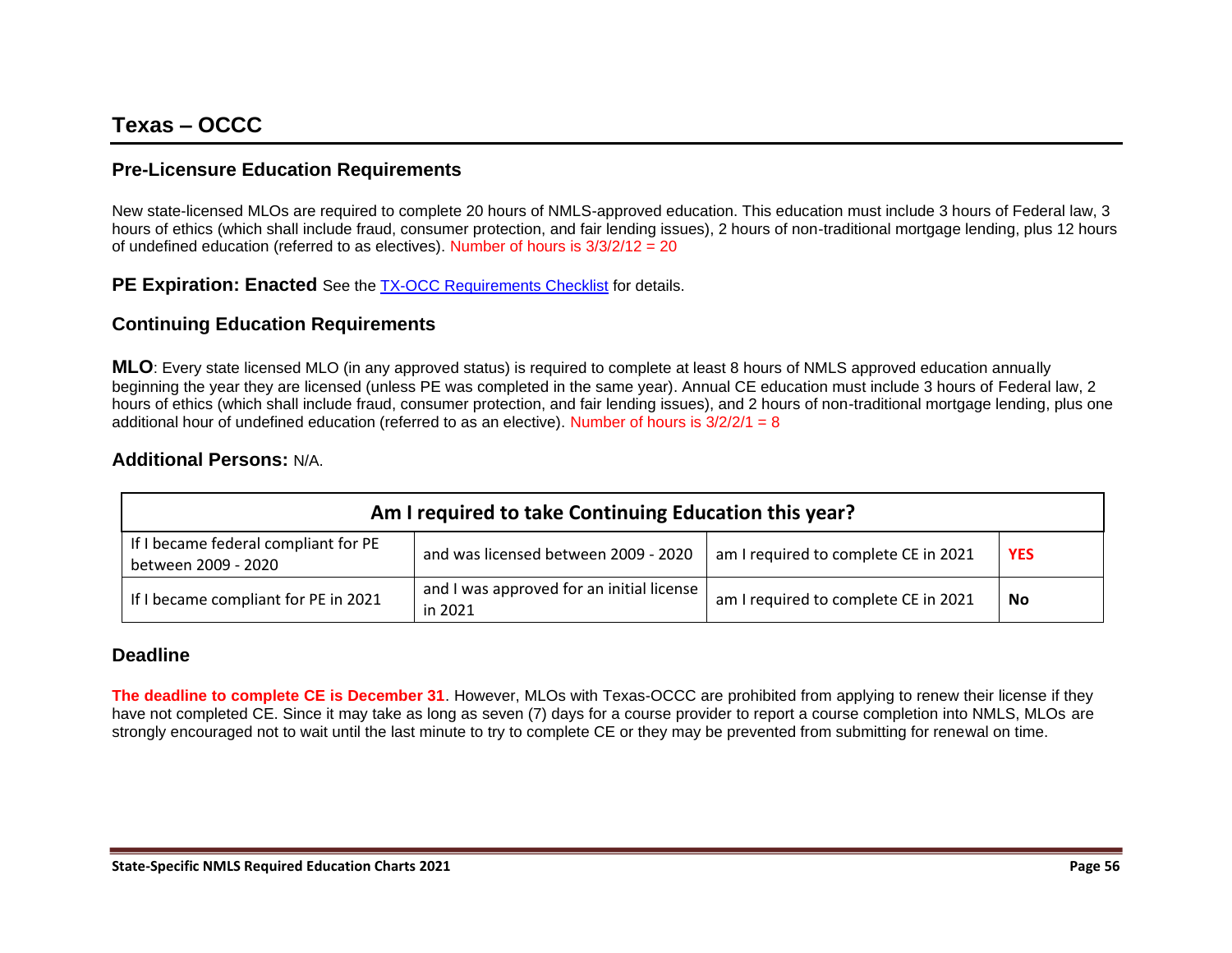New state-licensed MLOs are required to complete 20 hours of NMLS-approved education. This education must include 3 hours of Federal law, 3 hours of ethics (which shall include fraud, consumer protection, and fair lending issues), 2 hours of non-traditional mortgage lending, plus 12 hours of undefined education (referred to as electives). *TX-SM has a requirement for 3 hours of instruction on state-specific law which may be satisfied by either taking a TX comprehensive course or a state-specific elective course.* Number of hours is 3/3/2/12 + 3hrs of TX-SML law = 23

**PE Expiration: Enacted** See the [TX-SML Requirements Checklist](https://mortgage.nationwidelicensingsystem.org/slr/Pages/DynamicLicenses.aspx?StateID=TXSML) for details.

### **Continuing Education Requirements**

**MLO:** Every state licensed MLO (in any approved status) is required to complete at least 8 hours of NMLS approved education annually beginning the year they are licensed (unless PE was completed in the same year). Annual CE education must include 3 hours of Federal law, 2 hours of ethics (which shall include fraud, consumer protection, and fair lending issues), and 2 hours of non-traditional mortgage lending, plus one additional hour of undefined education (referred to as an elective). Number of hours is  $3/2/2/1 = 8$ 

### **Additional Persons:** N/A

| Am I required to take Continuing Education this year?       |                                                      |                                      |            |
|-------------------------------------------------------------|------------------------------------------------------|--------------------------------------|------------|
| If I became federal compliant for PE<br>between 2009 - 2020 | and was licensed between 2009 - 2020                 | am I required to complete CE in 2021 | <b>YES</b> |
| If I became compliant for PE in 2021                        | and I was approved for an initial license<br>in 2021 | am I required to complete CE in 2021 | <b>No</b>  |

### **Deadline**

**The deadline to complete CE is December 31**. However, MLOs with Texas-SML are prohibited from applying to renew their license if they have not completed CE. Since it may take as long as seven (7) days for a course provider to report a course completion into NMLS, MLOs are strongly encouraged not to wait until the last minute to try to complete CE or they may be prevented from submitting for renewal on time.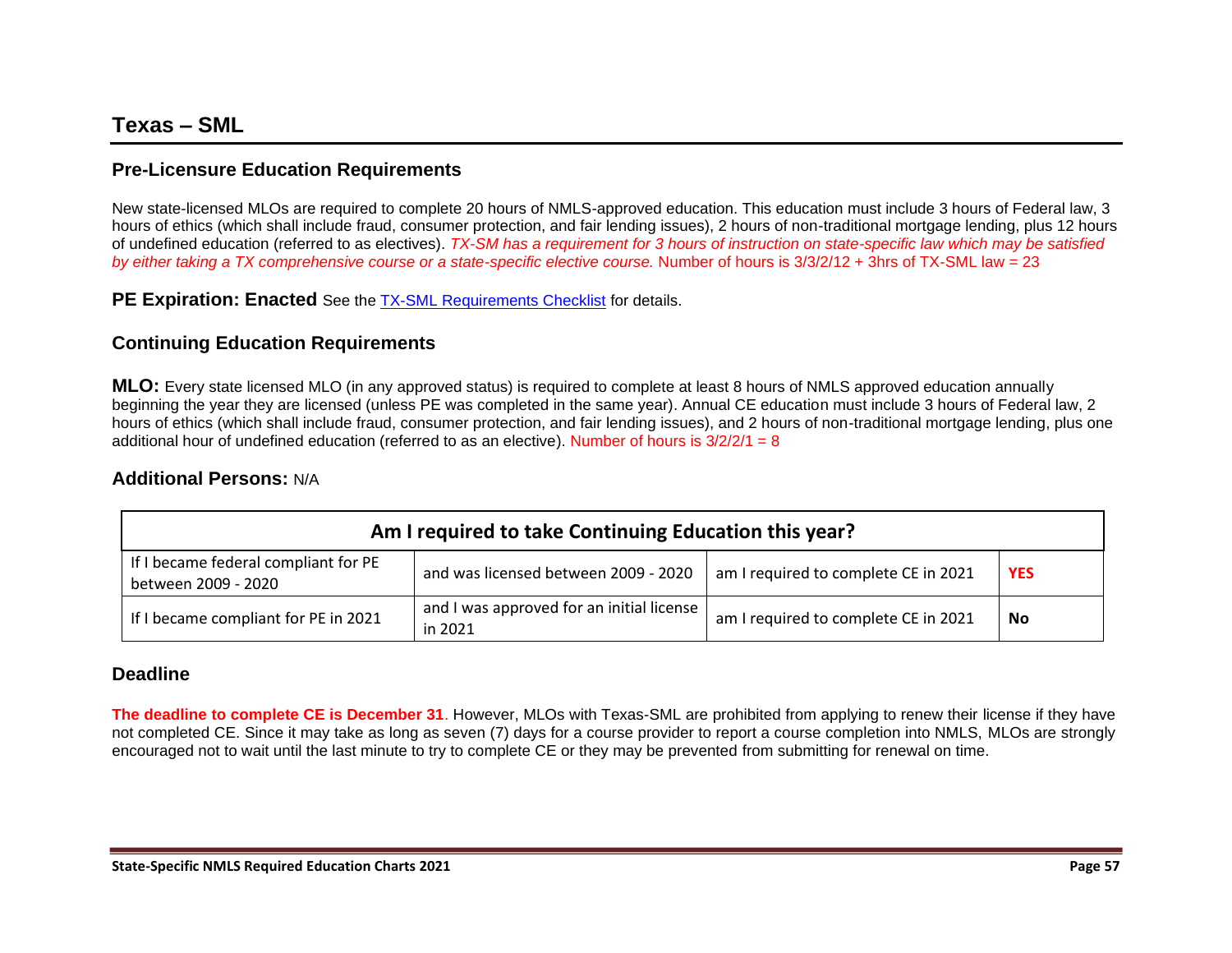New state-licensed MLOs are required to complete 20 hours of NMLS-approved education. This education must include 3 hours of Federal law, 3 hours of ethics (which shall include fraud, consumer protection, and fair lending issues), 2 hours of non-traditional mortgage lending, plus 12 hours of undefined education (referred to as electives). Number of hours is  $3/3/2/12 = 20$ 

**PE Expiration: Pending Enactment** See the [UT-DFI Requirements Checklist](https://mortgage.nationwidelicensingsystem.org/slr/Pages/DynamicLicenses.aspx?StateID=UTDFI) for details.

### **Continuing Education Requirements**

**MLO:** Every state licensed MLO (in any approved status) is required to complete at least 8 hours of NMLS approved education annually beginning the year they are licensed (unless PE was completed in the same year). Annual CE education must include 3 hours of Federal law, 2 hours of ethics (which shall include fraud, consumer protection, and fair lending issues), and 2 hours of non-traditional mortgage lending, plus one additional hour of undefined education (referred to as an elective). Number of hours is  $3/2/2/1 = 8$ 

#### **Additional Persons:** N/A

| Am I required to take Continuing Education this year?       |                                                      |                                      |            |
|-------------------------------------------------------------|------------------------------------------------------|--------------------------------------|------------|
| If I became federal compliant for PE<br>between 2009 - 2020 | and was licensed between 2009 - 2020                 | am I required to complete CE in 2021 | <b>YES</b> |
| If I became compliant for PE in 2021                        | and I was approved for an initial license<br>in 2021 | am I required to complete CE in 2021 | No         |

### **Deadline**

**The deadline to complete CE is December 31**. However, MLOs with Utah-DFI are prohibited from applying to renew their license if they have not completed CE. Since it may take as long as seven (7) days for a course provider to report a course completion into NMLS, MLOs are strongly encouraged not to wait until the last minute to try to complete CE or they may be prevented from submitting for renewal on time.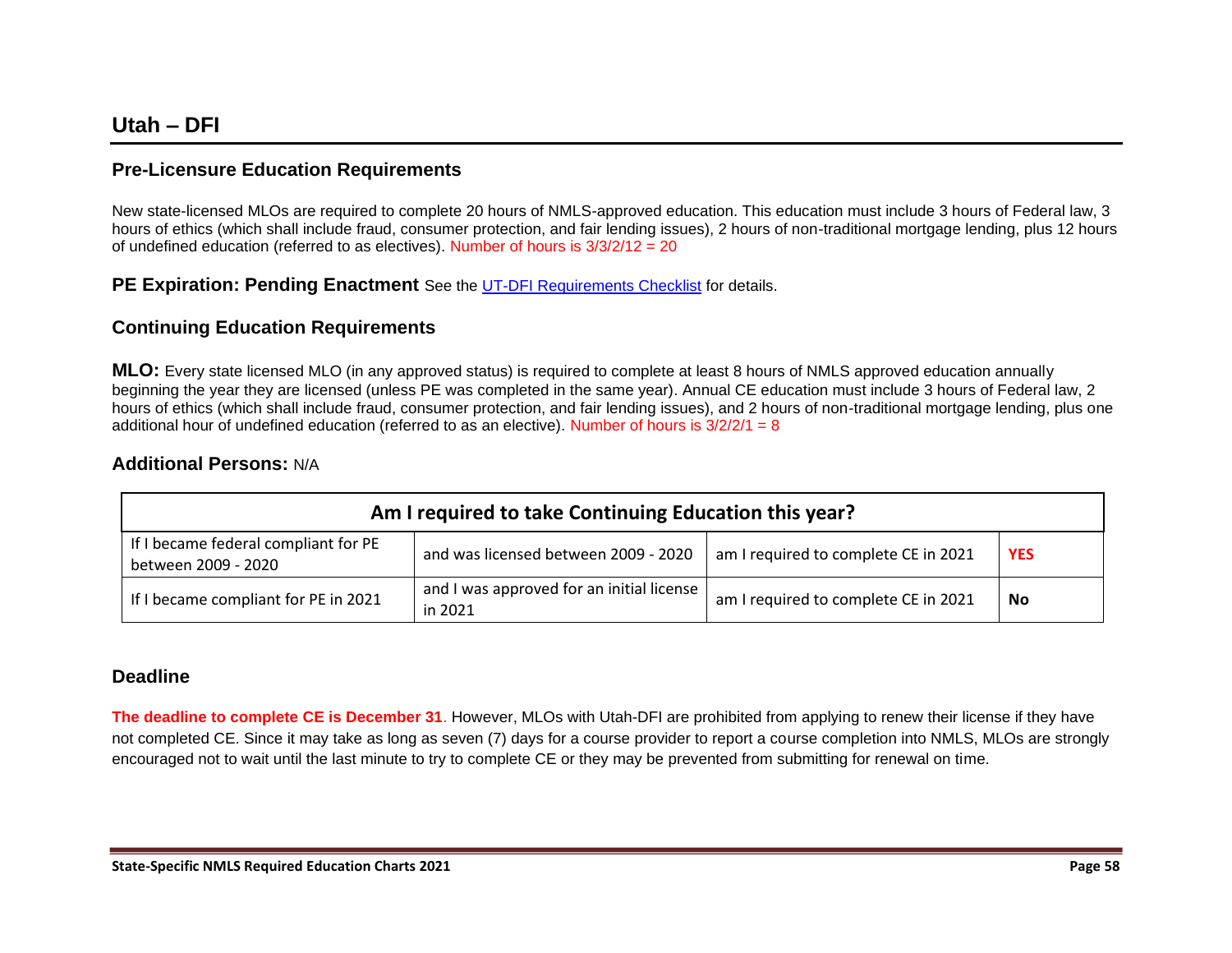New state-licensed MLOs are required to complete 20 hours of NMLS-approved education. NMLS approved education must include 3 hours of Federal law, 3 hours of ethics (which shall include fraud, consumer protection, and fair lending issues), 2 hours of non-traditional mortgage lending, plus 12 hours of undefined education (referred to as electives). Number of hours is 3/3/2/12 = 20 NOTE: UT-DRE also has an additional requirement of 15 hours of UT-DRE approved instruction which is not reported into NMLS.

#### **PE Expiration: Pending Enactment** See the [UT-DRE Requirements Checklist](https://mortgage.nationwidelicensingsystem.org/slr/Pages/DynamicLicenses.aspx?StateID=UTDRE) for details.

### **Continuing Education Requirements**

**MLO:** Every state licensed MLO (in any approved status) is required to complete at least 8 hours of NMLS approved education annually beginning the year they are licensed (unless PE was completed in the same year). Annual CE education must include 3 hours of Federal law, 2 hours of ethics (which shall include fraud, consumer protection, and fair lending issues), and 2 hours of non-traditional mortgage lending, plusone additional hour of undefined education (referred to as an elective) **plus 2 hour Utah-approved specific annual update course.** Number of hours is  $3/2/2/1 + 2$ hr UT = 10

**NOTE**: MLOs licensed by UT-DRE between Jan 1 – Dec 31, 2020, and newly licensed in 2021 are required to complete a 5hr post-licensure course before their first renewal. This 5hr course is required and must be completed by October 24, 2021 to be able to request their renewal on November 1st, 2021, or the course must be completed by December 24, 2021 to request an on-time renewal. This is in addition to the 10 hours of annual CE already required for MLOs (8hrs + 2hrs of UT-specific).

### **Additional Persons: N/A**

| Am I required to take Continuing Education this<br>vear?                                                                                   |                                      |                                      |            |
|--------------------------------------------------------------------------------------------------------------------------------------------|--------------------------------------|--------------------------------------|------------|
| If I became federal compliant for<br>PE between 2009 - 2019                                                                                | and was licensed between 2009 - 2019 | am I required to complete CE in 2021 | <b>YES</b> |
| and I was approved for an initial license<br>If I became compliant for PE in 2021<br>am I required to complete CE in 2021<br>No<br>in 2021 |                                      |                                      |            |

### **Deadline**

**The deadline to complete both Federal and State CE is December 15**. However, MLOs with Utah-DRE are prohibited from applying to renew their license if they have not completed CE. Since it may take as long as seven (7) days for a course provider to report a course completion into NMLS, MLOs are strongly encouraged not to wait until the last minute to try to complete CE or they may be prevented from submitting for renewal on time.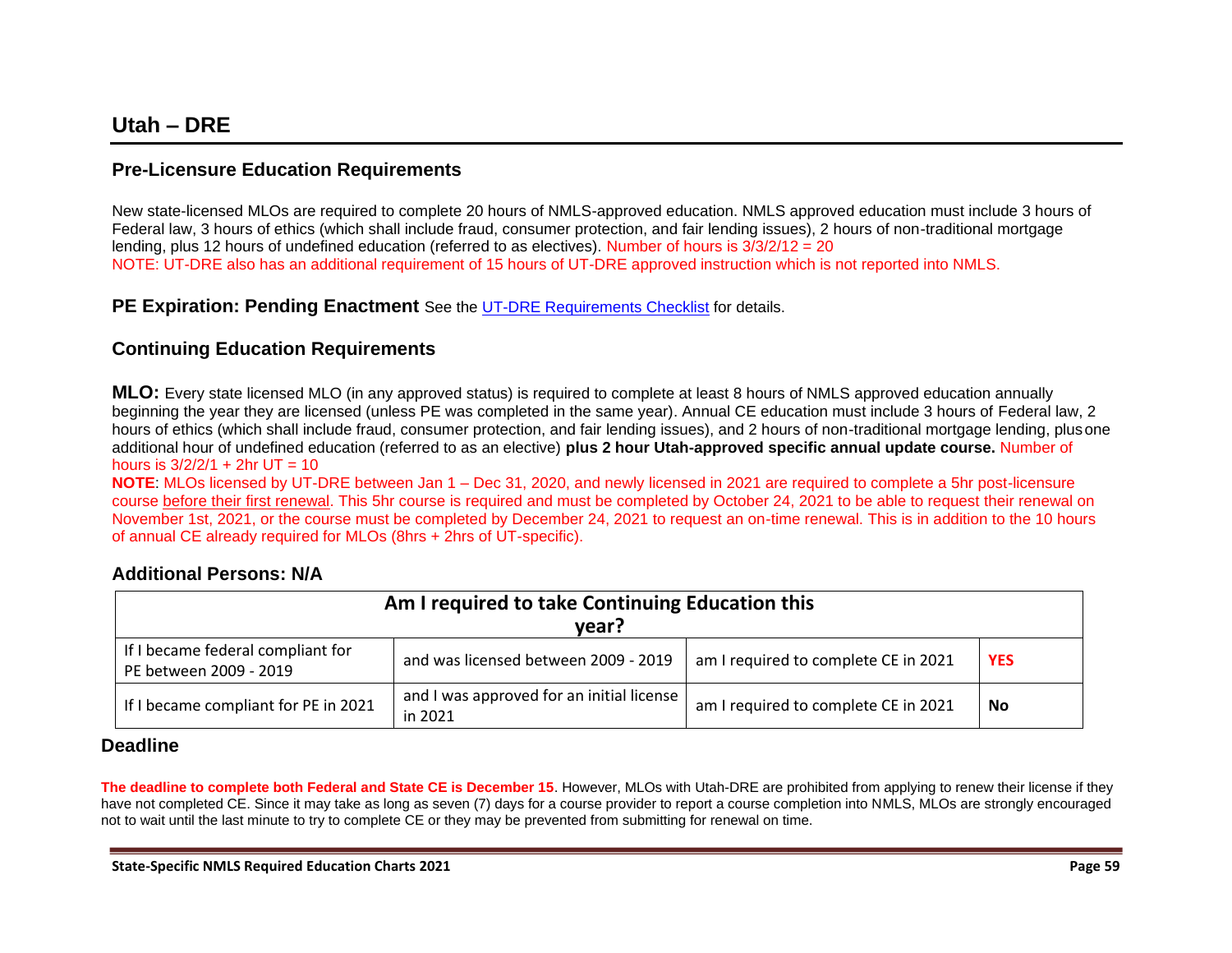New state-licensed MLOs are required to complete 20 hours of NMLS-approved education. This education must include 3 hours of Federal law, 3 hours of ethics (which shall include fraud, consumer protection, and fair lending issues), 2 hours of non-traditional mortgage lending, plus 12 hours of undefined education (referred to as electives). *VT has a requirement for 2 hours of instruction on state-specific law which may be satisfied by either taking a VT comprehensive course or a state-specific elective course.* Number of hours is 3/3/2/10/+ 2hrs of VT law = 20

**PE Expiration: Enacted** See the [VT Requirements Checklist](https://mortgage.nationwidelicensingsystem.org/slr/Pages/DynamicLicenses.aspx?StateID=VT) for details.

### **Continuing Education Requirements**

**MLO:** Every state licensed MLO (in any approved status) is required to complete at least 8 hours of NMLS approved education annually beginning the year they are licensed (unless PE was completed in the same year). Annual CE education must include 3 hours of Federal law, 2 hours of ethics (which shall include fraud, consumer protection, and fair lending issues), and 2 hours of non-traditional mortgage lending, plus one additional hour of undefined education (referred to as an elective). Number of hours is  $3/2/2/1 = 8$ 

### **Additional Persons:** N/A

| Am I required to take Continuing Education this year?       |                                                      |                                      |            |
|-------------------------------------------------------------|------------------------------------------------------|--------------------------------------|------------|
| If I became federal compliant for PE<br>between 2009 - 2020 | and was licensed between 2009 - 2020                 | am I required to complete CE in 2021 | <b>YES</b> |
| If I became compliant for PE in 2021                        | and I was approved for an initial license<br>in 2021 | am I required to complete CE in 2021 | No         |

### **Deadline**

**The deadline to complete CE is December 1**. However, MLOs in Vermont are prohibited from applying to renew their license if they have not completed CE. Since it may take as long as seven (7) days for a course provider to report a course completion into NMLS, MLOs are strongly encouraged not to wait until the last minute to try to complete CE or they may be prevented from submitting for renewal on time.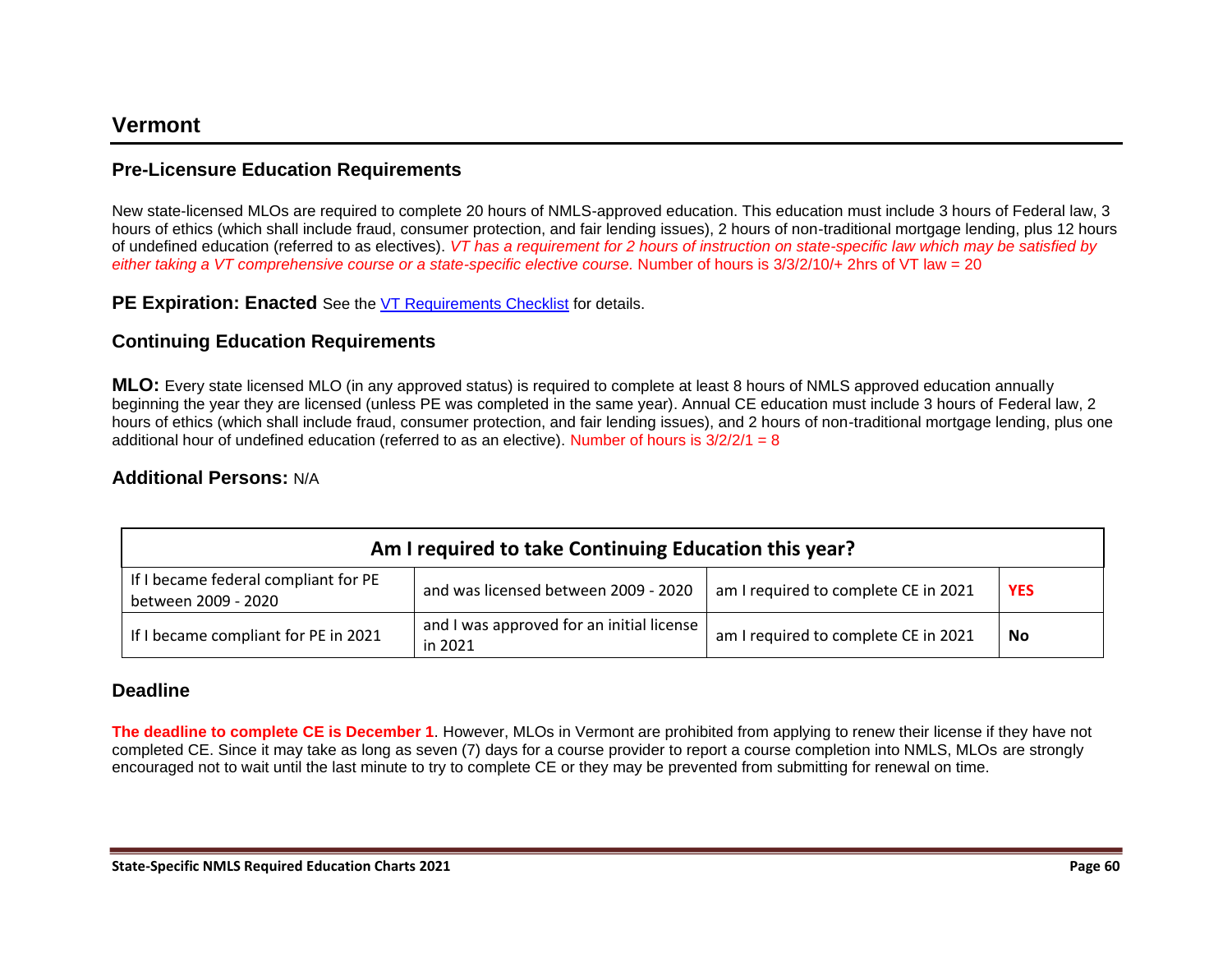## **Virgin Islands**

### **Pre-Licensure Education Requirements**

New state-licensed MLOs are required to complete 20 hours of NMLS-approved education. This education must include 3 hours of Federal law, 3 hours of ethics (which shall include fraud, consumer protection, and fair lending issues), 2 hours of non-traditional mortgage lending, plus 12 hours of undefined education (referred to as electives). Number of hours is  $3/3/2/12 = 20$ 

**PE Expiration: Pending Enactment** See the [VI Requirements Checklist](https://mortgage.nationwidelicensingsystem.org/slr/Pages/DynamicLicenses.aspx?StateID=VI) for details.

### **Continuing Education Requirements**

**MLO:** Every state licensed MLO (in any approved status) is required to complete at least 8 hours of NMLS approved education annually beginning the year they are licensed (unless PE was completed in the same year). Annual CE education must include 3 hours of Federal law, 2 hours of ethics (which shall include fraud, consumer protection, and fair lending issues), and 2 hours of non-traditional mortgage lending, plus one additional hour of undefined education (referred to as an elective). Number of hours is 3/2/2/1 = 8

#### **Additional Persons:** N/A

| Am I required to take Continuing Education this year?       |                                                      |                                      |            |
|-------------------------------------------------------------|------------------------------------------------------|--------------------------------------|------------|
| If I became federal compliant for PE<br>between 2009 - 2020 | and was licensed between 2009 - 2020                 | am I required to complete CE in 2021 | <b>YES</b> |
| If I became compliant for PE in 2021                        | and I was approved for an initial license<br>in 2021 | am I required to complete CE in 2021 | <b>No</b>  |

#### **Deadline**

**The deadline to complete CE is December 31**. However, MLOs in the Virgin Islands are prohibited from applying to renew their license if they have not completed CE. Since it may take as long as seven (7) days for a course provider to report a course completion into NMLS, MLOs are strongly encouraged not to wait until the last minute to try to complete CE or they may be prevented from submitting for renewal on time.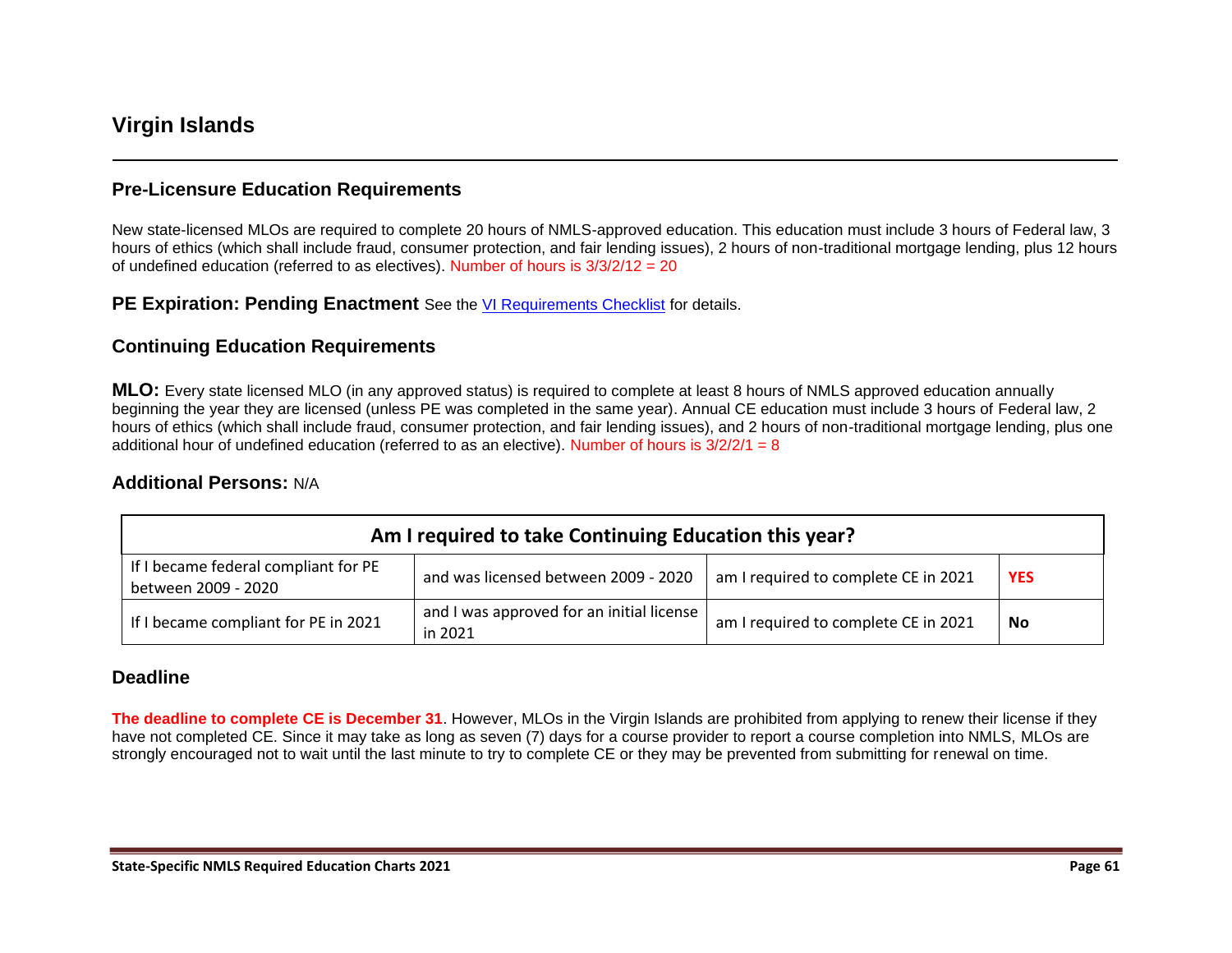New state-licensed MLOs are required to complete 20 hours of NMLS-approved education. This education must include 3 hours of Federal law, 3 hours of ethics (which shall include fraud, consumer protection, and fair lending issues), 2 hours of non-traditional mortgage lending, plus 12 hours of undefined education (referred to as electives). Number of hours is  $3/3/2/12 = 20$ 

**PE Expiration: Enacted** See the [VA Requirements Checklist](https://mortgage.nationwidelicensingsystem.org/slr/Pages/DynamicLicenses.aspx?StateID=VA) for details.

### **Continuing Education Requirements**

**MLO**: Every state licensed MLO (in any approved status) is required to complete at least 8 hours of NMLS approved education annually beginning the year they are licensed (unless PE was completed in the same year). Annual CE education must include 3 hours of Federal law, 2 hours of ethics (which shall include fraud, consumer protection, and fair lending issues), and 2 hours of non-traditional mortgage lending, plus one additional hour of undefined education (referred to as an elective). Number of hours is  $3/2/2/1 = 8$ 

### **Additional Persons:** N/A

| Am I required to take Continuing Education this year?       |                                                      |                                      |            |
|-------------------------------------------------------------|------------------------------------------------------|--------------------------------------|------------|
| If I became federal compliant for PE<br>between 2009 - 2020 | and was licensed between 2009 - 2020                 | am I required to complete CE in 2021 | <b>YES</b> |
| If I became compliant for PE in 2021                        | and I was approved for an initial license<br>in 2021 | am I required to complete CE in 2021 | No         |

### **Deadline**

**The deadline to complete CE is December 31**. However, MLOs in Virginia are prohibited from applying to renew their license if they have not completed CE. Since it may take as long as seven (7) days for a course provider to report a course completion into NMLS, MLOs are strongly encouraged not to wait until the last minute to try to complete CE or they may be prevented from submitting for renewal on time.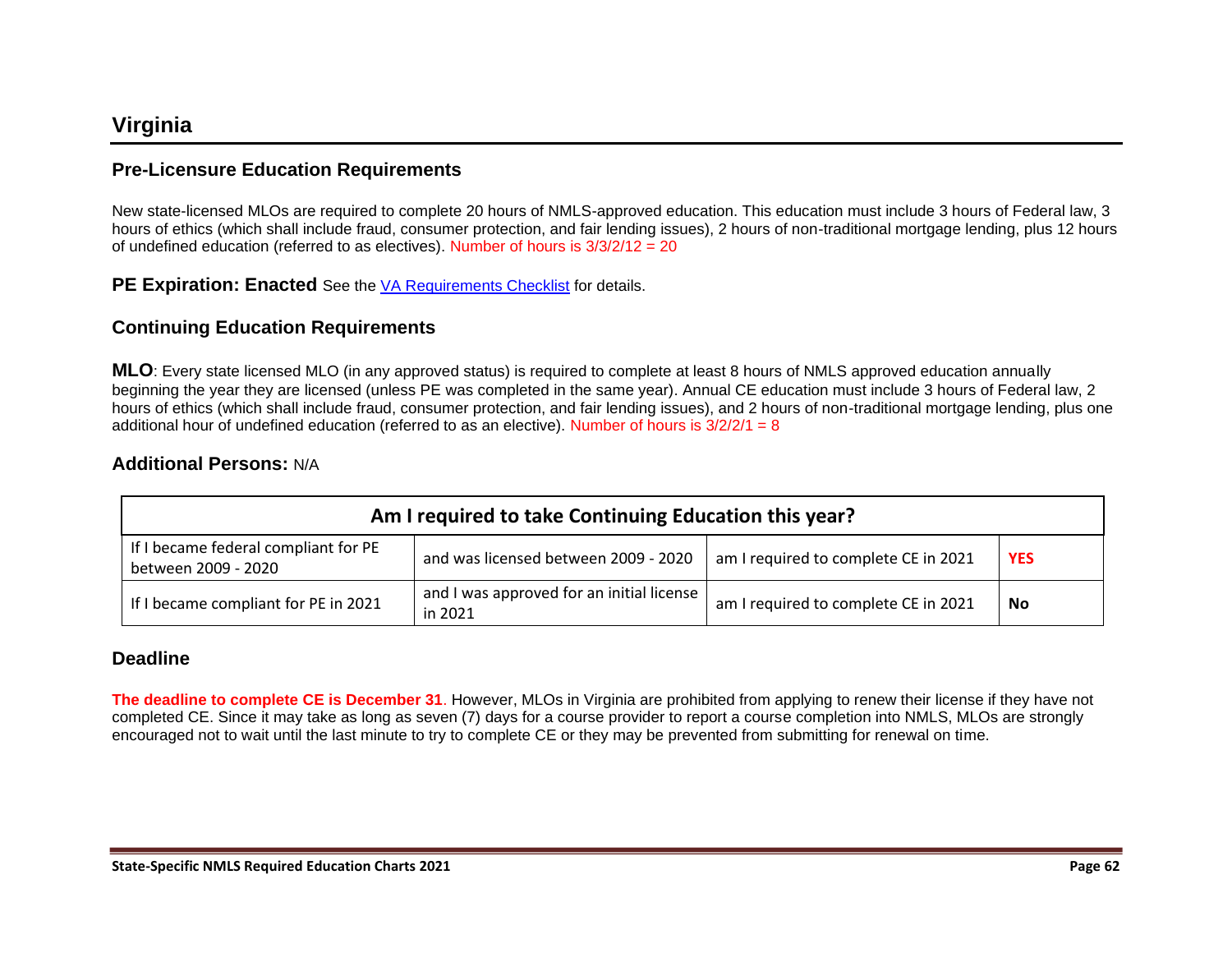## **Washington**

### **Pre-Licensure Education Requirements**

New state-licensed MLOs are required to complete 20 hours of NMLS-approved education. This education must include 3 hours of Federal law, 3 hours of ethics (which shall include fraud, consumer protection, and fair lending issues), 2 hours of non-traditional mortgage lending, 10 hours of undefined education (referred to as electives) + 4 hours of WA law. *Washington has a requirement for 4 hours of instruction on state-specific law which may be satisfied by either taking a WA comprehensive course or a state-specific elective course.* Number of hours is  $3/3/2/10/4$  4hrs of WA law = 22

**PE Expiration: Pending Enactment** See the [WA Requirements Checklist](https://mortgage.nationwidelicensingsystem.org/slr/Pages/DynamicLicenses.aspx?StateID=WA) for details.

### **Continuing Education Requirements**

**MLO:** Every state licensed MLO (in any approved status) is required to complete at least 8 hours of NMLS approved education annually beginning the year they are licensed (unless PE was completed in the same year). Annual CE education must include 3 hours of Federal law, 2 hours of ethics (which shall include fraud, consumer protection, and fair lending issues), and 2 hours of non-traditional mortgage lending,1 hour of elective, *plus 1 hour of WA-specific education*. Number of hours is 3/2/2/1 + 1hr of WA law =9

#### **Additional Persons:** N/A

| Am I required to take Continuing Education this year?       |                                                      |                                      |            |
|-------------------------------------------------------------|------------------------------------------------------|--------------------------------------|------------|
| If I became federal compliant for PE<br>between 2009 - 2020 | and was licensed between 2009 - 2020                 | am I required to complete CE in 2021 | <b>YES</b> |
| If I became compliant for PE in 2021                        | and I was approved for an initial license<br>in 2021 | am I required to complete CE in 2021 | No         |

### **Deadline**

**The deadline to complete CE is December 15**. However, MLOs in Washington are prohibited from applying to renew their license if they have not completed CE. Since it may take as long as seven (7) days for a course provider to report a course completion into NMLS, MLOs are strongly encouraged not to wait until the last minute to try to complete CE or they may be prevented from submitting for renewal on time.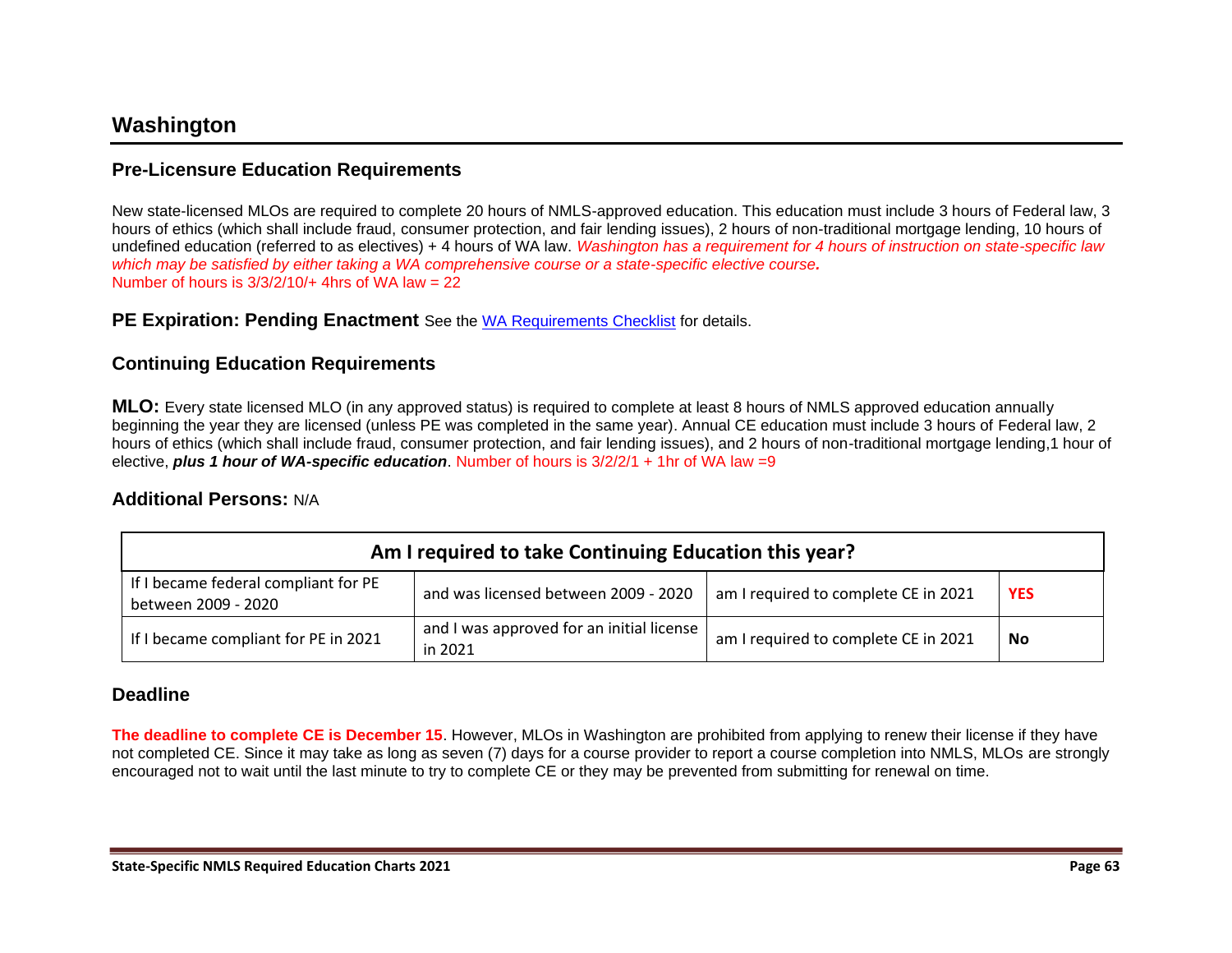## **West Virginia**

### **Pre-Licensure Education Requirements**

\*Alert: Effective June 1, 2019, new state-licensed MLOs are required to complete 24 hours of NMLS-approved education. This education must include 3 hours of Federal law, 3 hours of ethics (which shall include fraud, consumer protection, and fair lending issues), 2 hours of nontraditional mortgage lending, 12 hours of undefined education (referred to as electives) + 4 hours of WV law. *West Virginia has a requirement for 4 hours of instruction on state-specific law which may be satisfied by either taking a WV comprehensive course or a state-specific elective course.* Number of hours is  $3/3/2/12/4$  4hrs of WV law = 24

**PE Expiration: Pending Enactment** See the [WV Requirements Checklist](https://mortgage.nationwidelicensingsystem.org/slr/Pages/DynamicLicenses.aspx?StateID=WV) for details.

### **Continuing Education Requirements**

**MLO**: Every state licensed MLO (in any approved status) is required to complete at least **9** hours of NMLS approved education annually beginning the year they are licensed (unless PE was completed in the same year). Annual CE education must include 3 hours of Federal law, 2 hours of ethics (which shall include fraud, consumer protection, and fair lending issues), and 2 hours of non-traditional mortgage lending, plus 2 hours of WV specific education. Number of hours is  $3/2/2/4$  2hr of WV law = 9

#### **Additional Persons:** N/A

| Am I required to take Continuing Education this year?       |                                                      |                                      |            |
|-------------------------------------------------------------|------------------------------------------------------|--------------------------------------|------------|
| If I became federal compliant for PE<br>between 2009 - 2020 | and was licensed between 2009 - 2020                 | am I required to complete CE in 2021 | <b>YES</b> |
| If I became compliant for PE in 2021                        | and I was approved for an initial license<br>in 2021 | am I required to complete CE in 2021 | No         |

### **Deadline**

**The deadline to complete CE is November 1**. However, MLOs in West Virginia are prohibited from applying to renew their license if they have not completed CE. Since it may take as long as seven (7) days for a course provider to report a course completion into NMLS, MLOs are strongly encouraged not to wait until the last minute to try to complete CE or they may be prevented from submitting for renewal on time.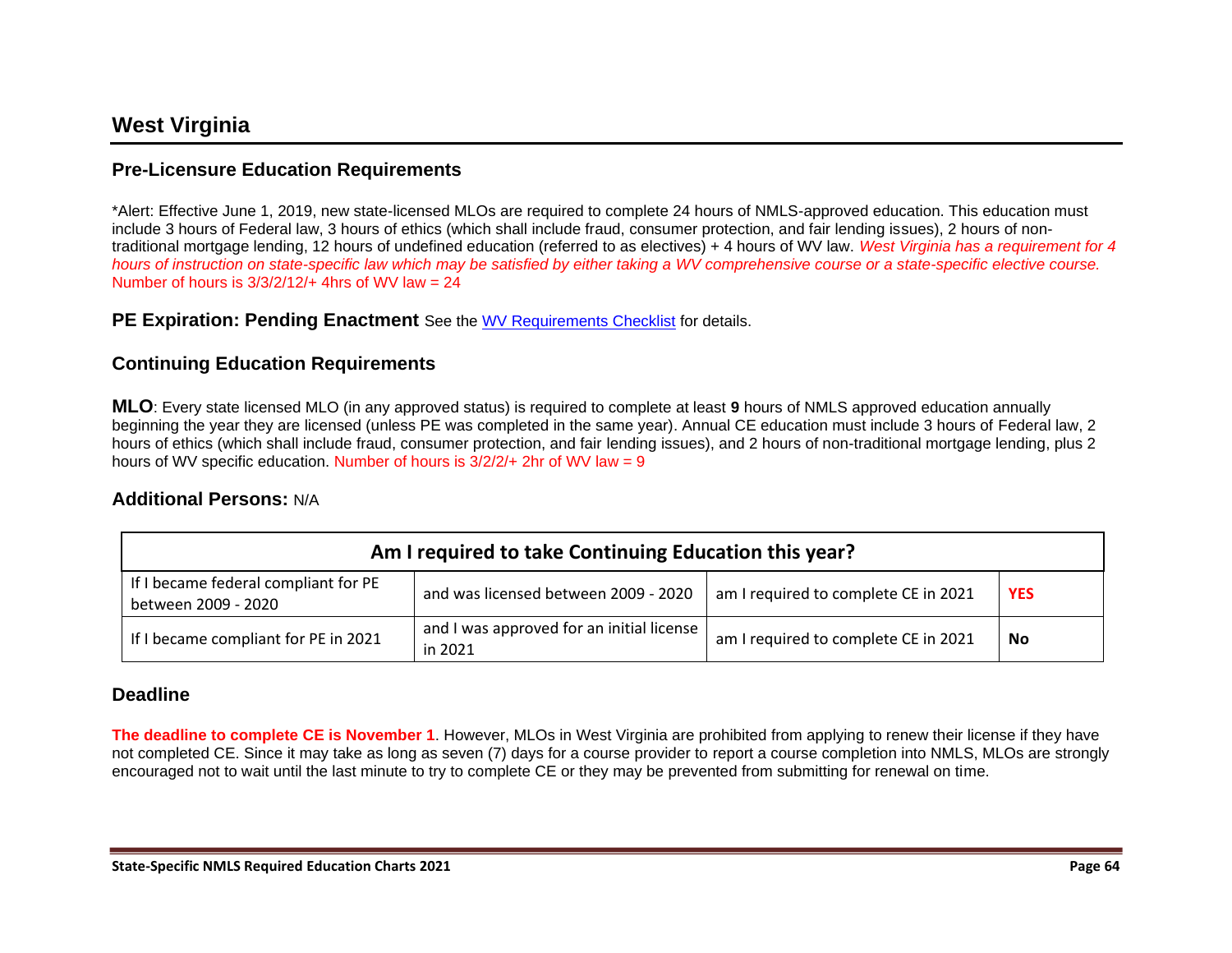## **Wisconsin**

### **Pre-Licensure Education Requirements**

New state-licensed MLOs are required to complete 20 hours of NMLS-approved education. This education must include 3 hours of Federal law, 3 hours of ethics (which shall include fraud, consumer protection, and fair lending issues), 2 hours of non-traditional mortgage lending, plus 12 hours of undefined education (referred to as electives). Number of hours is  $3/3/2/12 = 20$ 

**PE Expiration: Pending Enactment** See the [WI Requirements Checklist](https://mortgage.nationwidelicensingsystem.org/slr/Pages/DynamicLicenses.aspx?StateID=WI) for details.

### **Continuing Education Requirements**

**MLO:** Every state licensed MLO (in any approved status) is required to complete at least 8 hours of NMLS approved education annually beginning the year they are licensed (unless PE was completed in the same year). Annual CE education must include 3 hours of Federal law, 2 hours of ethics (which shall include fraud, consumer protection, and fair lending issues), and 2 hours of non-traditional mortgage lending, plus one additional hour of undefined education (referred to as an elective). Number of hours is  $3/2/2/1 = 8$ 

#### **Additional Persons:** N/A

| Am I required to take Continuing Education this year?       |                                                      |                                      |            |
|-------------------------------------------------------------|------------------------------------------------------|--------------------------------------|------------|
| If I became federal compliant for PE<br>between 2009 - 2020 | and was licensed between 2009 - 2020                 | am I required to complete CE in 2021 | <b>YES</b> |
| If I became compliant for PE in 2021                        | and I was approved for an initial license<br>in 2021 | am I required to complete CE in 2021 | No         |

### **Deadline**

**The deadline to complete CE is December 31**. However, MLOs in Wisconsin are prohibited from applying to renew their license if they have not completed CE. Since it may take as long as seven (7) days for a course provider to report a course completion into NMLS, MLOs are strongly encouraged not to wait until the last minute to try to complete CE or they may be prevented from submitting for renewal on time.